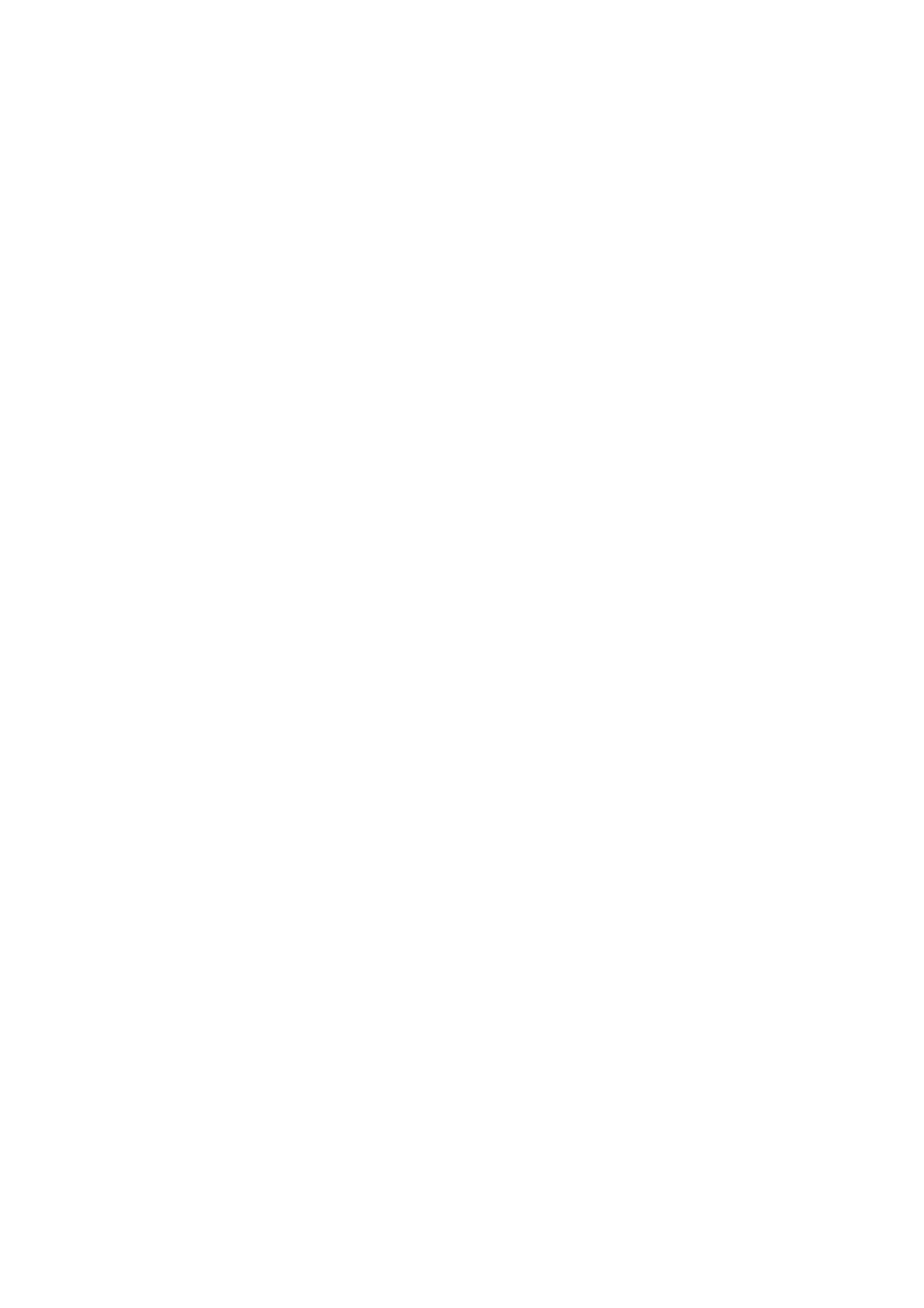Red Hat OpenStack Platform オーバークラウドのコアテンプレートコレクションをカスタマイズす るためのパラメーター

OpenStack Team rhos-docs@redhat.com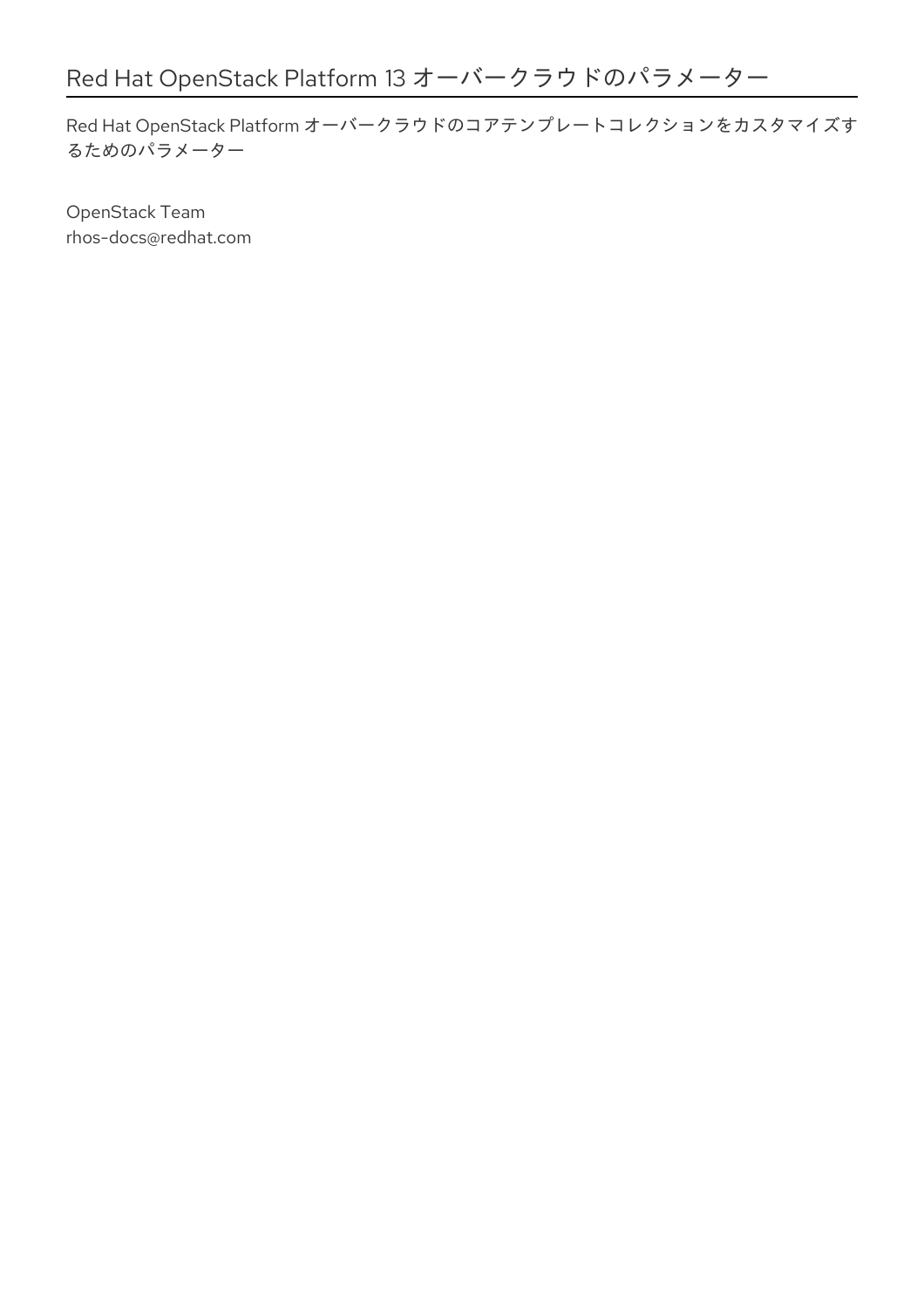#### 法律上の通知

Copyright © 2021 Red Hat, Inc.

The text of and illustrations in this document are licensed by Red Hat under a Creative Commons Attribution–Share Alike 3.0 Unported license ("CC-BY-SA"). An explanation of CC-BY-SA is available at

http://creativecommons.org/licenses/by-sa/3.0/

. In accordance with CC-BY-SA, if you distribute this document or an adaptation of it, you must provide the URL for the original version.

Red Hat, as the licensor of this document, waives the right to enforce, and agrees not to assert, Section 4d of CC-BY-SA to the fullest extent permitted by applicable law.

Red Hat, Red Hat Enterprise Linux, the Shadowman logo, the Red Hat logo, JBoss, OpenShift, Fedora, the Infinity logo, and RHCE are trademarks of Red Hat, Inc., registered in the United States and other countries.

Linux ® is the registered trademark of Linus Torvalds in the United States and other countries.

Java ® is a registered trademark of Oracle and/or its affiliates.

XFS ® is a trademark of Silicon Graphics International Corp. or its subsidiaries in the United States and/or other countries.

MySQL<sup>®</sup> is a registered trademark of MySQL AB in the United States, the European Union and other countries.

Node.js ® is an official trademark of Joyent. Red Hat is not formally related to or endorsed by the official Joyent Node.js open source or commercial project.

The OpenStack ® Word Mark and OpenStack logo are either registered trademarks/service marks or trademarks/service marks of the OpenStack Foundation, in the United States and other countries and are used with the OpenStack Foundation's permission. We are not affiliated with, endorsed or sponsored by the OpenStack Foundation, or the OpenStack community.

All other trademarks are the property of their respective owners.

#### 概要

本書は、Red Hat OpenStack Platform のオーバークラウドをカスタマイズするパラメーターについ て記載します。本書は、『オーバークラウドの高度なカスタマイズ』ガイドと併せてご利用くださ い。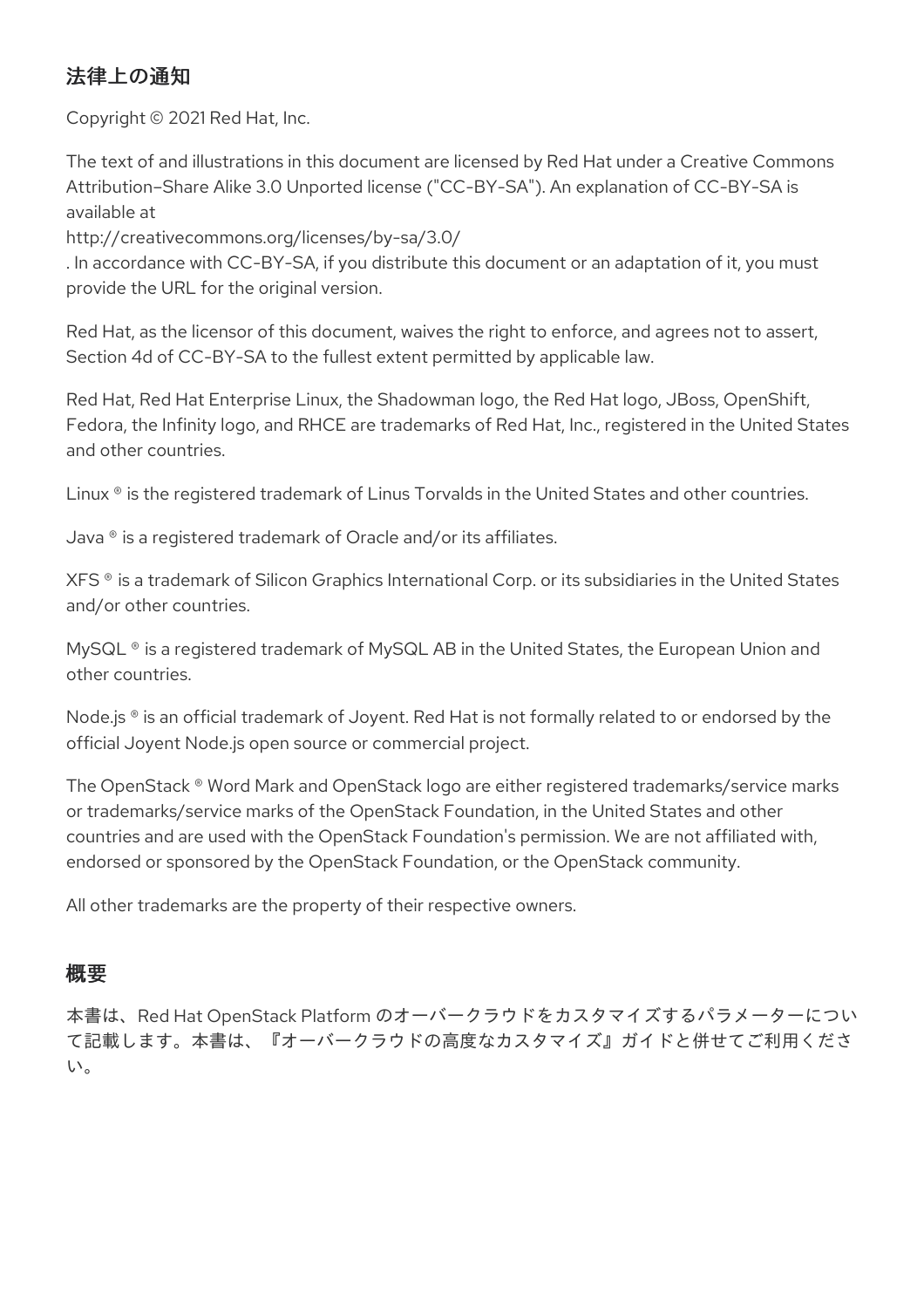#### 目次

| 27 |
|----|
|    |
| 33 |
| 34 |
| 35 |
|    |
| 49 |
| 50 |
|    |
|    |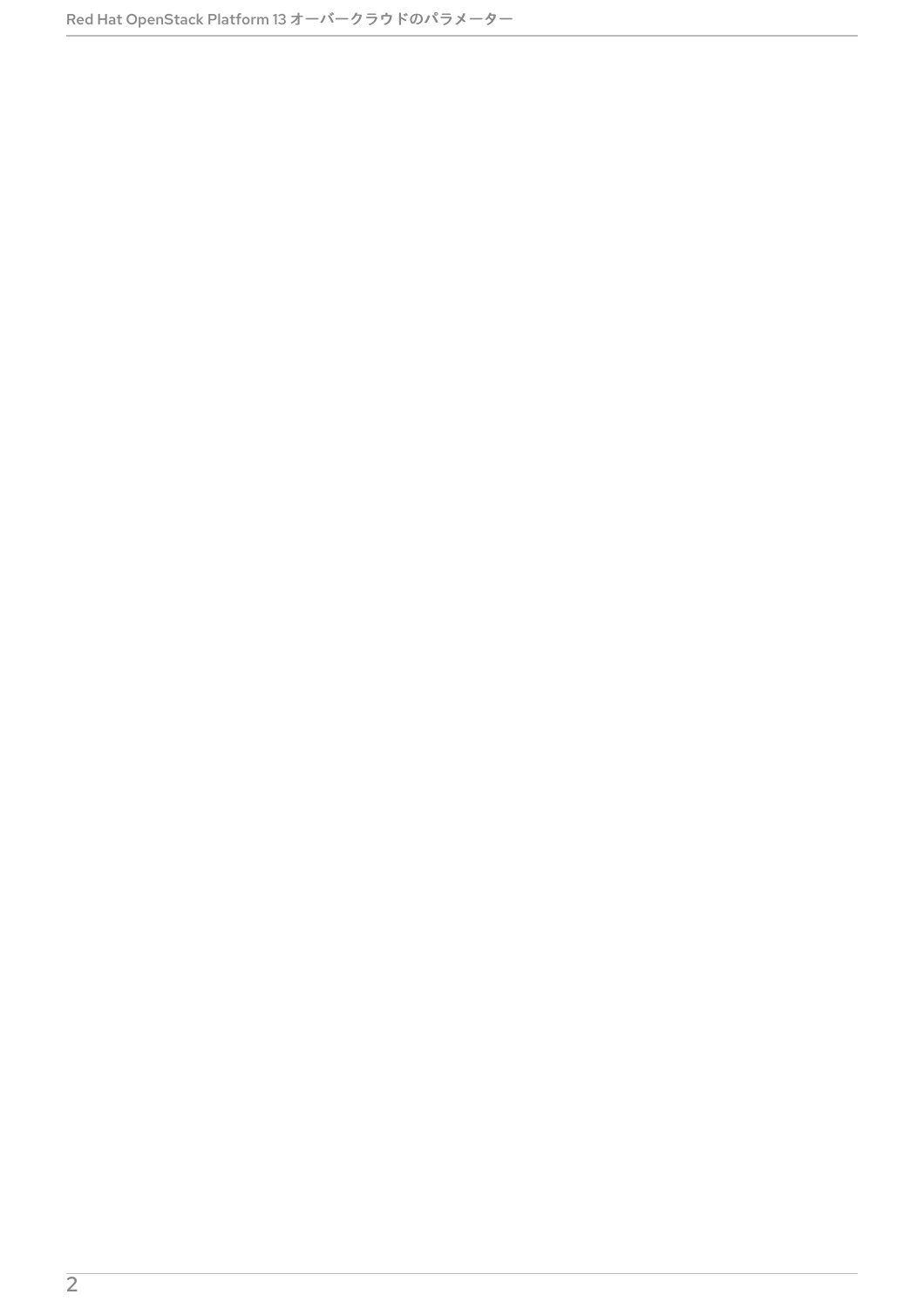#### 第1章 オーバークラウドのコアパラメーター

<span id="page-6-0"></span>

| パラメーター                            | 説明                                                                                                                |
|-----------------------------------|-------------------------------------------------------------------------------------------------------------------|
| <b>AddVipsToEtcHosts</b>          | ネットワーク別の仮想 IP を各ノードの /etc/hosts<br>に追加するには、True に設定します。デフォルト値<br>はTrueです。                                         |
| <b>CloudDomain</b>                | ホストに使用する DNS ドメイン。これは、アンダー<br>クラウドで設定されている overcloud domain name<br>と一致する必要があります。デフォルト値は<br>localdomain です。       |
| <b>CloudName</b>                  | そのクラウドの DNS 名。デフォルト値は<br>overcloud.localdomain です。                                                                |
| <b>CloudNameCtIplane</b>          | そのクラウドのコントロールプレーンエンドポイン<br>トの DNS 名。デフォルト値は<br>overcloud.ctlplane.localdomainです。                                  |
| <b>CloudNameInternal</b>          | そのクラウドの内部 API エンドポイントの DNS 名。<br>デフォルト値は<br>overcloud.internalapi.localdomain です。                                 |
| <b>CloudNameStorage</b>           | そのクラウドのストレージエンドポイントの DNS 名<br>(例: ci-overcloud.storage.tripleo.org)。デフォルト<br>値は overcloud.storage.localdomain です。 |
| <b>CloudNameStorageManagement</b> | そのクラウドのストレージ管理エンドポイントの<br>DNS名。デフォルト値は<br>overcloud.storagemgmt.localdomain です。                                   |
| <b>ControlFixedIPs</b>            | コントロールプレーンの固定仮想 IP を定義します。<br>値には [{ip_address:'1.2.3.4'}] の形式を使用しま<br>す。                                         |
| <b>ControlPlaneSubnet</b>         | アンダークラウドの OpenStack Networking<br>(neutron) コントロールプレーンのサブネットの名<br>前。デフォルト値は ctlplane-subnet です。                   |
| <b>DeployIdentifier</b>           | このパラメーターを一意の値に設定すると、<br>OpenStack Orchestration (heat) stack-update で設<br>定を行うデプロイメントタスクが再度実行されま<br>す。            |
| <b>DeploymentServerBlacklist</b>  | トリガーされたデプロイメントからブラックリスト<br>登録するサーバーのホスト名の一覧                                                                       |
| <b>EndpointMapOverride</b>        | 計算された EndpointMap をオーバーライドするのに<br>使用することができます。                                                                    |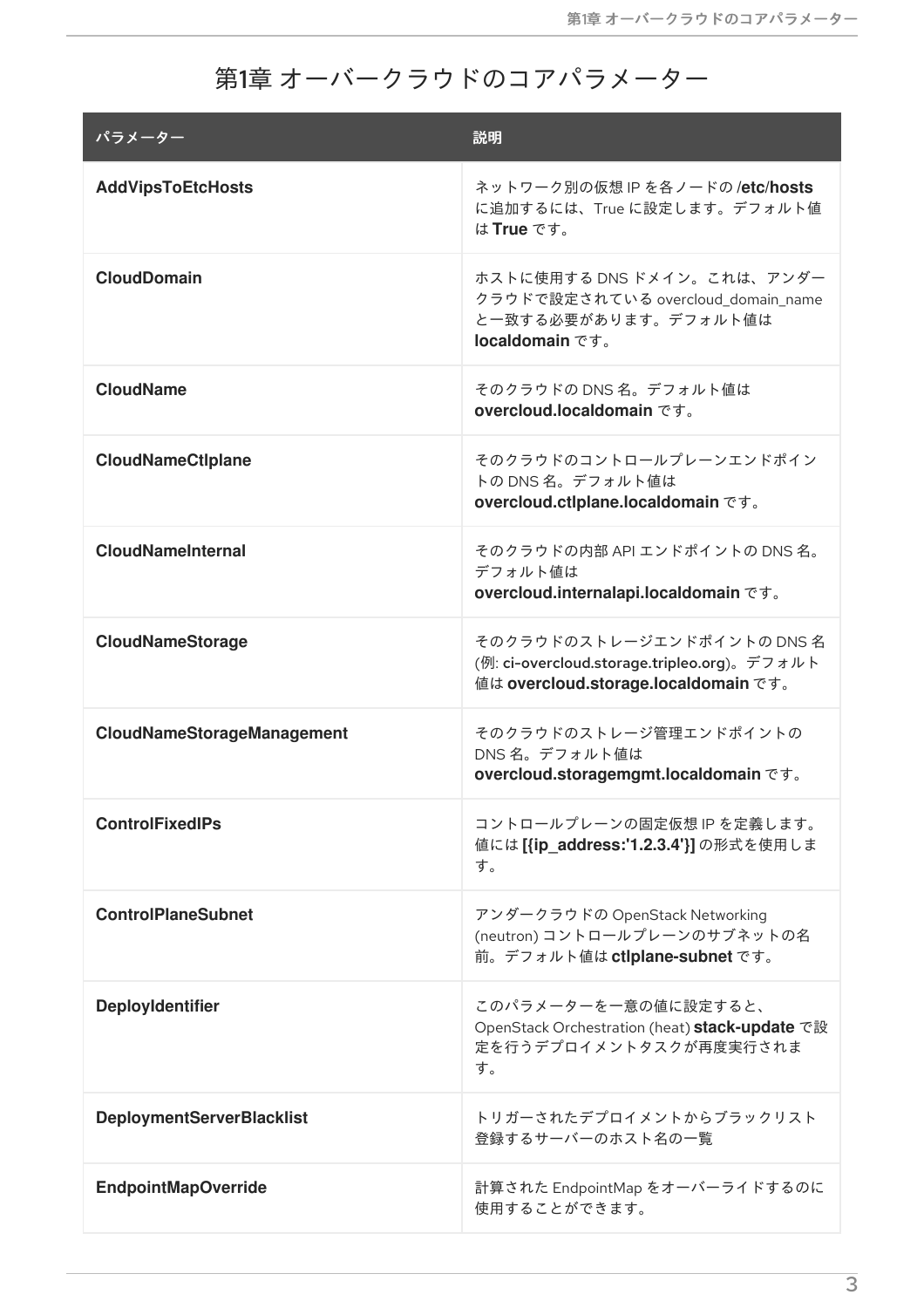| パラメーター                                  | 説明                                                                                                                                                                        |
|-----------------------------------------|---------------------------------------------------------------------------------------------------------------------------------------------------------------------------|
| <b>ExtraConfig</b>                      | クラスターに挿入する追加の hiera 設定                                                                                                                                                    |
| <b>ExtraHostFileEntries</b>             | /etc/hosts に追記する追加のホストエントリーの一<br>覧                                                                                                                                        |
| <b>HypervisorNeutronPhysicalBridge</b>  | 各ハイパーバイザーで作成する Open vSwitch ブリッ<br>ジ。このパラメーターのデフォルトは br-ex で、コ<br>ントロールプレーンノードと同じです。これによ<br>り、Open vSwitch エージェントの設定が統一されま<br>す。通常、この値は変更する必要はありません。デ<br>フォルト値は br-ex です。 |
| <b>HypervisorNeutronPublicInterface</b> | HypervisorNeutronPhysicalBridgeに追加する<br>インターフェース。デフォルト値は nic1 です。                                                                                                         |
| <b>InternalApiVirtualFixedIPs</b>       | InternalApiVirtualInterface ポートのIP 割り当てを制<br>御します。値には [{ip_address:'1.2.3.4'}] の形式<br>を使用します。                                                                             |
| <b>NeutronControlPlaneID</b>            | コントロールプレーンネットワークのID または名<br>前。デフォルト値は ctlplane です。                                                                                                                        |
| <b>NeutronPublicInterface</b>           | 外部ブリッジに接続するインターフェース。デフォ<br>ルト値は nic1 です。                                                                                                                                  |
| <b>NodeCreateBatchSize</b>              | ノード作成の最大バッチサイズ。バッチサイズは、<br>32 ノードを超過しないことを推奨します。デフォル<br>ト値は30です。                                                                                                          |
| <b>PublicVirtualFixedIPs</b>            | PublicVirtualInterface ポートの IP 割り当てを制御し<br>ます。値には [{ip_address:'1.2.3.4'}] の形式を使<br>用します。                                                                                 |
| <b>RabbitCookieSalt</b>                 | RabbitMQ クッキーのソルト。無作為に生成される<br>RabbitMQ クッキーを強制的に変更するには、この<br>値を変更します。デフォルト値は unset です。                                                                                   |
| <b>RedisVirtualFixedIPs</b>             | Redis で使用する仮想 IP の IP 割り当てを制御しま<br>す。値には [{ip address:'1.2.3.4'}] の形式を使用<br>します。                                                                                          |
| <b>ServerMetadata</b>                   | オーバークラウドでノードを作成するために<br>OpenStack Compute (nova) に渡される追加のプロ<br>パティーまたはメタデータ。OpenStack Compute<br>(nova) メタデータ API 経由でアクセスできます。                                            |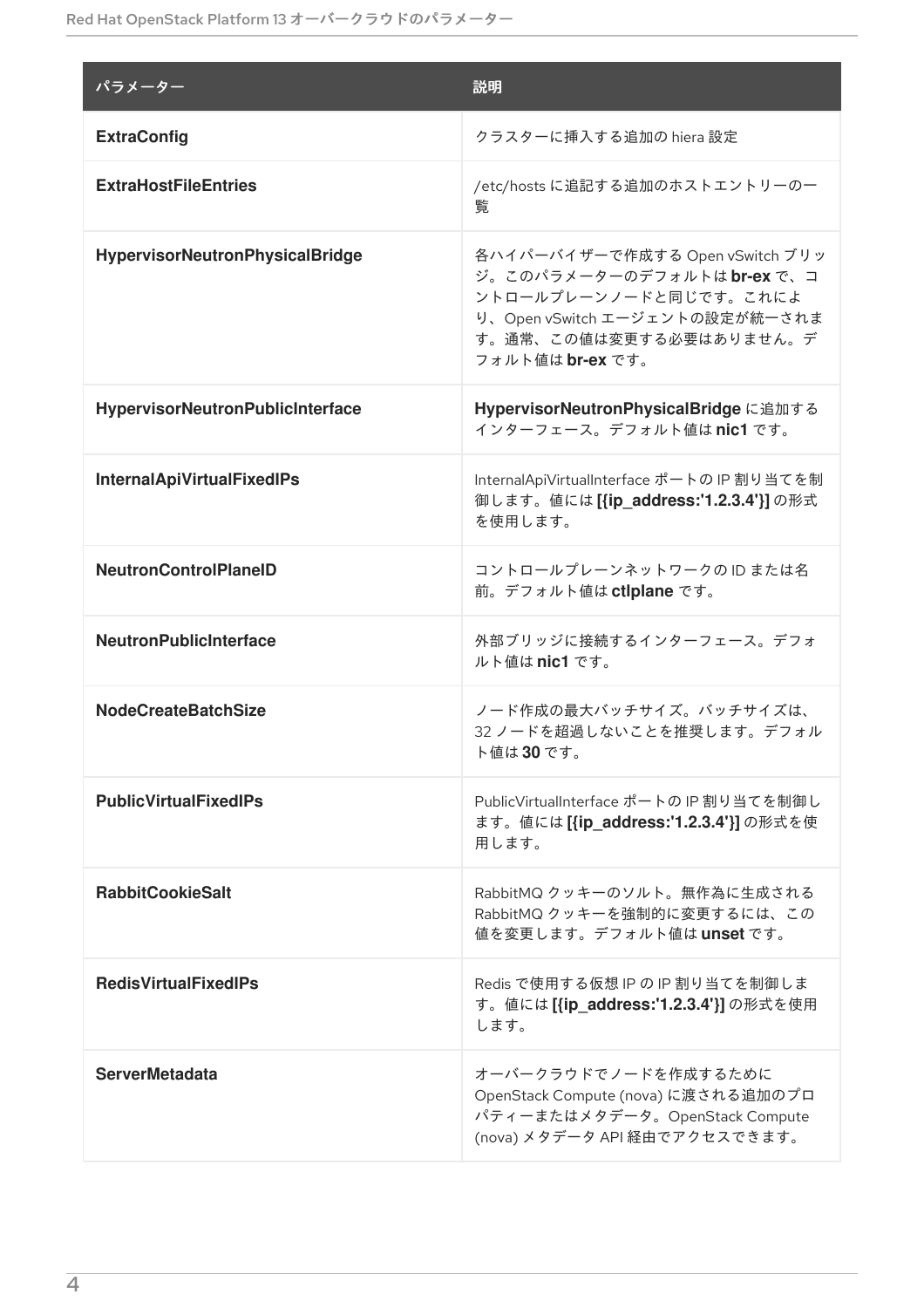| パラメーター                            | 説明                                                                                            |
|-----------------------------------|-----------------------------------------------------------------------------------------------|
| <b>StorageMgmtVirtualFixedIPs</b> | StorageMgmgVirtualInterface ポートのIP 割り当て<br>を制御します。値には [{ip address:'1.2.3.4'}] の<br>形式を使用します。 |
| <b>StorageVirtualFixedIPs</b>     | StorageVirtualInterface ポートの IP 割り当てを制御<br>します。値には [{ip_address:'1.2.3.4'}] の形式を<br>使用します。    |
| <b>UpdateIdentifier</b>           | stack-update の実行中に前回使用されなかった値<br>を設定すると、全ノードでパッケージの更新がトリ<br>ガーされます。                           |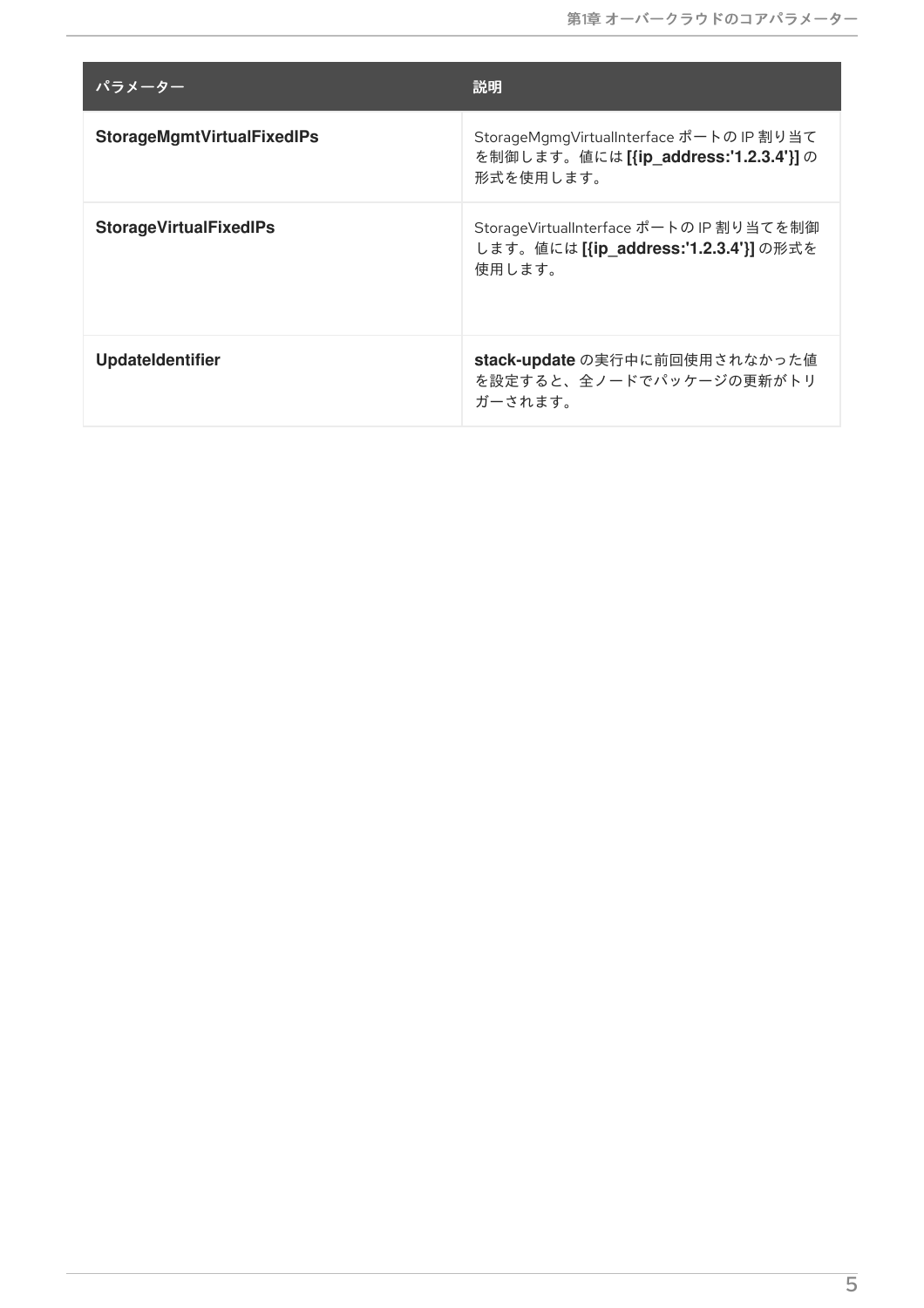#### 第2章 ロールベースのパラメーター

#### <span id="page-9-0"></span>\_ROLE\_ はロール名に置き換えます。たとえば、**\_ROLE\_Count** には**ControllerCount** を使用します。

| パラメーター                      | 説明                                                                                                                                                                   |
|-----------------------------|----------------------------------------------------------------------------------------------------------------------------------------------------------------------|
| _ROLE_Count                 | 1つのロールにデプロイするノード数。デフォルト値<br>は1です。                                                                                                                                    |
| <b>_ROLE_ExtraConfig</b>    | クラスターに挿入する、ロール固有の追加の hiera 設<br>定                                                                                                                                    |
| _ROLE_HostnameFormat        | ノードのホスト名の形式。%index% はノードのイ<br>ンデックス (例: 0/1/2) に、%stackname% はス<br>タック名(例: overcloud)に置き換えられる点に注<br>意してください。デフォルト値は%stackname%-<br>_role_-%index%です。                 |
| <b>ROLE Parameters</b>      | サービスに提供される任意のロール固有のパラメー<br>ター                                                                                                                                        |
| <b>ROLE RemovalPolicies</b> | 特定リソースの削除が必要な更新の実行時に、その<br>ロールの ResourceGroup から削除されるリソース<br>の一覧                                                                                                     |
| ROLE RemovalPoliciesMode    | 更新を実行する際の、ROLE ResourceGroup の<br>RemovalPolicies に対する変更の処理方法。デフォル<br>トモードの append の場合には、既存のブラックリ<br>ストに追加します。update の場合には、ブラックリ<br>ストを置き換えます。デフォルト値は append で<br>す。 |
| <b>ROLE SchedulerHints</b>  | OpenStack Compute (nova) に渡すオプションのス<br>ケジューラーヒント                                                                                                                     |
| <b>ROLE Services</b>        | コンポーザブルサービスリソース<br>(resource_registry で設定される)の一覧。これ<br>は、ロールにインストールされる各サービスのネス<br>トされたスタックセットを表します。                                                                  |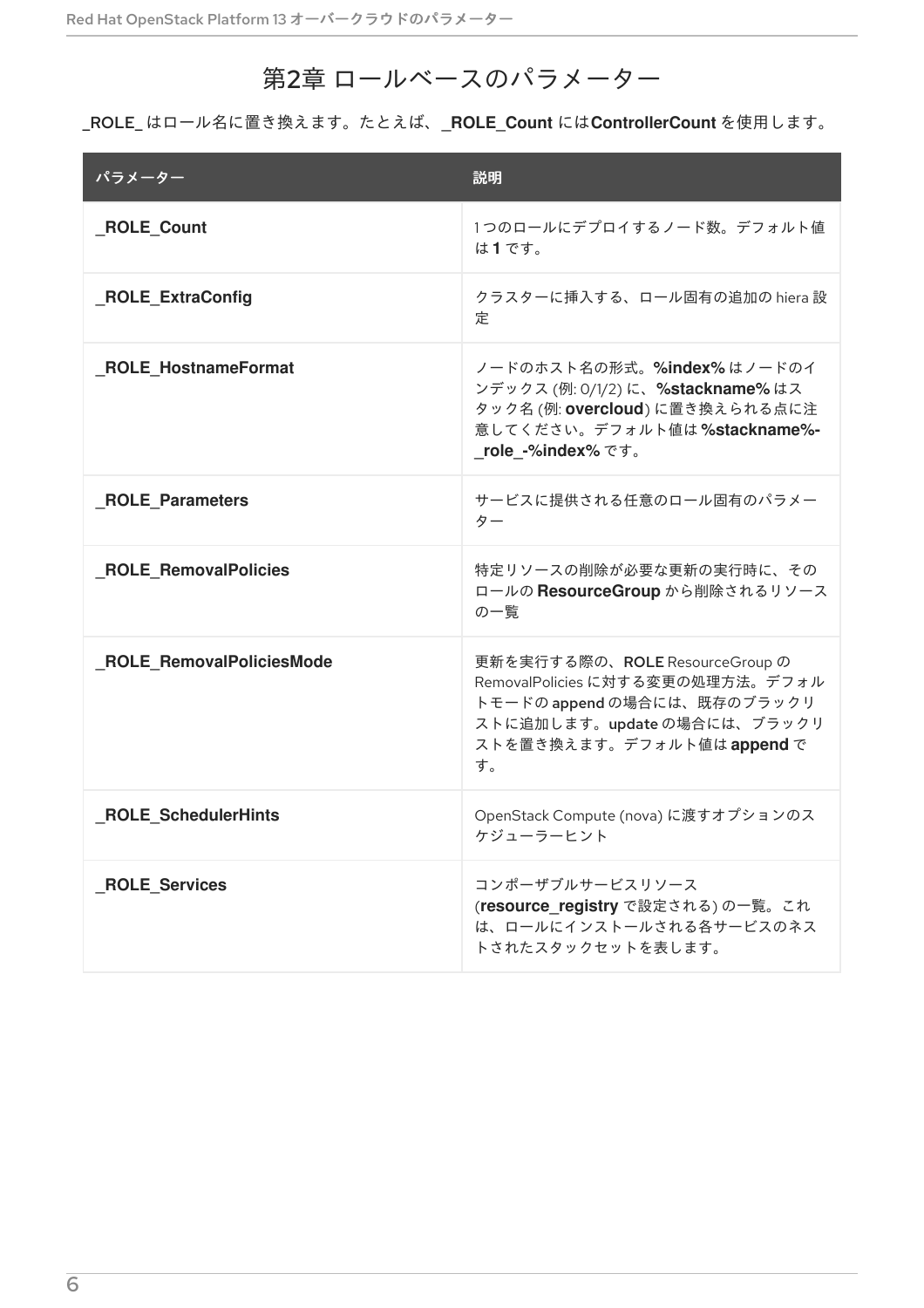#### 第3章 デバッグパラメーター

<span id="page-10-0"></span>以下のパラメーターにより、サービス単位でデバッグモードを設定することができます。**Debug** パラ メーターは、全サービスのグローバルパラメーターとして機能し、サービスごとのパラメーターは個別 のサービス上のグローバルパラメーターの効果をオーバーライドすることができます。

| パラメーター                 | 説明                                                                                    |
|------------------------|---------------------------------------------------------------------------------------|
| AodhDebug              | OpenStack Telemetry Alarming (aodh) サービスのデ<br>バッグを有効化するには、True に設定します。                |
| <b>BarbicanDebug</b>   | OpenStack Key Manager (barbican) サービスのデ<br>バッグを有効にするには、True に設定します。                   |
| <b>CeilometerDebug</b> | OpenStack Telemetry (ceilometer) サービスのデ<br>バッグを有効化するには、True に設定します。                   |
| <b>CinderDebug</b>     | OpenStack Block Storage (cinder) サービスのデバッ<br>グを有効にするには、True に設定します。                   |
| <b>ConfigDebug</b>     | 設定管理 (Puppet 等) をデバッグモードで実行するか<br>どうかを定義します。デフォルト値は False です。                         |
| <b>Debug</b>           | 全サービスのデバッグを有効にするには、True に設<br>定します。デフォルト値は False です。                                  |
| GlanceDebug            | OpenStack Image Storage (glance) サービスのデ<br>バッグを有効にするには、True に設定します。                   |
| GnocchiDebug           | OpenStack Telemetry Metrics (gnocchi) サービスの<br>デバッグを有効化するには、True に設定します。              |
| <b>HeatDebug</b>       | OpenStack Orchestration (heat) サービスのデバッグ<br>を有効にするには、True に設定します。                     |
| <b>HorizonDebug</b>    | OpenStack Dashboard (horizon) サービスのデバッグ<br>を有効にするには、True に設定します。デフォルト<br>値は False です。 |
| <b>IronicDebug</b>     | OpenStack Bare Metal (ironic) サービスのデバッグ<br>を有効にするには、True に設定します。                      |
| <b>KeystoneDebug</b>   | OpenStack Identity (keystone) サービスのデバッグ<br>を有効にするには、True に設定します。                      |
| <b>ManilaDebug</b>     | OpenStack Shared File Systems (manila) サービスの<br>デバッグを有効にするには、True に設定します。             |
| <b>NeutronDebug</b>    | OpenStack Networking (neutron) サービスのデバッ<br>グを有効にするには、True に設定します。                     |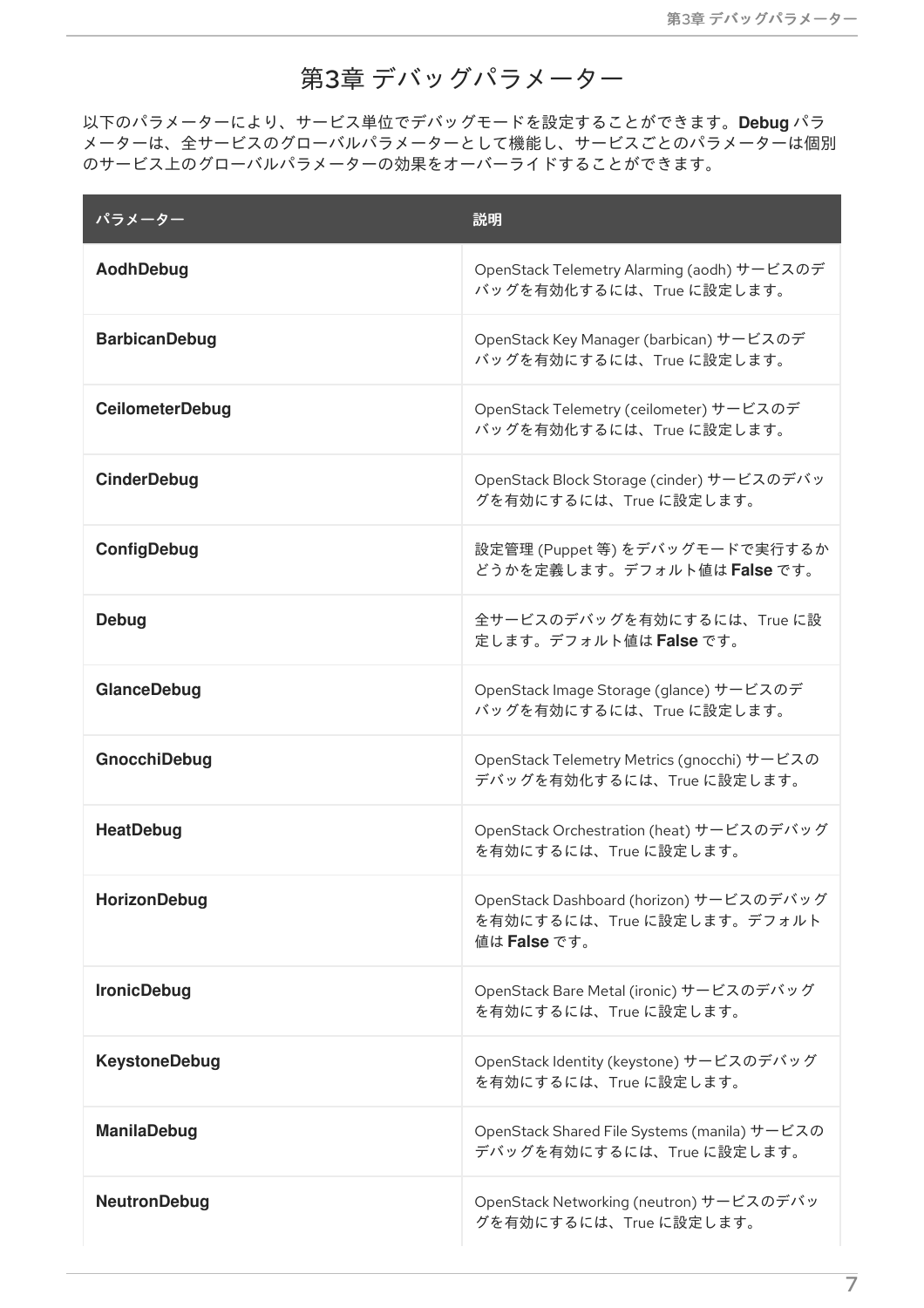パラメーター しょうしょう しゅうしょう しゅうしょう 説明

| <b>NeutronDhcpAgentDebug</b>     | OpenStack Networking (neutron) の DHCP エージェ<br>ントのデバッグを有効にするには、True に設定しま<br>す。 |
|----------------------------------|--------------------------------------------------------------------------------|
| <b>NeutronL3AgentDebug</b>       | OpenStack Networking (neutron) の L3 エージェン<br>トのデバッグを有効にするには、True に設定しま<br>す。   |
| <b>NeutronMetadataAgentDebug</b> | OpenStack Networking (neutron) のメタデータエー<br>ジェントのデバッグを有効にするには、True に設定<br>します。  |
| <b>NovaDebug</b>                 | OpenStack Compute (nova) サービスのデバッグを<br>有効にするには、True に設定します。                    |
| <b>SaharaDebug</b>               | OpenStack Clustering (sahara) サービスのデバッグ<br>を有効にするには、True に設定します。               |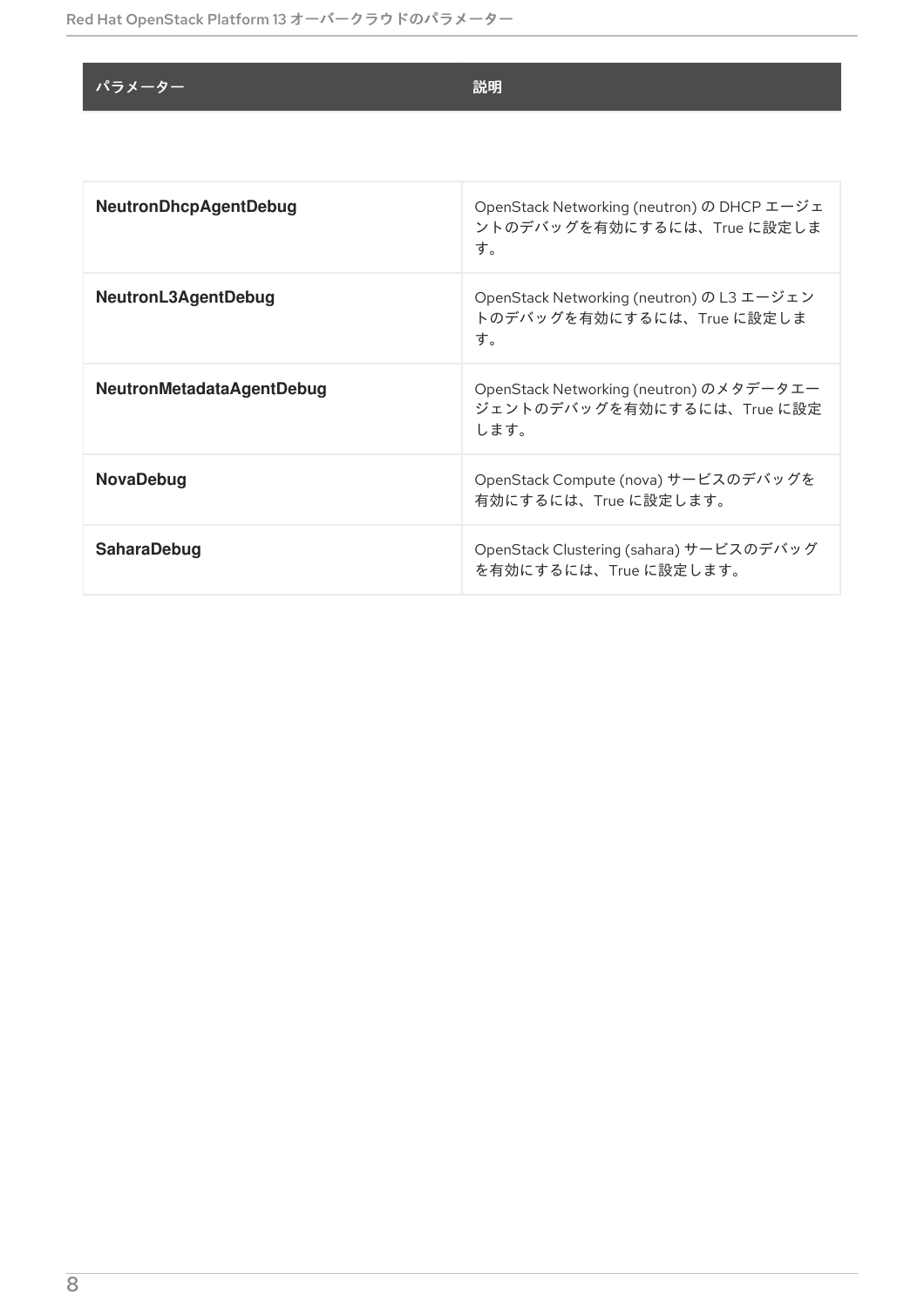#### 第4章 カーネルパラメーター

<span id="page-12-0"></span>

| パラメーター                       | 説明                                                                                                                                                            |
|------------------------------|---------------------------------------------------------------------------------------------------------------------------------------------------------------|
| <b>BridgeNfCallArpTables</b> | sysctl net.bridge.bridge-nf-call-arptables キーを設定<br>します。デフォルト値は1です。                                                                                           |
| <b>BridgeNfCallIp6Tables</b> | sysctl net.bridge.bridge-nf-call-ip6tables キーを設定<br>します。デフォルト値は1です。                                                                                           |
| <b>BridgeNfCallIpTables</b>  | sysctl net.bridge.bridge-nf-call-iptables キーを設定<br>します。デフォルト値は1です。                                                                                            |
| <b>ExtraKernelModules</b>    | 読み込む追加のカーネルモジュールのハッシュ                                                                                                                                         |
| <b>ExtraKernelPackages</b>   | インストールする追加のカーネル関連パッケージの<br>一覧                                                                                                                                 |
| <b>ExtraSysctISettings</b>   | 適用する追加の sysctl 設定のハッシュ                                                                                                                                        |
| InotifyIntancesMax           | sysctl fs.inotify.max_user_instances キーを設定しま<br>す。デフォルト値は1024です。                                                                                              |
| KernelDisableIPv6            | sysctl net.ipv6.{default/all}.disable_ipv6 キーを設定<br>します。デフォルト値は0です。                                                                                           |
| <b>KernellpForward</b>       | net.ipv4.ip_forward キーを設定します。デフォルト<br>値は1です。                                                                                                                  |
| KernellpNonLocalBind         | net.ipv{4,6}.ip_nonlocal_bind キーを設定します。デ<br>フォルト値は0です。                                                                                                        |
| <b>KernelPidMax</b>          | sysctl kernel.pid_max キーを設定します。デフォルト<br>値は1048576です。                                                                                                          |
| NeighbourGcThreshold1        | sysctl net.ipv4.neigh.default.gc_thresh1 の値を設定し<br>ます。これは ARP キャッシュに保持されるエント<br>リーの数の最小値です。キャッシュ内にあるエント<br>リーがこの数より少ない場合、ガベージコレクター<br>は実行されません。デフォルト値は1024です。 |
| NeighbourGcThreshold2        | sysctl net.ipv4.neigh.default.gc_thresh2 の値を設定<br>します。これは ARP キャッシュに保持されるエント<br>リーの数のソフト最大値です。エントリー数がこの<br>値を超えても、5秒間ガベージコレクターは実行さ<br>れません。デフォルト値は2048です。     |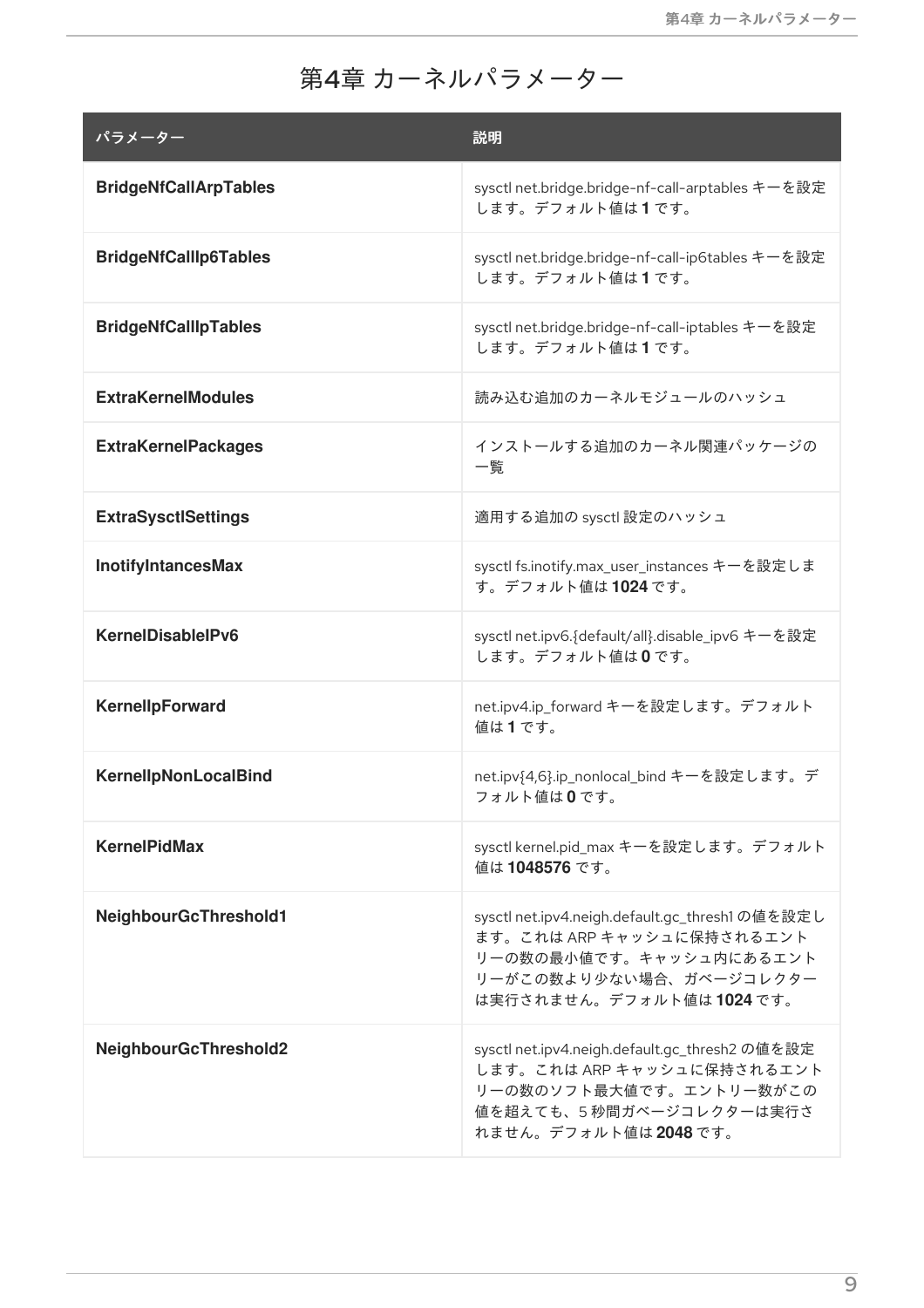| バラメーター                | 説明                                                                                                                                                                   |
|-----------------------|----------------------------------------------------------------------------------------------------------------------------------------------------------------------|
| NeighbourGcThreshold3 | sysctl net.ipv4.neigh.default.gc_thresh3 の値を設定<br>します。これは ARP キャッシュに保持されるエント<br>リーの数のハード最大値です。キャッシュ内にこの<br>数を超えるエントリーがある場合、必ずガベージコ<br>レクターが実行されます。デフォルト値は4096で<br>す。 |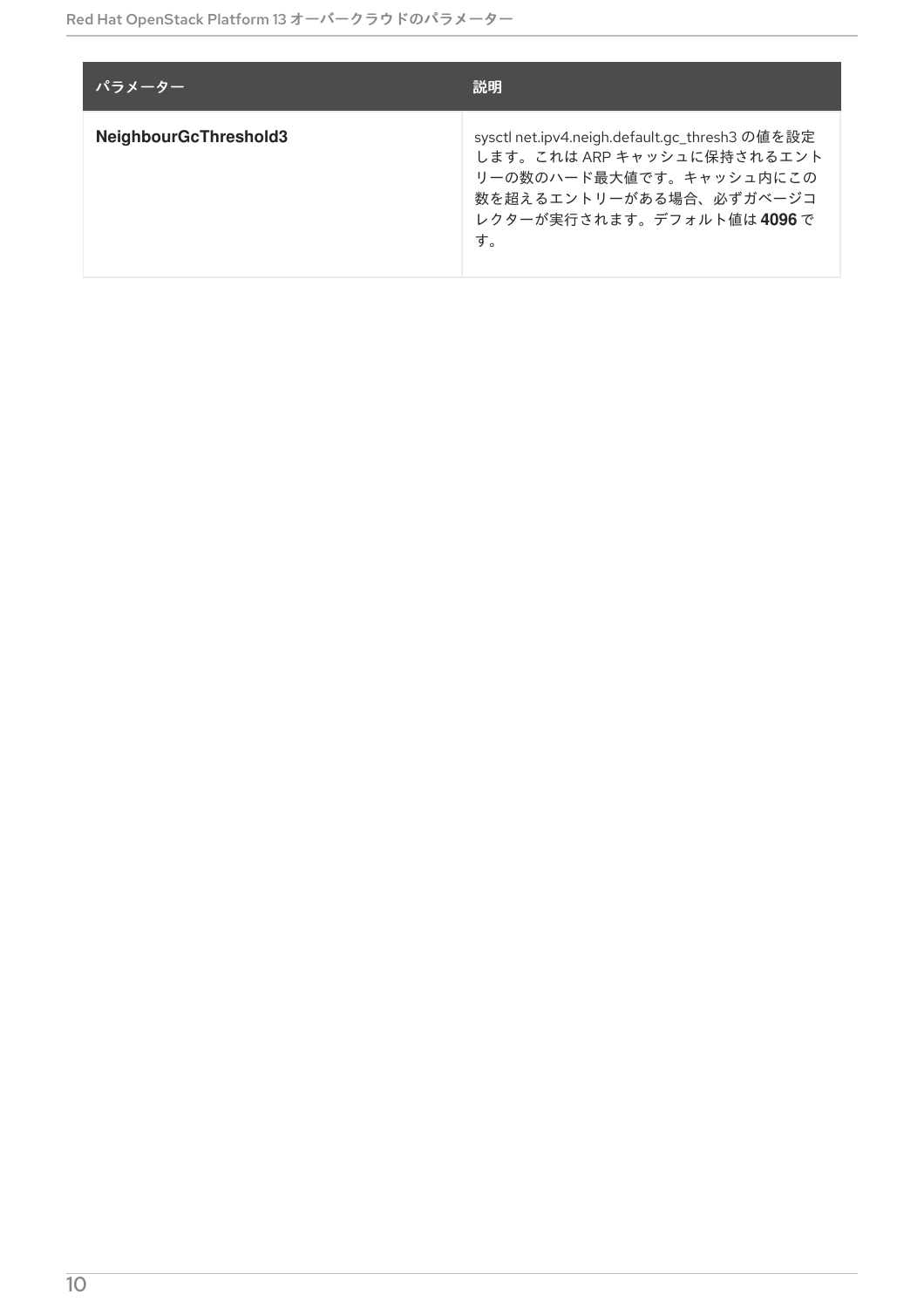#### 第5章 CEPH STORAGE パラメーター

<span id="page-14-0"></span>

| パラメーター                                 | 説明                                                                                                                                   |
|----------------------------------------|--------------------------------------------------------------------------------------------------------------------------------------|
| <b>AdminPassword</b>                   | OpenStack Networking (neutron) の監視、クエリー<br>等に使用する keystone 管理アカウントのパスワード                                                             |
| <b>CephAdminKey</b>                    | Ceph 管理クライアントのキー。ceph-authtool --<br>gen-print-key で作成することができます。                                                                     |
| <b>CephAnsibleDisksConfig</b>          | ceph-ansible のディスク設定。デフォルト値は<br>{'devices': ['/dev/vdb'], 'journal_size': 512,<br>'osd scenario': 'collocated'} です。                  |
| <b>CephAnsibleEnvironmentVariables</b> | デフォルトをオーバーライドする Ansible 環境変数の<br>マッピング                                                                                               |
| <b>CephAnsibleExtraConfig</b>          | ceph-ansible Playbook の追加の変数                                                                                                         |
| <b>CephAnsiblePlaybook</b>             | 実行する ceph-ansible Playbook へのパスの一覧。<br>デフォルト値は ['/usr/share/`ceph-ansible/site-<br>docker.yml.sample'] です。                           |
| <b>CephAnsiblePlaybookVerbosity</b>    | ansible-playbook コマンドに渡される、-v、-vv 等に<br>対応する数値 (最大値は5)。デフォルト値は0で<br>す。                                                               |
| <b>CephAnsibleSkipTags</b>             | スキップする ceph-ansible タグの一覧。デフォル<br>ト値は package-install, with pkg です。                                                                  |
| CephAnsibleUpgradePlaybook             | アップグレード時に実行する ceph-ansible<br>Playbook へのパス。デフォルト値は<br>/usr/share/`ceph-ansible/infrastructure-<br>playbooks/rolling_update.yml` です。 |
| <b>CephAnsibleWorkflowName</b>         | 実行する OpenStack Workflow (mistral) ワークフ<br>ローの名前。デフォルト値は<br>tripleo.storage.v1.ceph-install $\tau$ $\tau$ .                           |
| <b>CephClientKey</b>                   | Ceph クライアントのキー。現在は、外部の Ceph デ<br>プロイメントでの OpenStack ユーザーキーリング作<br>成のみに使用されています。ceph-authtool --gen-<br>print-key で作成することができます。       |
| <b>CephClientUserName</b>              | クライアントが Ceph と対話するために使用する<br>ユーザー名。デフォルト値は openstack です。                                                                             |
| <b>CephClusterFSID</b>                 | Ceph クラスター FSID。UUID でなければなりませ<br>$h_{\circ}$                                                                                        |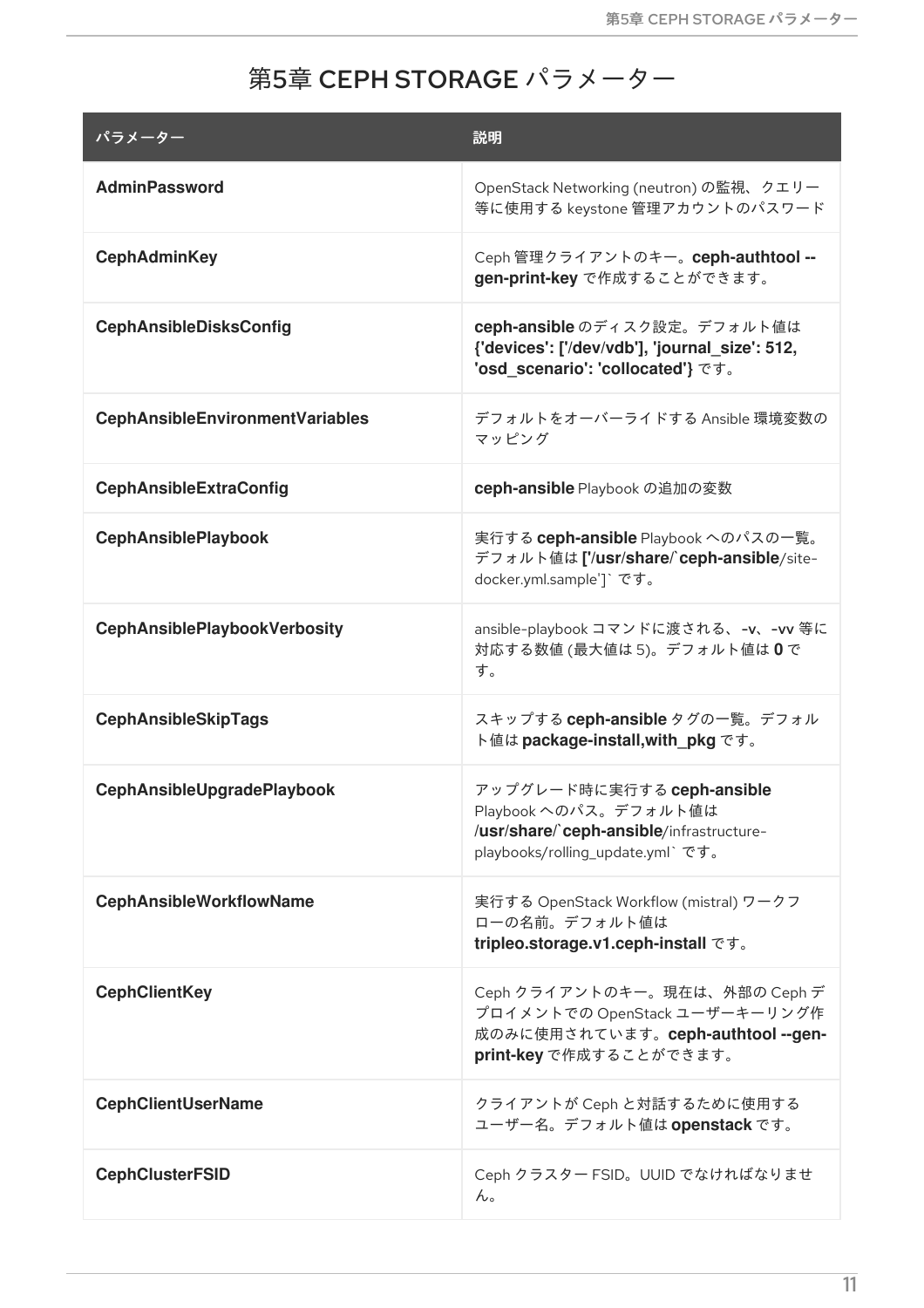| パラメーター                            | 説明                                                                                                                                      |
|-----------------------------------|-----------------------------------------------------------------------------------------------------------------------------------------|
| <b>CephClusterName</b>            | Ceph クラスター名。デフォルト値は ceph です。                                                                                                            |
| <b>CephConfigOverrides</b>        | ceph.conf にダンプする追加の設定                                                                                                                   |
| <b>CephExternalMonHost</b>        | 外部で管理される Ceph Mon Host IP の一覧。外部の<br>Ceph デプロイメントにのみ使用されます。                                                                             |
| CephIPv6                          | IPv6 アドレスにバインドする Ceph デーモンを有効<br>にします。デフォルト値は false です。                                                                                 |
| <b>CephManilaClientKey</b>        | Ceph クライアントのキー。ceph-authtool --gen-<br>print-key で作成することができます。                                                                          |
| <b>CephMdsKey</b>                 | MDS サービスの cephx キー。ceph-authtool --gen-<br>print-key で作成することができます。                                                                      |
| <b>CephMonKey</b>                 | Ceph 監視クライアントのキー。ceph-authtool --<br>gen-print-key で作成することができます。                                                                        |
| <b>CephPoolDefaultPgNum</b>       | RBD プールに使用するデフォルトの配置グループサ<br>イズ。デフォルト値は128です。                                                                                           |
| <b>CephPoolDefaultSize</b>        | デフォルトで適用される RBD コピーの最小レプリカ<br>数。デフォルト値は3です。                                                                                             |
| <b>CephPools</b>                  | 事前定義されたプールの1つの設定をオーバーライド<br>するか、追加の設定を作成します。たとえ<br>ば、[{"name": "volumes", "pg_num": 64,<br>"rule_name": "replicated_rule"}] と設定しま<br>す。 |
| <b>CephRbdMirrorConfigure</b>     | ローカルプールとリモートプール間で設定のミラー<br>リングを実施します。デフォルト値は True です。                                                                                   |
| <b>CephRbdMirrorCopyAdminKey</b>  | すべてのノードに管理者の鍵をコピーします。デ<br>フォルト値は False です。                                                                                              |
| <b>CephRbdMirrorPool</b>          | リモートクラスターにミラーリングするローカル<br>プールの名前                                                                                                        |
| <b>CephRbdMirrorRemoteCluster</b> | ローカルクラスターからリモート Ceph クラスター<br>に与えられる名前。鍵は/etc/ceph ディレクトリー<br>にあります。デフォルト値は not-ceph です。                                                |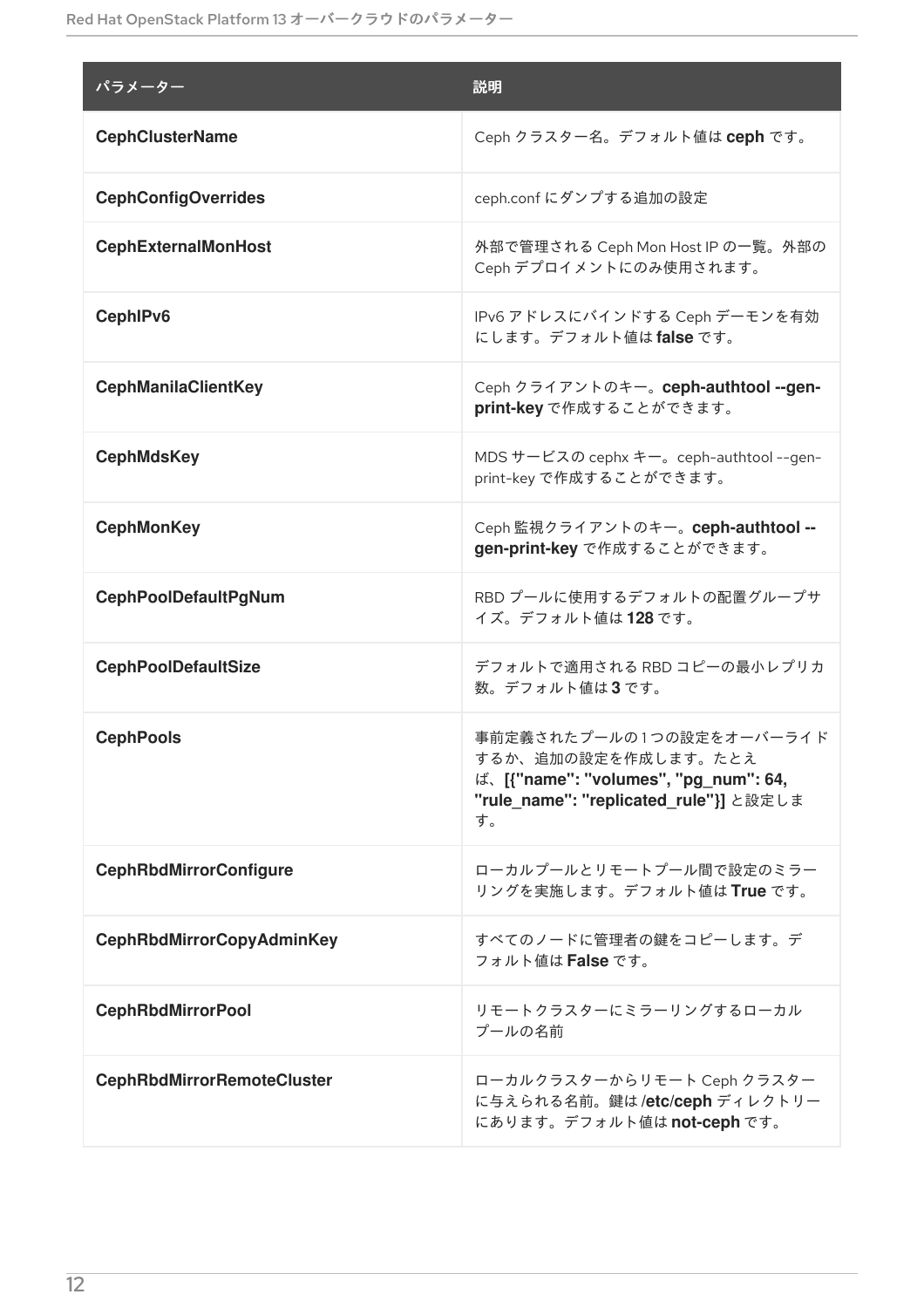| パラメーター                          | 説明                                                                                                                                                                                                                        |
|---------------------------------|---------------------------------------------------------------------------------------------------------------------------------------------------------------------------------------------------------------------------|
| <b>CephRbdMirrorRemoteUser</b>  | rbd-mirror デーモンでは、ユーザーはリモートクラ<br>スターとの認証が必要です。デフォルトでは、この<br>鍵は /etc/ceph/ <remote_cluster>.client.<br/><remote_user>.keyring にあります。</remote_user></remote_cluster>                                                        |
| <b>CephRgwClientName</b>        | RADOSGW サービスのクライアント名。デフォルト<br>値は radosgw です。                                                                                                                                                                              |
| <b>CephRgwKey</b>               | RADOSGW クライアントの cephx キー。ceph-<br>authtool --gen-print-key で作成することができま<br>す。                                                                                                                                              |
| <b>CephValidationDelay</b>      | 検証チェックの間隔 (秒単位)。デフォルト値は 30で<br>す。                                                                                                                                                                                         |
| <b>CephValidationRetries</b>    | Ceph の検証の再試行回数。デフォルト値は40で<br>す。                                                                                                                                                                                           |
| <b>CinderBackupRbdPoolName</b>  | Block Storage (cinder) のバックアップが有効な場合<br>に使用するプール。デフォルト値はbackupsです。                                                                                                                                                        |
| <b>CinderRbdExtraPools</b>      | OpenStack Block Storage (cinder) の RBD バックエ<br>ンドに使用する追加の Ceph プールの一覧。追加の<br>OpenStack Block Storage (cinder) RBD バックエン<br>ドドライバーは、この一覧の各プールに作成されま<br>す。これは、CinderRbdPoolName に関連付けられた<br>標準の RBD バックエンドドライバーに追加されま<br>す。 |
| <b>CinderRbdPoolName</b>        | Block Storage (cinder) サービスに使用するプール。<br>デフォルト値は volumes です。                                                                                                                                                               |
| <b>GlanceRbdPoolName</b>        | Image Storage (glance) サービスに使用するプー<br>ル。デフォルト値は images です。                                                                                                                                                                |
| <b>GnocchiRbdPoolName</b>       | Telemetry ストレージに使用するプール。デフォル<br>ト値は metrics です。                                                                                                                                                                           |
| <b>ManilaCephFSCephFSAuthId</b> | Shared File System サービス (manila) の CephFS<br>ユーザーID。デフォルト値はmanilaです。                                                                                                                                                      |
| <b>ManilaCephFSDataPoolName</b> | ファイル共有のストレージに使用するプール。デ<br>フォルト値は manila_data です。                                                                                                                                                                          |
| ManilaCephFSDataPoolPGNum       | ファイル共有ストレージの CephFS データプールの<br>配置グループ数。デフォルト値は128です。                                                                                                                                                                      |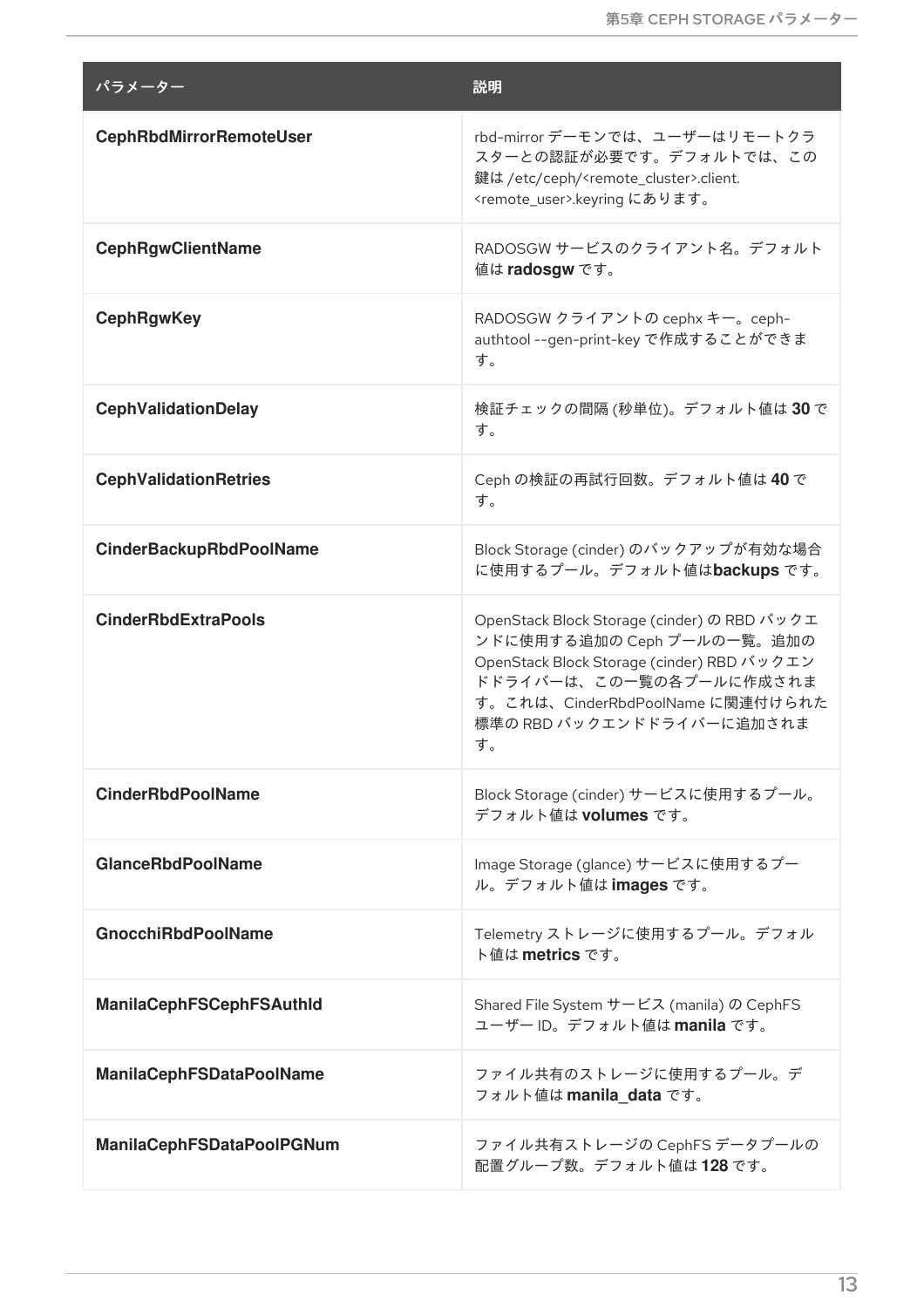| パラメーター                               | 説明                                                                                       |
|--------------------------------------|------------------------------------------------------------------------------------------|
| <b>ManilaCephFSMetadataPoolName</b>  | ファイル共有のメタデータストレージに使用する<br>プール。デフォルト値はmanila_metadataです。                                  |
| <b>ManilaCephFSMetadataPoolPGNum</b> | ファイル共有ストレージの CephFS メタデータプー<br>ルの配置グループ数。デフォルト値は128です。                                   |
| <b>ManilaCephFSShareBackendName</b>  | ファイル共有ストレージの CephFS ファイル共有の<br>バックエンド名。デフォルト値は cephfs です。                                |
| <b>NovaRbdPoolName</b>               | Compute ストレージに使用するプール。デフォルト<br>値は <b>vms</b> です。                                         |
| <b>StackUpdateType</b>               | StackAction が UPDATE の場合に UPGRADE と<br>UPDATE のケースを区別するための更新のタイプ<br>(両方とも同じ stack アクション) |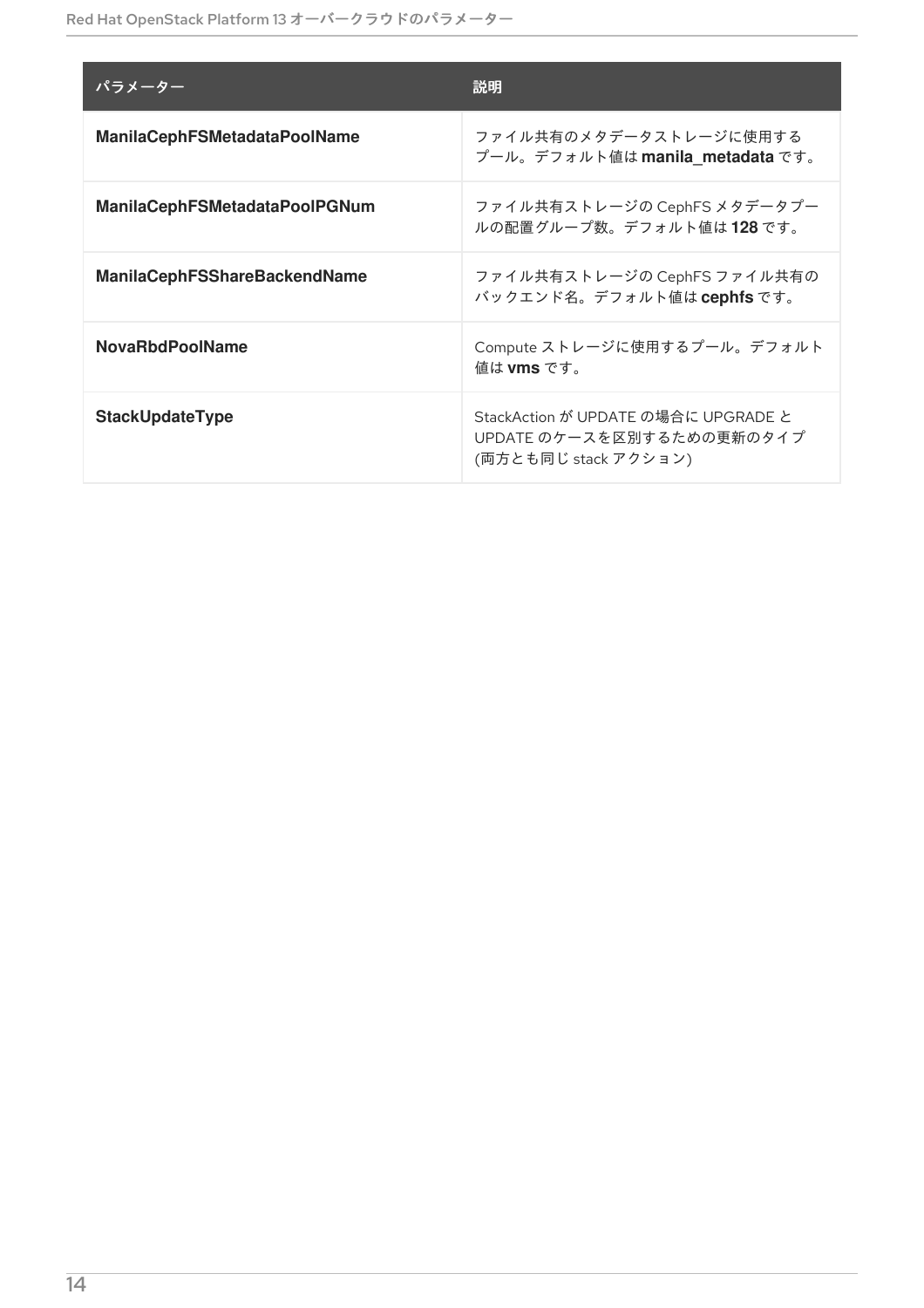# 第6章 BLOCK STORAGE (CINDER) パラメーター

<span id="page-18-0"></span>

| パラメーター                              | 説明                                                                                                         |
|-------------------------------------|------------------------------------------------------------------------------------------------------------|
| <b>CephClusterName</b>              | Ceph クラスター名。デフォルト値は ceph です。                                                                               |
| <b>CinderCronDbPurgeAge</b>         | cron ジョブが削除されたインスタンスを別のテーブ<br>ルに移動する (Age)。デフォルト値は 30 です。                                                  |
| <b>CinderCronDbPurgeDestination</b> | cron ジョブが削除されたインスタンスを別のテーブ<br>ルに移動する (Log destination)。デフォルト値は<br>/var/log/cinder/cinder-rowsflush.log です。 |
| <b>CinderCronDbPurgeHour</b>        | cron ジョブが削除されたインスタンスを別のテーブ<br>ルに移動する (Hour)。デフォルト値は0です。                                                    |
| <b>CinderCronDbPurgeMaxDelay</b>    | cron ジョブが削除されたインスタンスを別のテーブ<br>ルに移動する (Max Delay)。デフォルト値は 3600 で<br>す。                                      |
| <b>CinderCronDbPurgeMinute</b>      | cron ジョブが削除されたインスタンスを別のテーブ<br>ルに移動する (Minute)。デフォルト値は1です。                                                  |
| <b>CinderCronDbPurgeMonth</b>       | cron ジョブが削除されたインスタンスを別のテーブ<br>ルに移動する (Month)。デフォルト値は * です。                                                 |
| <b>CinderCronDbPurgeMonthday</b>    | cron ジョブが削除されたインスタンスを別のテーブ<br>ルに移動する (Month Day)。デフォルト値は*で<br>す。                                           |
| <b>CinderCronDbPurgeUser</b>        | cron ジョブが削除されたインスタンスを別のテーブ<br>ルに移動する (User)。デフォルト値は cinder で<br>す。                                         |
| <b>CinderCronDbPurgeWeekday</b>     | cron ジョブが削除されたインスタンスを別のテーブ<br>ルに移動する (Week Day)。デフォルト値は* です。                                               |
| CinderDefaultVolumeType             | Cinder のデフォルトボリューム種別の名前。デフォ<br>ルト値は tripleo です。                                                            |
| <b>CinderEnableDBPurge</b>          | OpenStack Block Storage (cinder) データベースでソ<br>フト削除された行をパージする cron ジョブを作成す<br>るかどうか。デフォルト値は True です。         |
| <b>CinderEnableIscsiBackend</b>     | OpenStack Block Storage (cinder) の iSCSI バックエ<br>ンドを有効にするかどうか。デフォルト値はTrue<br>です。                           |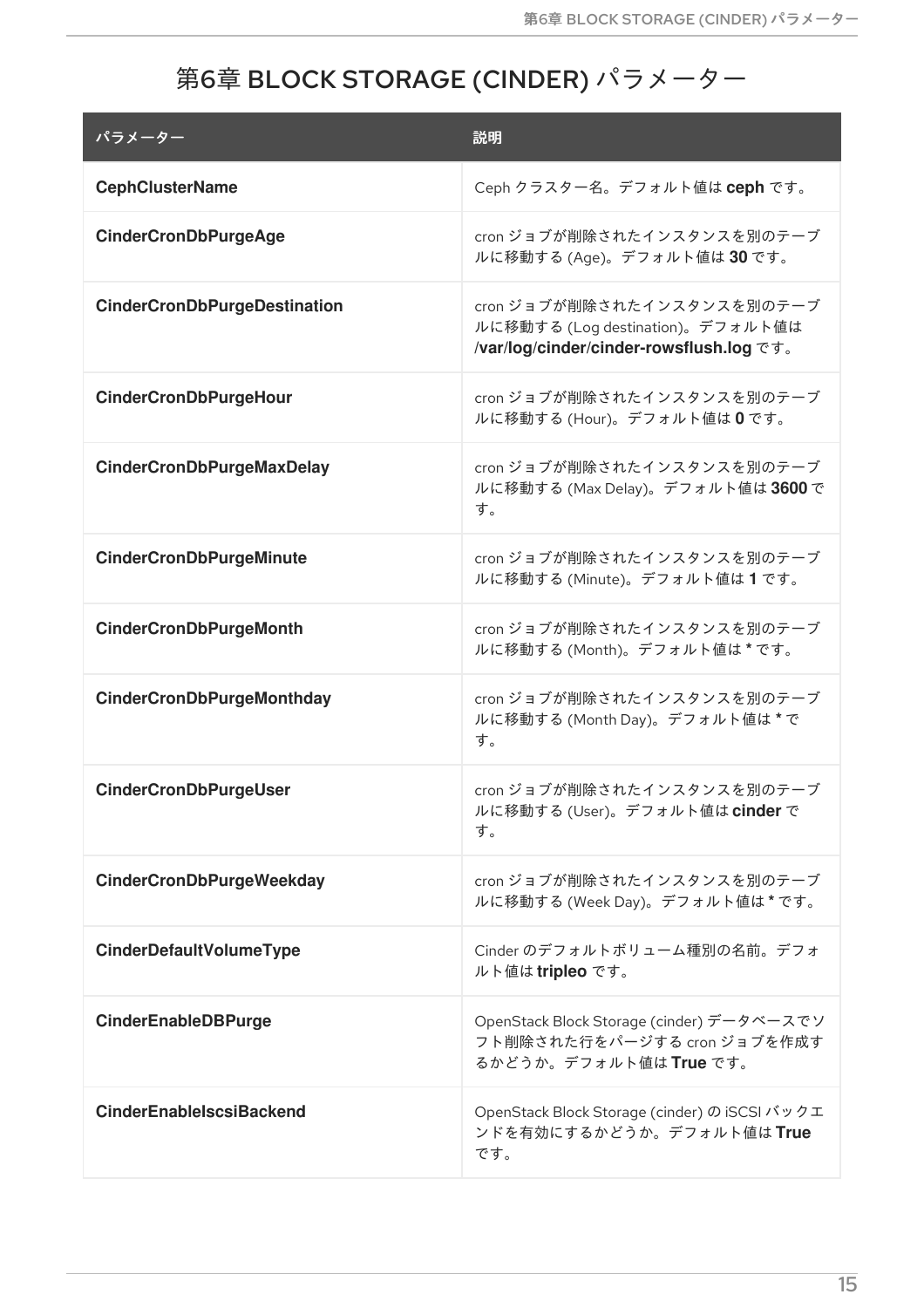| パラメーター                                | 説明                                                                                                                                                   |
|---------------------------------------|------------------------------------------------------------------------------------------------------------------------------------------------------|
| <b>CinderEnableNfsBackend</b>         | OpenStack Block Storage (cinder) の NFS バックエ<br>ンドを有効にするかどうか。デフォルト値はFalse<br>です。                                                                      |
| <b>CinderEnableRbdBackend</b>         | OpenStack Block Storage (cinder) の Rbd バックエン<br>ドを有効にするかどうか。デフォルト値は False で<br>す。                                                                    |
| <b>CinderISCSIHelper</b>              | cinder で使用する iSCSI ヘルパー。デフォルト値は<br>lioadm です。                                                                                                        |
| <b>CinderISCSIProtocol</b>            | iSCSI に TCP (iscsi) または iSER RDMA (iser) を使用<br>するかどうかを定義します。デフォルト値は iscsi<br>です。                                                                    |
| <b>CinderLVMLoopDeviceSize</b>        | cinder LVM ドライバーが使用するループバックファ<br>イルのサイズ。デフォルト値は10280です。                                                                                              |
| <b>CinderNasSecureFileOperations</b>  | セキュリティーが強化された NFS ファイルの操作を<br>有効にするかどうかを制御します。有効な値は<br>auto、true、または false です。<br>CinderEnableNfsBackend が true の場合に有効で<br>す。デフォルト値は False です。       |
| <b>CinderNasSecureFilePermissions</b> | セキュリティーが強化された NFS ファイルへのアク<br>セス権限を有効にするかどうかを制御します。有効<br>な値は auto、true、または false です。<br>CinderEnableNfsBackend が true の場合に有効で<br>す。デフォルト値は False です。 |
| <b>CinderNfsMountOptions</b>          | OpenStack Block Storage (cinder) NFS バックエンド<br>が使用する NFS マウント用のマウントオプション。<br>CinderEnableNfsBackend が true の場合に有効で<br>す。                             |
| <b>CinderNfsServers</b>               | OpenStack Block Storage (cinder) NFS バックエンド<br>が使用する NFS サーバー。<br>CinderEnableNfsBackend が true の場合に有効で<br>す。                                        |
| <b>CinderNfsSnapshotSupport</b>       | NFS ドライバーのスナップショットのサポートを有<br>効にするかどうかを定義します。<br>CinderEnableNfsBackend が true の場合に有効で<br>す。デフォルト値は True です。                                          |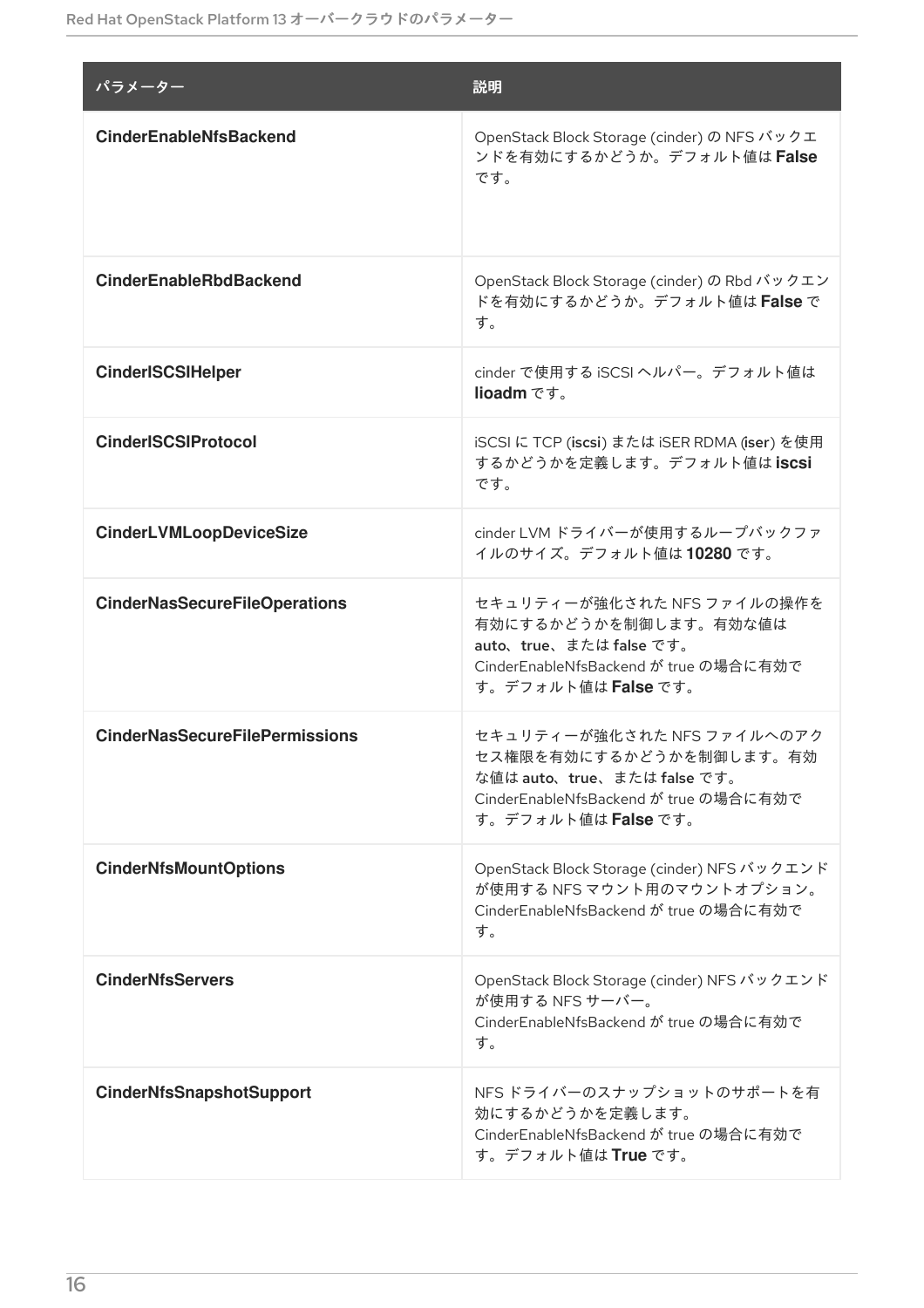| パラメーター                          | 説明                                                                                                                                                                                                                        |
|---------------------------------|---------------------------------------------------------------------------------------------------------------------------------------------------------------------------------------------------------------------------|
| <b>CinderPassword</b>           | cinder サービスおよびデータベースアカウントのパ<br>スワード                                                                                                                                                                                       |
| <b>CinderRbdExtraPools</b>      | OpenStack Block Storage (cinder) の RBD バックエ<br>ンドに使用する追加の Ceph プールの一覧。追加の<br>OpenStack Block Storage (cinder) RBD バックエン<br>ドドライバーは、この一覧の各プールに作成されま<br>す。これは、CinderRbdPoolName に関連付けられた<br>標準の RBD バックエンドドライバーに追加されま<br>す。 |
| <b>CinderRbdPoolName</b>        | 説明なし。デフォルト値は volumes です。                                                                                                                                                                                                  |
| <b>CinderVolumeOptEnvVars</b>   | オプションの環境変数の一覧                                                                                                                                                                                                             |
| <b>CinderVolumeOptVolumes</b>   | マウントされるオプションのボリュームの一覧                                                                                                                                                                                                     |
| <b>CinderWorkers</b>            | Block Storage サービスのワーカー数を設定します。<br>ワーカー数が多いと、システムのプロセス数も増<br>え、メモリーを過剰消費してしまう点に注意してく<br>ださい。デフォルト値は、物理ノードにある仮想<br>CPUコア数と同じ数値です。                                                                                          |
| <b>DockerCinderVolumeUlimit</b> | OpenStack Block Storage (cinder) ボリュームコンテ<br>ナーのユーザーリミット。デフォルト値は<br>['nofile=131072'] です。                                                                                                                                 |
| <b>NotificationDriver</b>       | 通知の送信を処理する単一または複数のドライ<br>バー。デフォルト値は messagingv2 です。                                                                                                                                                                       |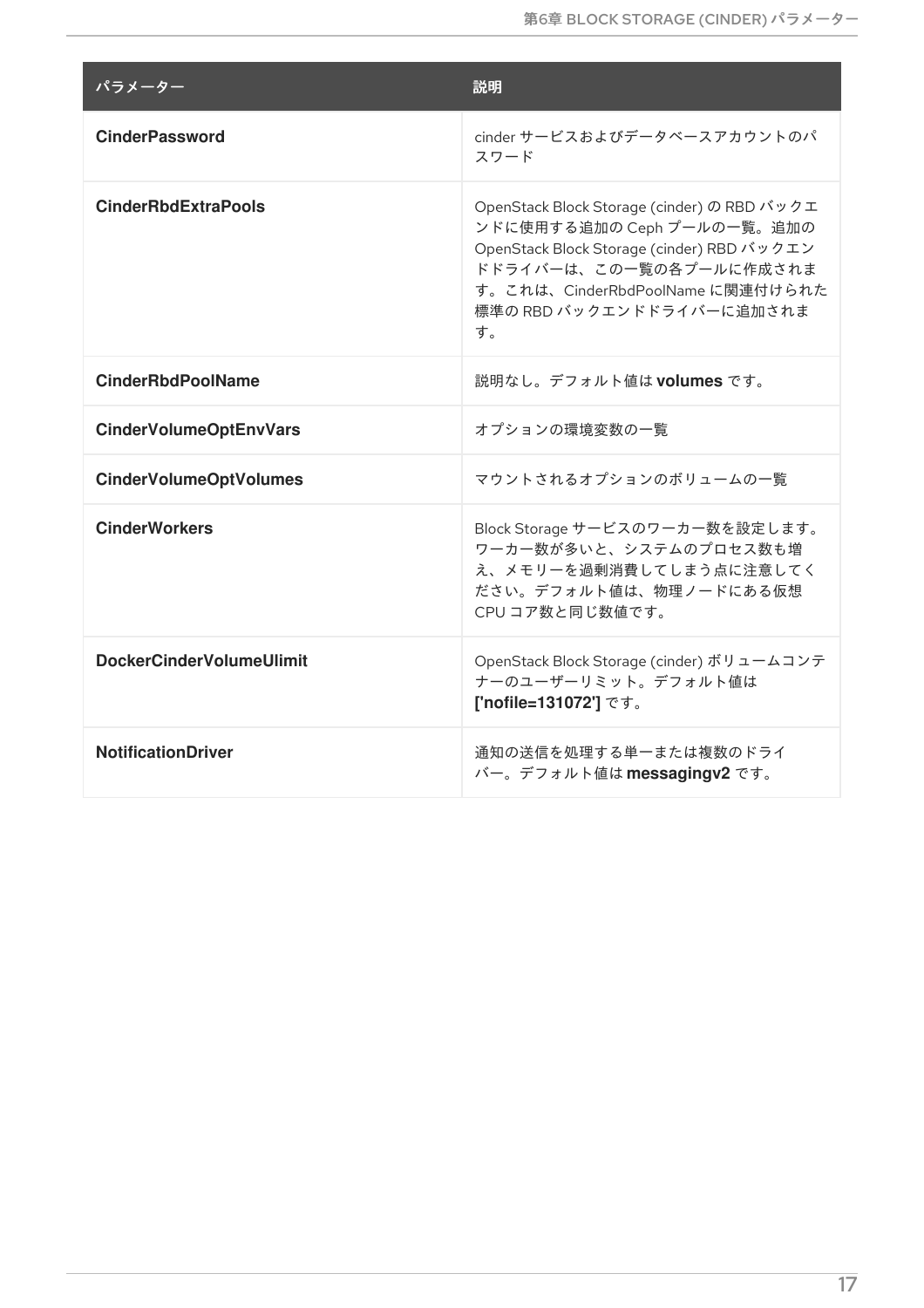## 第7章 IMAGE STORAGE (GLANCE) パラメーター

<span id="page-21-0"></span>

| パラメーター                            | 説明                                                                                                                                       |
|-----------------------------------|------------------------------------------------------------------------------------------------------------------------------------------|
| <b>CephClusterName</b>            | Ceph クラスター名。デフォルト値は ceph です。                                                                                                             |
| <b>GlanceApiOptVolumes</b>        | マウントされるオプションのボリュームの一覧                                                                                                                    |
| <b>GlanceBackend</b>              | 使用するバックエンドの省略名。swift、rbd、file<br>のいずれかにする必要があります。デフォルト値は<br>swift です。                                                                    |
| GlanceEnabledImportMethods        | 有効なイメージのインポートメソッドの一覧。この<br>一覧内での有効な値は glance-direct と web-<br>download です。デフォルト値は web-download で<br>す。                                   |
| GlanceImageConversionOutputFormat | イメージ変換プラグインの希望する出力フォーマッ<br>ト。デフォルト値は raw です。                                                                                             |
| <b>GlanceImageImportPlugins</b>   | 有効なイメージのインポートプラグインの一覧。こ<br>の一覧内での有効な値は<br>image_conversion, inject_metadata, no_op で<br>す。デフォルト値は ['no_op'] です。                          |
| <b>GlanceImageMemberQuota</b>     | 1イメージあたりのイメージメンバーの最大数。マイ<br>ナスの値を指定すると無制限に設定されます。デ<br>フォルト値は128です。                                                                       |
| <b>GlanceLogFile</b>              | OpenStack Image (glance) のストレージからのメッ<br>セージのログ記録に使用するファイルのパス                                                                             |
| GlanceNetappNfsEnabled            | GlanceBackend: file を使用する場合は、Netapp<br>がイメージストレージ用に NFS 共有をマウントしま<br>す。デフォルト値は False です。                                                 |
| <b>GlanceNfsEnabled</b>           | GlanceBackend: file を使用する場合は、イメージ<br>ストレージ用に NFS 共有をマウントします。デフォ<br>ルト値は False です。                                                        |
| <b>GlanceNfsOptions</b>           | GlanceNfsEnabled が true の場合のイメージスト<br>レージの NFS マウントオプション。デフォルト値は<br>netdev,bg,intr,context=system_u:object_r:g<br>lance_var_lib_t:s0 です。 |
| <b>GlanceNfsShare</b>             | GlanceNfsEnabled が true の場合にイメージスト<br>レージ用にマウントする NFS 共有                                                                                 |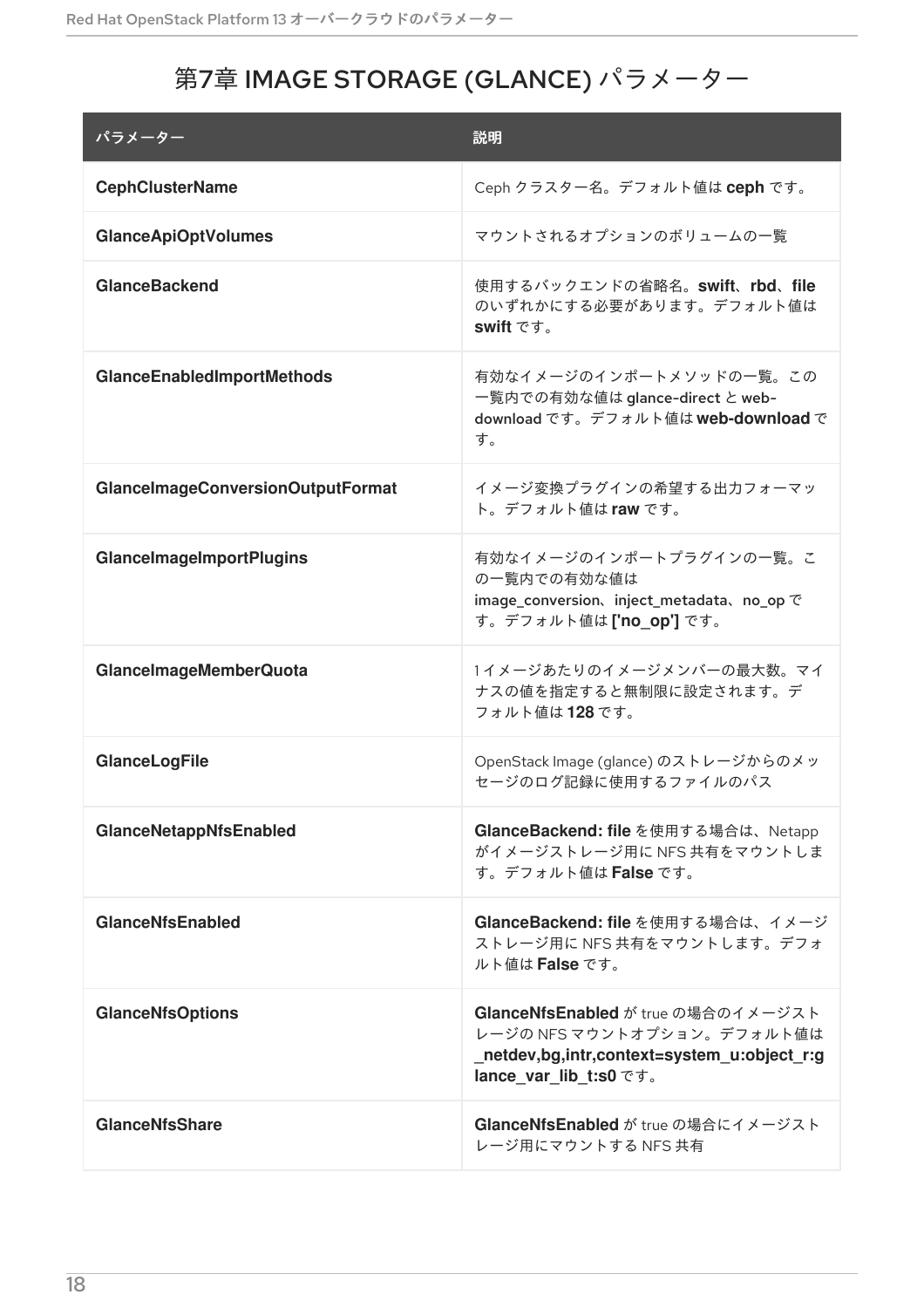| パラメーター                             | 説明                                                                                                                                                          |
|------------------------------------|-------------------------------------------------------------------------------------------------------------------------------------------------------------|
| GlanceNodeStagingUri               | イメージのインポート時に使用するステージングロ<br>ケーションを指定する URI。デフォルト値は<br>file:///var/lib/glance/staging です。                                                                     |
| <b>GlanceNotifierStrategy</b>      | OpenStack Image Storage (glance) の通知キューに<br>使用するストラテジー。デフォルト値は noop で<br>す。                                                                                 |
| <b>GlancePassword</b>              | Image Storage サービスおよびデータベースアカウ<br>ントのパスワード                                                                                                                  |
| <b>GlanceShowMultipleLocations</b> | 複数のイメージの保管場所を表示するかどうかを定<br>義します (RBD または Netapp バックエンドでの<br>Copy-on-Write のサポート)。セキュリティーリスク<br>を伴う可能性があります。詳しくは、qlance.conf を<br>参照してください。デフォルト値は False です。 |
| <b>GlanceStagingNfsOptions</b>     | NFS イメージインポートのステージングの NFS マウ<br>ントオプション。デフォルト値は<br>_netdev,bg,intr,context=system_u:object_r:g<br>lance_var_lib_t:s0です。                                     |
| GlanceStagingNfsShare              | イメージインポートのステージングをマウントする<br>ための NFS 共有                                                                                                                       |
| <b>GlanceWorkers</b>               | Image Storage サービスのワーカー数を設定しま<br>す。ワーカー数が多いと、システムのプロセス数も<br>増え、メモリーを過剰消費してしまう点に注意して<br>ください。                                                                |
| <b>NetappShareLocation</b>         | Image Storage 用にマウントする Netapp 共有<br>(GlanceNetappNfsEnabled が true の場合)                                                                                     |
| <b>NotificationDriver</b>          | 通知の送信を処理する単一または複数のドライ<br>バー。デフォルト値は messagingv2 です。                                                                                                         |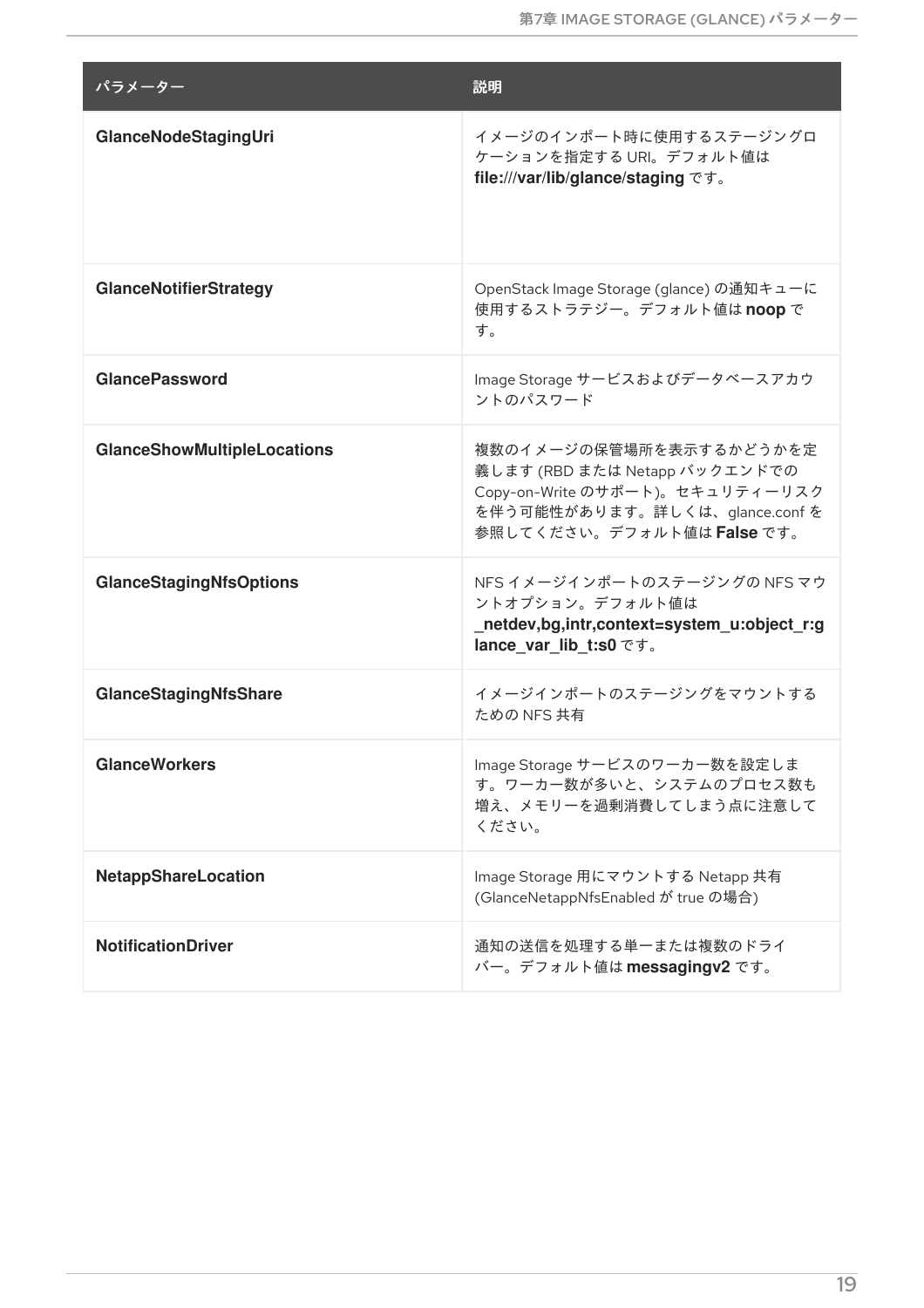## 第8章 ORCHESTRATION (HEAT) パラメーター

<span id="page-23-0"></span>

| パラメーター                                 | 説明                                                                                                |
|----------------------------------------|---------------------------------------------------------------------------------------------------|
| <b>HeatApiOptEnvVars</b>               | オプションの環境変数の一覧                                                                                     |
| <b>HeatApiOptVolumes</b>               | マウントされるオプションのボリュームの一覧                                                                             |
| <b>HeatAuthEncryptionKey</b>           | heat-engine の認証暗号鍵                                                                                |
| <b>HeatConvergenceEngine</b>           | コンバージェンスアーキテクチャーの heat エンジン<br>を有効にします。デフォルト値は True です。                                           |
| <b>HeatCronPurgeDeletedAge</b>         | cron ジョブが削除済みとマークされかつ \$age より<br>も古いデータベースのエントリーをパージする<br>(Age)。デフォルト値は30です。                     |
| HeatCronPurgeDeletedAgeType            | cron ジョブが削除済みとマークされかつ \$age より<br>も古いデータベースのエントリーをパージする (Age<br>type)。デフォルト値は days です。            |
| <b>HeatCronPurgeDeletedDestination</b> | cron ジョブが削除済みとマークされかつ \$age より<br>も古いデータベースのエントリーをパージする (Log<br>destination)。デフォルト値は/dev/null です。 |
| <b>HeatCronPurgeDeletedEnsure</b>      | cron ジョブが削除済みとマークされかつ \$age より<br>も古いデータベースのエントリーをパージする<br>(Ensure)。デフォルト値は present です。           |
| <b>HeatCronPurgeDeletedHour</b>        | cron ジョブが削除済みとマークされかつ \$age より<br>も古いデータベースのエントリーをパージする<br>(Hour)。デフォルト値は0です。                     |
| <b>HeatCronPurgeDeletedMaxDelay</b>    | cron ジョブが削除済みとマークされかつ \$age より<br>も古いデータベースのエントリーをパージする (Max<br>Delay)。デフォルト値は 3600 です。           |
| <b>HeatCronPurgeDeletedMinute</b>      | cron ジョブが削除済みとマークされかつ \$age より<br>も古いデータベースのエントリーをパージする<br>(Minute)。デフォルト値は1です。                   |
| <b>HeatCronPurgeDeletedMonth</b>       | cron ジョブが削除済みとマークされかつ \$age より<br>も古いデータベースのエントリーをパージする<br>(Month)。デフォルト値は*です。                    |
| <b>HeatCronPurgeDeletedMonthday</b>    | cron ジョブが削除済みとマークされかつ \$age より<br>も古いデータベースのエントリーをパージする<br>(Month Day)。デフォルト値は*です。                |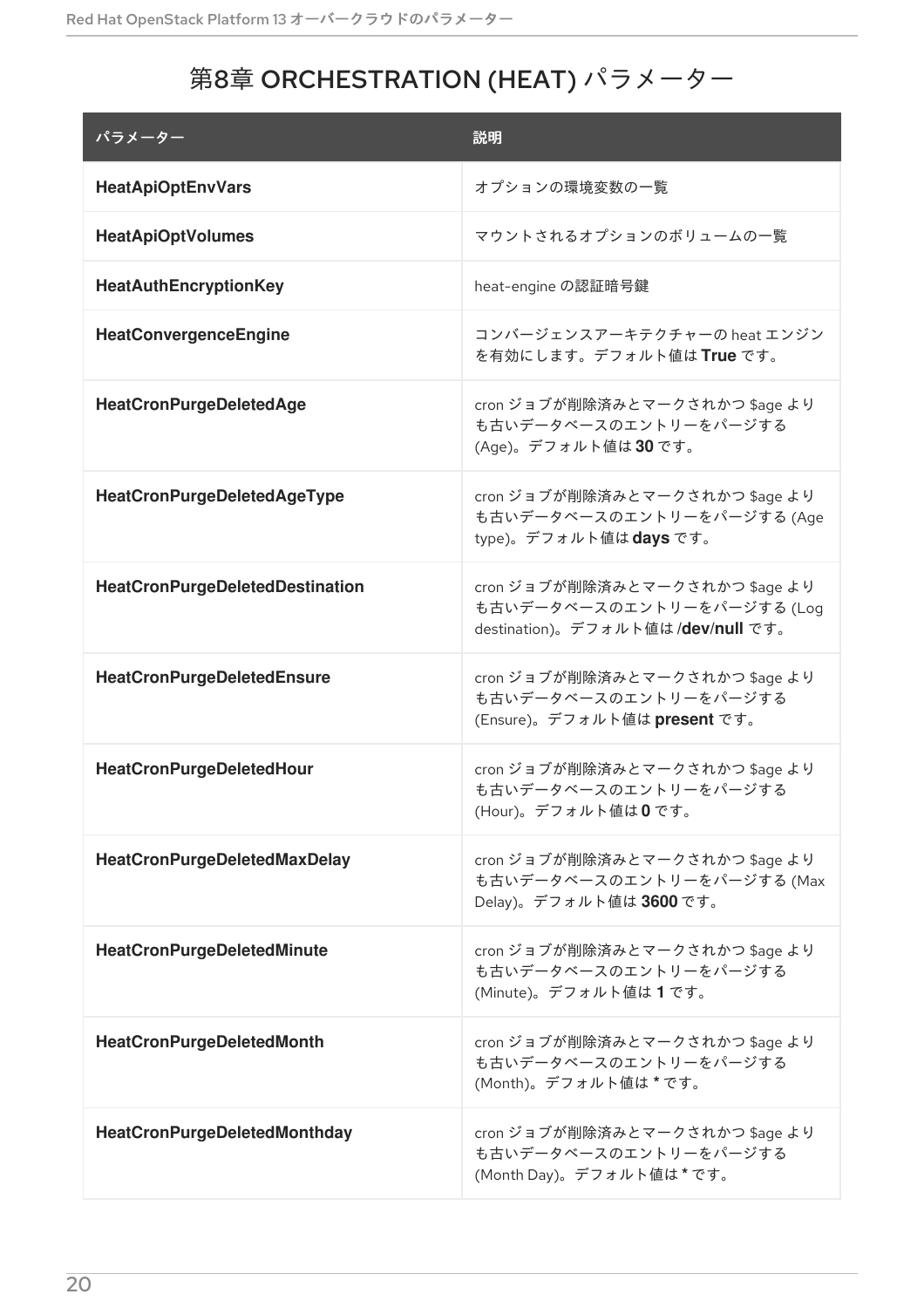| パラメーター                              | 説明                                                                                                                 |
|-------------------------------------|--------------------------------------------------------------------------------------------------------------------|
| <b>HeatCronPurgeDeletedUser</b>     | cron ジョブが削除済みとマークされかつ \$age より<br>も古いデータベースのエントリーをパージする<br>(User)。デフォルト値は heat です。                                 |
| <b>HeatCronPurgeDeletedWeekday</b>  | cron ジョブが削除済みとマークされかつ \$age より<br>も古いデータベースのエントリーをパージする<br>(Week Day)。デフォルト値は*です。                                  |
| <b>HeatEnableDBPurge</b>            | OpenStack Orchestration (heat) データベースでソフ<br>ト削除された行をパージする cron ジョブを作成する<br>かどうか。デフォルト値は True です。                   |
| HeatEngineOptEnvVars                | オプションの環境変数の一覧                                                                                                      |
| <b>HeatEngineOptVolumes</b>         | マウントされるオプションのボリュームの一覧                                                                                              |
| <b>HeatEnginePluginDirs</b>         | プラグインを検索するディレクトリーアレイ                                                                                               |
| HeatMaxJsonBodySize                 | OpenStack Orchestration (heat) API の JSON リクエ<br>スト本文の RAW データ型最大バイトサイズ。デフォ<br>ルト値は4194304です。                      |
| <b>HeatMaxResourcesPerStack</b>     | 最上位のスタックごとに許容できる最大リソース。-<br>1は無制限に設定されます。デフォルト値は1000で<br>す。                                                        |
| <b>HeatPassword</b>                 | Orchestration サービスおよびデータベースアカウン<br>トのパスワード                                                                         |
| <b>HeatStackDomainAdminPassword</b> | OpenStack Identity (keystone) の OpenStack<br>Orchestration (heat) ドメインの管理者パスワード                                    |
| <b>HeatWorkers</b>                  | OpenStack Orchestration (heat) サービスのワーカー<br>数。ワーカー数が多いと、システムのプロセス数も<br>増え、メモリーを過剰消費してしまう点に注意して<br>ください。デフォルト値は0です。 |
| <b>NotificationDriver</b>           | 通知の送信を処理する単一または複数のドライ<br>バー。デフォルト値は messagingv2 です。                                                                |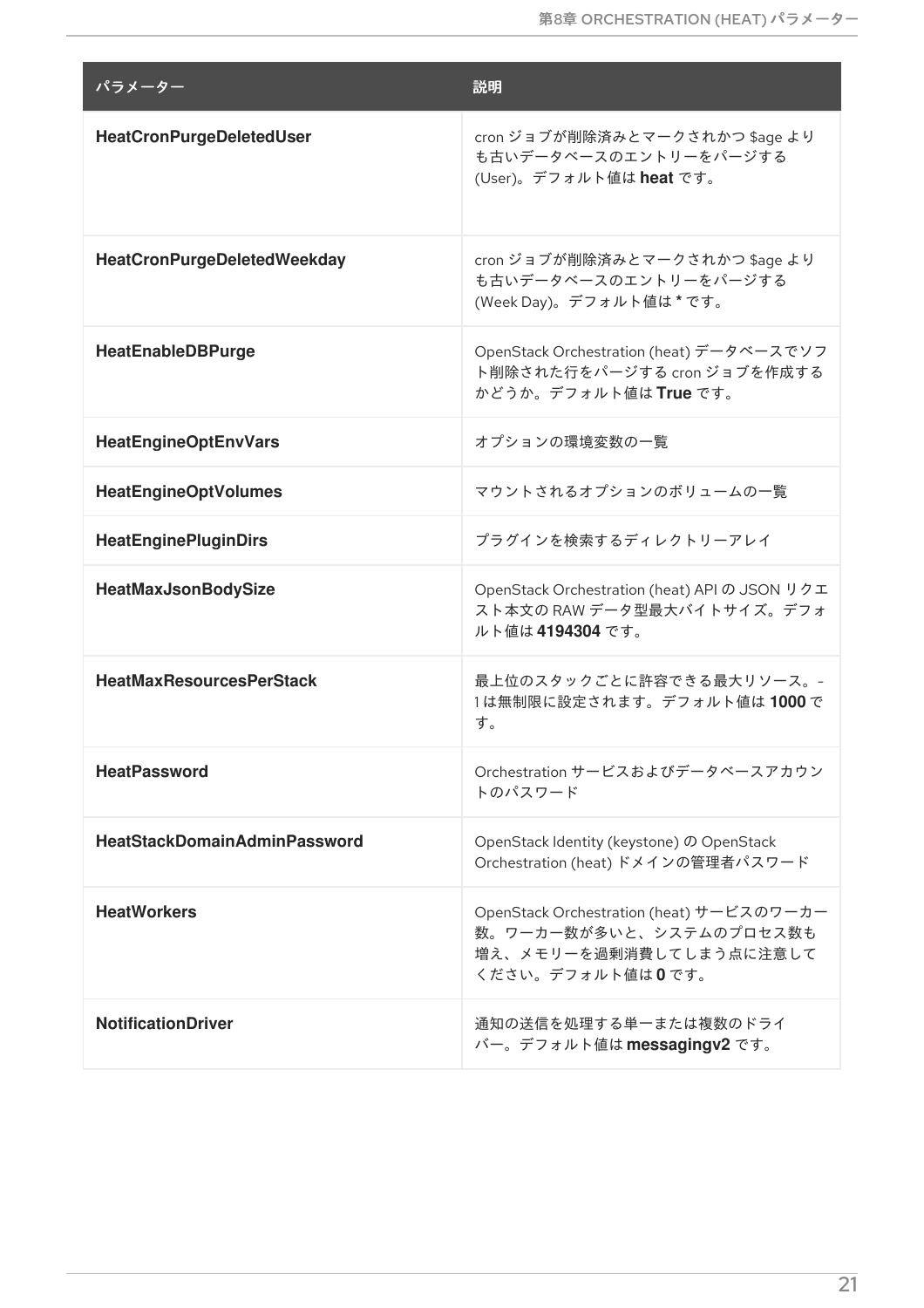## 第9章 DASHBOARD (HORIZON) パラメーター

<span id="page-25-0"></span>

| パラメーター                            | 説明                                                                                                                                                                                                                                                              |
|-----------------------------------|-----------------------------------------------------------------------------------------------------------------------------------------------------------------------------------------------------------------------------------------------------------------|
| <b>HorizonAllowedHosts</b>        | OpenStack Dashboard (horizon) が実行中のサーバー<br>のIP/ホスト名の一覧。ヘッダーチェックに使用しま<br>す。デフォルト値は * です。                                                                                                                                                                         |
| <b>HorizonCustomizationModule</b> | OpenStack Dashboard (horizon) には、カスタマイズ<br>を行うためのグローバルオーバーライドメカニズム<br>があります。                                                                                                                                                                                    |
| <b>HorizonPasswordValidator</b>   | パスワード検証のための正規表現                                                                                                                                                                                                                                                 |
| HorizonPasswordValidatorHelp      | パスワード検証のためのヘルプテキスト                                                                                                                                                                                                                                              |
| <b>HorizonSecret</b>              | Web サーバーの秘密鍵                                                                                                                                                                                                                                                    |
| <b>HorizonSecureCookies</b>       | OpenStack Dashboard (horizon) で<br>CSRF_COOKIE_SECURE /<br>SESSION_COOKIE_SECURE を設定します。デフォ<br>ルト値は False です。                                                                                                                                                   |
| <b>HorizonVhostExtraParams</b>    | OpenStack Dashboard (horizon) vhost 設定の追加パ<br>ラメーター。デフォルト値は {'add_listen': True,<br>'priority': 10, 'access_log_format': '%a %l %u<br>%t \\"%r\\" %>s %b \\"%%{}{Referer}i\\" \\"%%<br>{}{User-Agent}i\\"', 'options':<br>['FollowSymLinks', 'MultiViews']} です。 |
| MemcachedIPv6                     | Memcached の IPv6 機能を有効にします。デフォル<br>ト値は False です。                                                                                                                                                                                                                |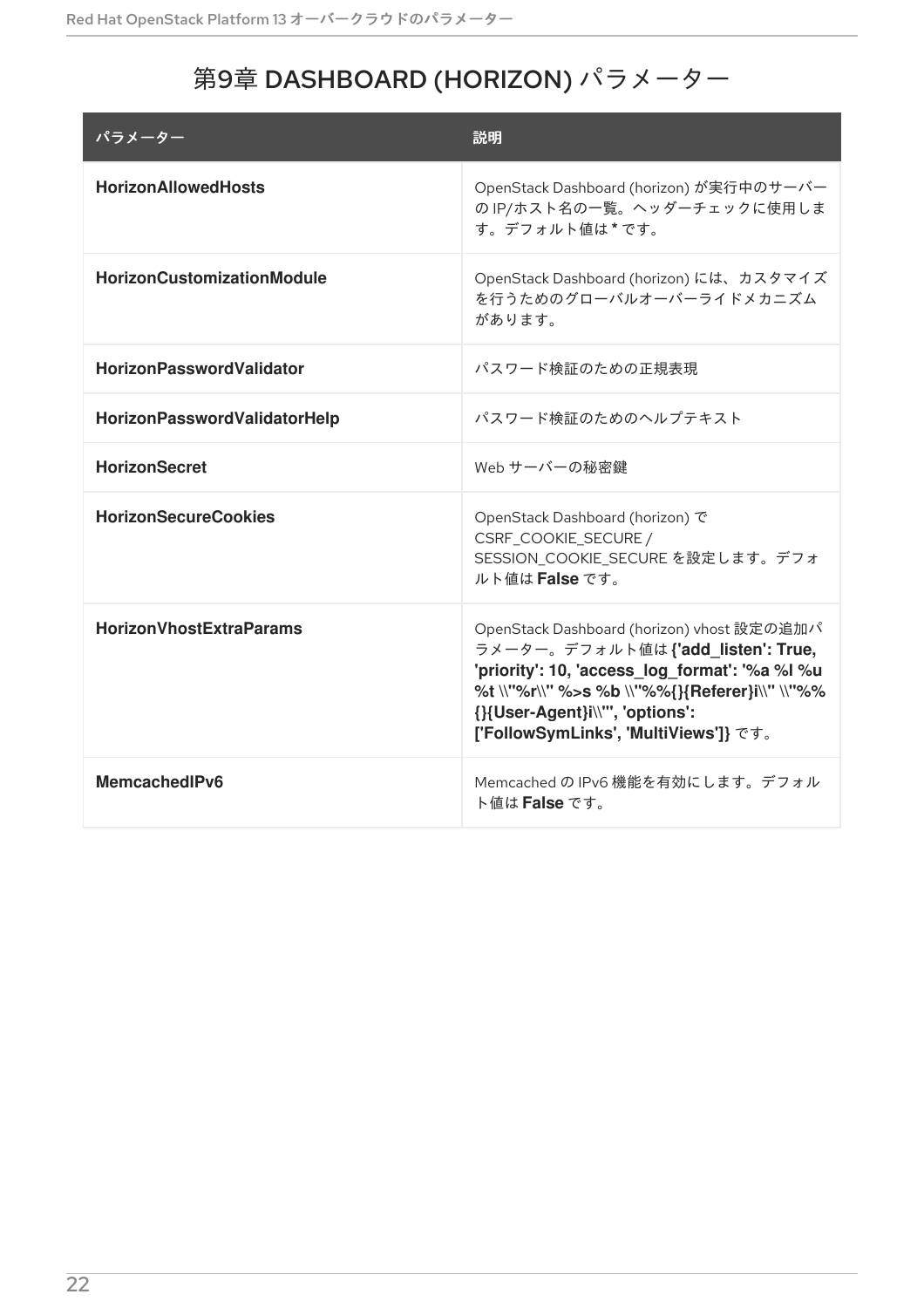## 第10章 BARE METAL (IRONIC) パラメーター

<span id="page-26-0"></span>

| パラメーター                               | 説明                                                                                                                                                                                                                                                                                              |
|--------------------------------------|-------------------------------------------------------------------------------------------------------------------------------------------------------------------------------------------------------------------------------------------------------------------------------------------------|
| <b>IronicCleaningDiskErase</b>       | 初回のデプロイメントおよび再デプロイメントの前<br>に行うディスク消去の種類。完全に消去するには<br>full を指定します。ディスクのメタデータ (パーティ<br>ションテーブル) のみを消去するには metadata を<br>指定します。デフォルト値は full です。                                                                                                                                                    |
| <b>IronicCleaningNetwork</b>         | ベアメタルノードの消去に使用するオーバークラウ<br>ドネットワークの名前または UUID。デフォルト値の<br>provisioning は、初期のデプロイメント中(ネット<br>ワークがまだ作成されていない時点)はそのまま使用<br>することができますが、デプロイ後のスタックの更<br>新時に実際の UUID に変更する必要があります。デ<br>フォルト値は provisioning です。                                                                                         |
| <b>IronicDefaultBootOption</b>       | ベアメタルインスタンスのブート方法。ローカルの<br>ブートローダーを使用するには local に設定します<br>(パーティションイメージには grub2 が必要です)。<br>PXE/iPXE を使用してコントローラーからインスタン<br>スをブートするようにするには、netboot に設定し<br>ます。デフォルト値は local です。                                                                                                                   |
| <b>IronicDefaultNetworkInterface</b> | デフォルトで使用されるネットワークインター<br>フェースの実装。フラットなプロバイダーネット<br>ワークを使用するには、flatに設定します。他の<br>ネットワーク種別と特定の高度なネットワーク機能<br>を有効にするために OpenStack Bare Metal (ironic)<br>が OpenStack Networking (neutron) ML2 ドライバー<br>と対話するようにするには、neutronに設定しま<br>す。IronicProvisioningNetwork を正しく設定す<br>る必要があります。デフォルト値はflat です。 |
| <b>IronicDefaultResourceClass</b>    | 新しいノードで使用するデフォルトのリソースクラ<br>ス                                                                                                                                                                                                                                                                    |
| IronicDeployLogsStorageBackend       | RAM ディスクログの保管に使用するバックエンド<br>で、「local」または「swift」のいずれかです。デ<br>フォルト値は local です。                                                                                                                                                                                                                    |
| <b>IronicEnableStagingDrivers</b>    | ステージングドライバーの使用を有効にするかどう<br>か。デフォルト値は False です。                                                                                                                                                                                                                                                  |
| <b>IronicEnabledBootInterfaces</b>   | 有効にするブートインターフェースの実装。各ハー<br>ドウェア種別に対して、少なくとも1つ適切な実装を<br>有効にする必要があります。デフォルト値は ['pxe']<br>です。                                                                                                                                                                                                      |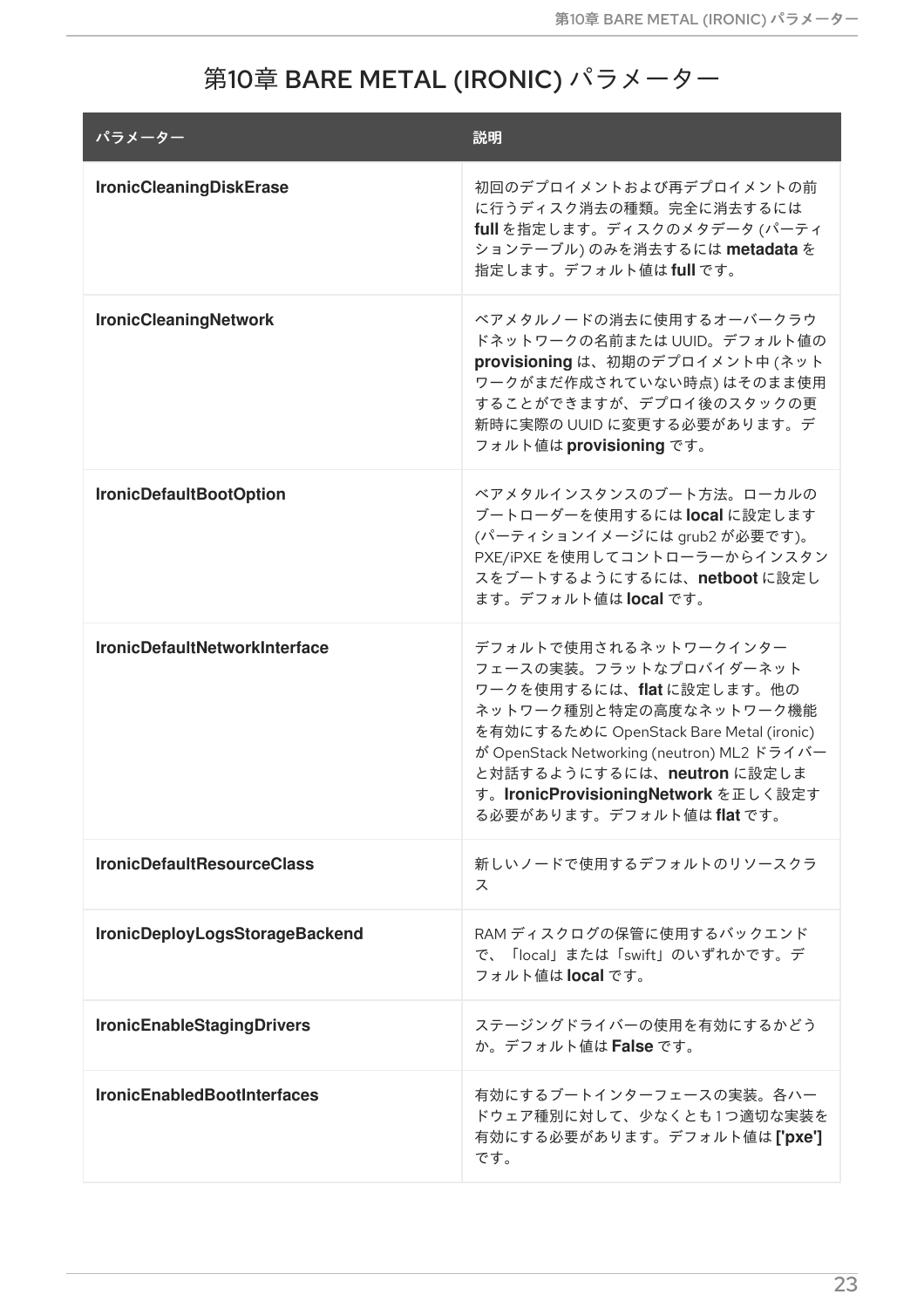| パラメーター                                | 説明                                                                                                                    |
|---------------------------------------|-----------------------------------------------------------------------------------------------------------------------|
| <b>IronicEnabledConsoleInterfaces</b> | 有効にするコンソールインターフェースの実装。各<br>ハードウェア種別に対して、少なくとも1つ適切な実<br>装を有効にする必要があります。デフォルト値は<br>['ipmitool-socat', 'no-console'] です。 |
| IronicEnabledDeployInterfaces         | 有効にするデプロイインターフェースの実装。各<br>ハードウェア種別に対して、少なくとも1つ適切な実<br>装を有効にする必要があります。デフォルト値は<br>['iscsi', 'direct'] です。               |
| <b>IronicEnabledDrivers</b>           | 有効にする OpenStack Bare Metal (ironic) ドライ<br>バー。デフォルト値は ['pxe_ipmitool',<br>'pxe drac', 'pxe ilo'] です。                  |
| IronicEnabledHardwareTypes            | 有効にする OpenStack Bare Metal (ironic) のハード<br>ウェア種別。デフォルト値は ['ipmi', 'redfish'] で<br>す。                                 |
| IronicEnabledInspectInterfaces        | 有効にする検査インターフェースの実装。各ハード<br>ウェア種別に対して、少なくとも1つ適切な実装を有<br>効にする必要があります。デフォルト値は ['no-<br>inspect'] です。                     |
| IronicEnabledManagementInterfaces     | 有効にする管理インターフェースの実装。各ハード<br>ウェア種別に対して、少なくとも1つ適切な実装を有<br>効にする必要があります。デフォルト値は<br>['ipmitool', 'redfish'] です。             |
| <b>IronicEnabledNetworkInterfaces</b> | 有効にするネットワークインターフェースの実装。<br>各ハードウェア種別に対して、少なくとも1つ適切な<br>実装を有効にする必要があります。デフォルト値は<br>['flat', 'neutron'] です。             |
| <b>IronicEnabledPowerInterfaces</b>   | 有効にする電源インターフェースの実装。各ハード<br>ウェア種別に対して、少なくとも1つ適切な実装を有<br>効にする必要があります。デフォルト値は<br>['ipmitool', 'redfish'] です。             |
| <b>IronicEnabledRaidInterfaces</b>    | 有効にする RAID インターフェースの実装。各ハード<br>ウェア種別に対して、少なくとも1つ適切な実装を有<br>効にする必要があります。デフォルト値は ['no-<br>raid', 'agent'] です。           |
| IronicEnabledStorageInterfaces        | 有効にするストレージインターフェースの実装。各<br>ハードウェア種別に対して、少なくとも1つ適切な実<br>装を有効にする必要があります。デフォルト値は<br>['cinder', 'noop'] です。               |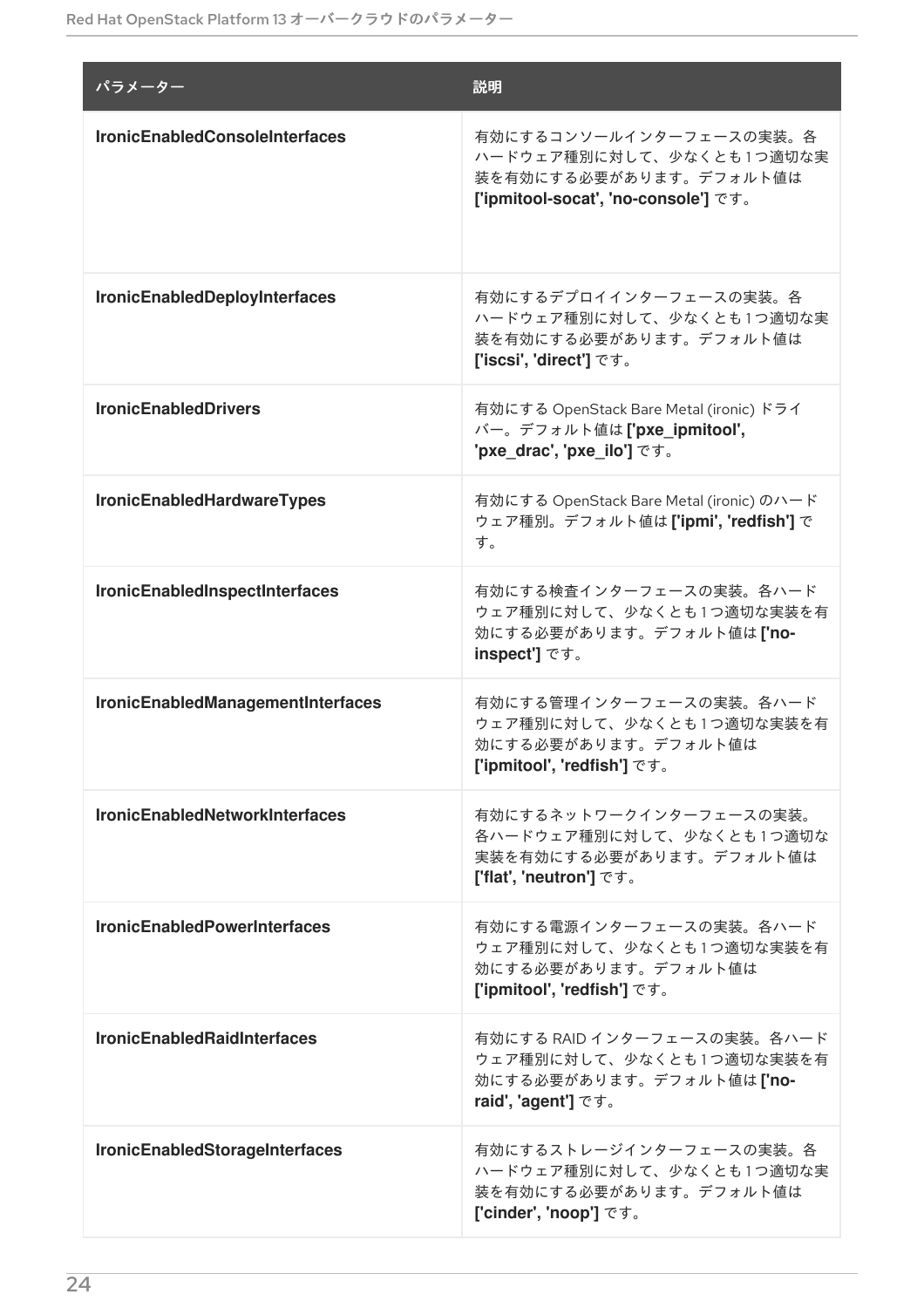| パラメーター                                       | 説明                                                                                                                                                                                                                                                                    |
|----------------------------------------------|-----------------------------------------------------------------------------------------------------------------------------------------------------------------------------------------------------------------------------------------------------------------------|
| <b>IronicEnabledVendorInterfaces</b>         | 有効にするベンダーインターフェースの実装。各<br>ハードウェア種別に対して、少なくとも1つ適切な実<br>装を有効にする必要があります。デフォルト値は<br>['ipmitool', 'no-vendor'] です。                                                                                                                                                         |
| <b>IronicIPXEEnabled</b>                     | デプロイメントに PXE の代わりに iPXE を使用する<br>かどうか。デフォルト値は True です。                                                                                                                                                                                                                |
| <b>IronicIPXEPort</b>                        | iPXE の使用時にイメージの提供に使用するポート。<br>デフォルト値は8088です。                                                                                                                                                                                                                          |
| <b>IronicInspectorCollectors</b>             | IPA検査コレクターのコンマ区切りリスト。デフォ<br>ルト値は default,logs です。                                                                                                                                                                                                                     |
| <b>IronicInspectorDiscoveryDefaultDriver</b> | 新規検出されたノードに使用するデフォルトのドラ<br>イバー (IronicInspectorEnableNodeDiscovery が True<br>に設定されている必要があります)。このドライバー<br>は、enabled_drivers に自動的に追加されます。デ<br>フォルト値はipmiです。                                                                                                             |
| <b>IronicInspectorEnableNodeDiscovery</b>    | OpenStack Bare Metal (ironic) でイントロスペク<br>ションの RAM ディスクを PXE ブートする未知の<br>ノードを ironic-inspector が登録するようにします。<br>新規ノードに使用するデフォルトのドライバーは<br>IronicInspectorDiscoveryDefaultDriver パラメーター<br>によって指定されます。このドライバーは、イント<br>ロスペクションのルールを使用して指定することも<br>できます。デフォルト値は False です。 |
| <b>IronicInspectorExtraProcessingHooks</b>   | デフォルトリストに追記するプロセスフックのコン<br>マ区切りリスト。デフォルト値は<br>extra_hardware, Ildp_basic, local_link_connec<br>tion です。                                                                                                                                                               |
| <b>IronicInspectorIPXEEnabled</b>            | 検査に iPXE を使用するかどうか。デフォルト値は<br>True です。                                                                                                                                                                                                                                |
| IronicInspectorInterface                     | 検査の dnsmasq がリッスンするネットワークイン<br>ターフェース。デフォルト値は br-ex です。                                                                                                                                                                                                               |
| IronicInspectorIpRange                       | 検査プロセス中にノードに提供される一時的な IP 範<br>囲。これは、OpenStack Networking (neutron)<br>DHCP によって割り当てられる範囲と重なってはい<br>けませんが、ironic-inspector に戻るようにルー<br>ティングする必要があります。このオプションには<br>有意なデフォルトがないため、設定は必須です。                                                                               |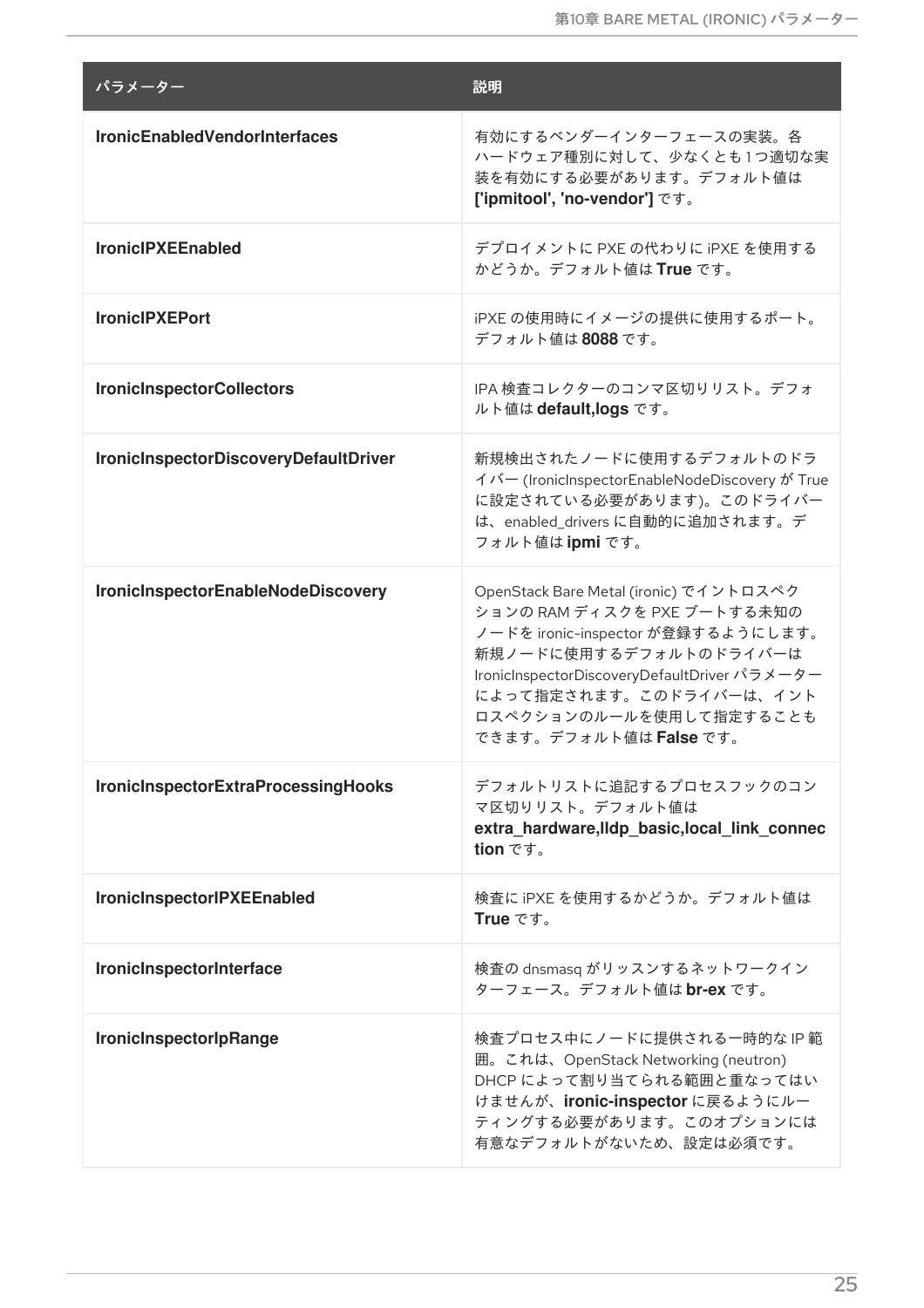| パラメーター                           | 説明                                                                                                                                                                                                                                                                         |
|----------------------------------|----------------------------------------------------------------------------------------------------------------------------------------------------------------------------------------------------------------------------------------------------------------------------|
| <b>IronicInspectorKernelArgs</b> | OpenStack Bare Metal (ironic) インスペクターの<br>カーネル引数。デフォルト値はipa-inspection-<br>dhcp-all-interfaces=1 ipa-collect-lldp=1 ipa-<br>debug=1 $\tau$ す。                                                                                                                              |
| <b>IronicInspectorUseSwift</b>   | イントロスペクションデータの保管に Swift を使用す<br>るかどうか。デフォルト値は True です。                                                                                                                                                                                                                     |
| <b>IronicPassword</b>            | Bare Metal サービスおよびデータベースアカウント<br>のパスワード                                                                                                                                                                                                                                    |
| <b>IronicProvisioningNetwork</b> | IronicDefaultNetworkInterface が neutron に設<br>定されている場合に、ベアメタルノードのプロビ<br>ジョニングに使用されるオーバークラウドネット<br>ワークの名前または UUID。デフォルト値の<br>provisioning は、初期のデプロイメント中(ネット<br>ワークがまだ作成されていない時点)はそのまま使用<br>することができますが、デプロイ後のスタックの更<br>新時に実際の UUID に変更する必要があります。デ<br>フォルト値は provisioning です。 |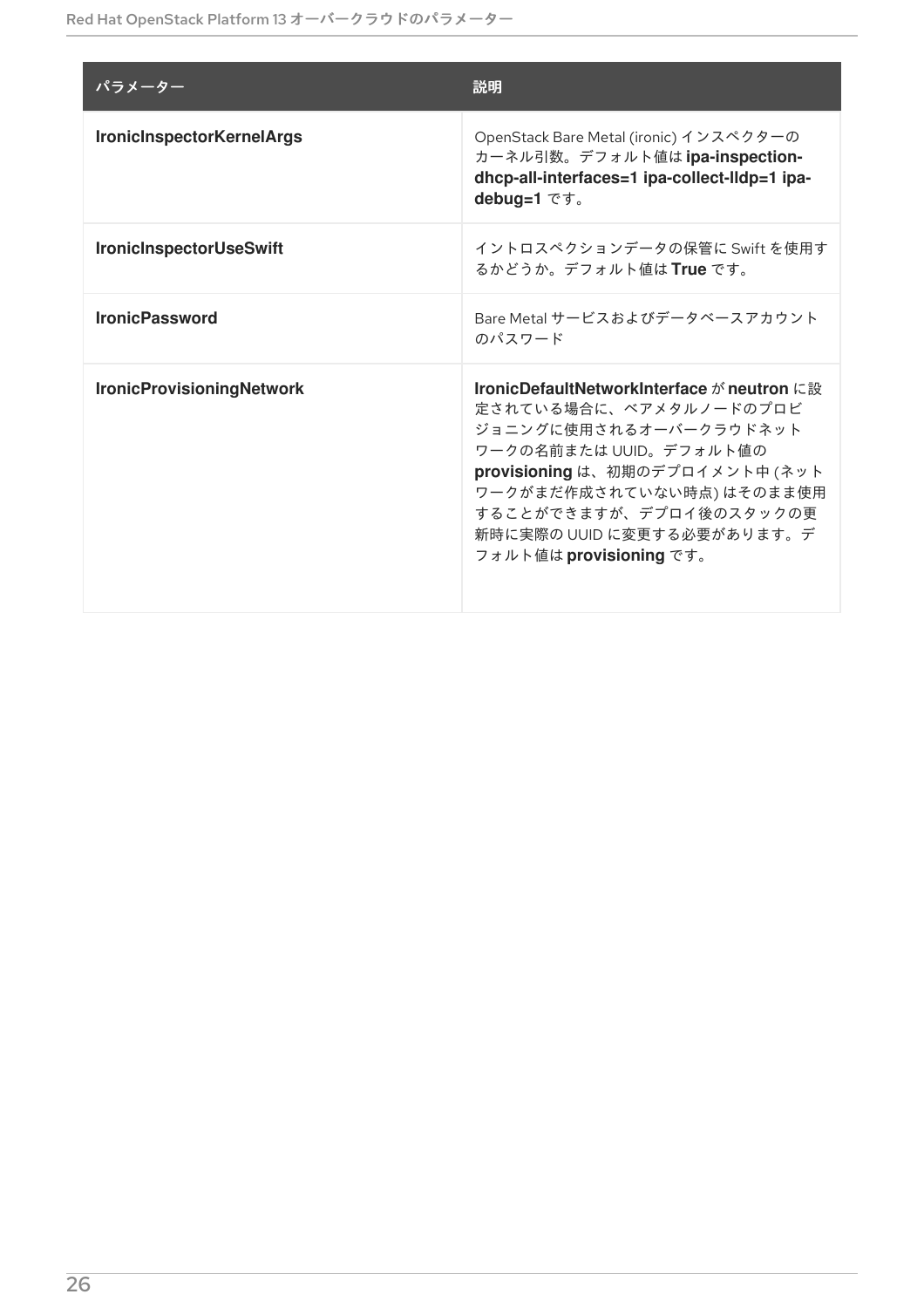# 第11章 IDENTITY (KEYSTONE) パラメーター

<span id="page-30-0"></span>

| パラメーター                             | 説明                                                                                                                    |
|------------------------------------|-----------------------------------------------------------------------------------------------------------------------|
| <b>AdminEmail</b>                  | OpenStack Identity (keystone) の管理者アカウント<br>のメール。デフォルト値はadmin@example.com<br>です。                                       |
| <b>AdminPassword</b>               | OpenStack Identity (keystone) の管理者アカウント<br>のパスワード                                                                     |
| AdminToken                         | OpenStack Identity (keystone) のシークレットおよ<br>びデータベースのパスワード                                                              |
| KeystoneChangePasswordUponFirstUse | このオプションを有効にすると、ユーザーの作成時<br>や、管理者がパスワードをリセットした場合に、<br>ユーザーによるパスワードの変更が必要となりま<br>す。                                     |
| <b>KeystoneCredential0</b>         | 最初の OpenStack Identity (keystone) の認証情報<br>キー。有効なキーでなければなりません。                                                        |
| <b>KeystoneCredential1</b>         | 2番目の OpenStack Identity (keystone) の認証情報<br>キー。有効なキーでなければなりません。                                                       |
| KeystoneCronTokenFlushDestination  | cron ジョブが有効期限の切れたトークンをパージす<br>る (Log destination)。デフォルト値は<br>/var/log/keystone/keystone-tokenflush.log $\infty$<br>す。 |
| KeystoneCronTokenFlushEnsure       | cron ジョブが有効期限の切れたトークンをパージす<br>る (Ensure)。デフォルト値は present です。                                                          |
| KeystoneCronTokenFlushHour         | cron ジョブが有効期限の切れたトークンをパージす<br>る (Hour)。デフォルト値は * です。                                                                  |
| KeystoneCronTokenFlushMaxDelay     | cron ジョブが有効期限の切れたトークンをパージす<br>る (Max Delay)。デフォルト値は0です。                                                               |
| KeystoneCronTokenFlushMinute       | cron ジョブが有効期限の切れたトークンをパージす<br>る (Minute)。デフォルト値は1です。                                                                  |
| KeystoneCronTokenFlushMonth        | cron ジョブが有効期限の切れたトークンをパージす<br>る(Month)。デフォルト値は*です。                                                                    |
| KeystoneCronTokenFlushMonthday     | cron ジョブが有効期限の切れたトークンをパージす<br>る (Month Day)。デフォルト値は * です。                                                             |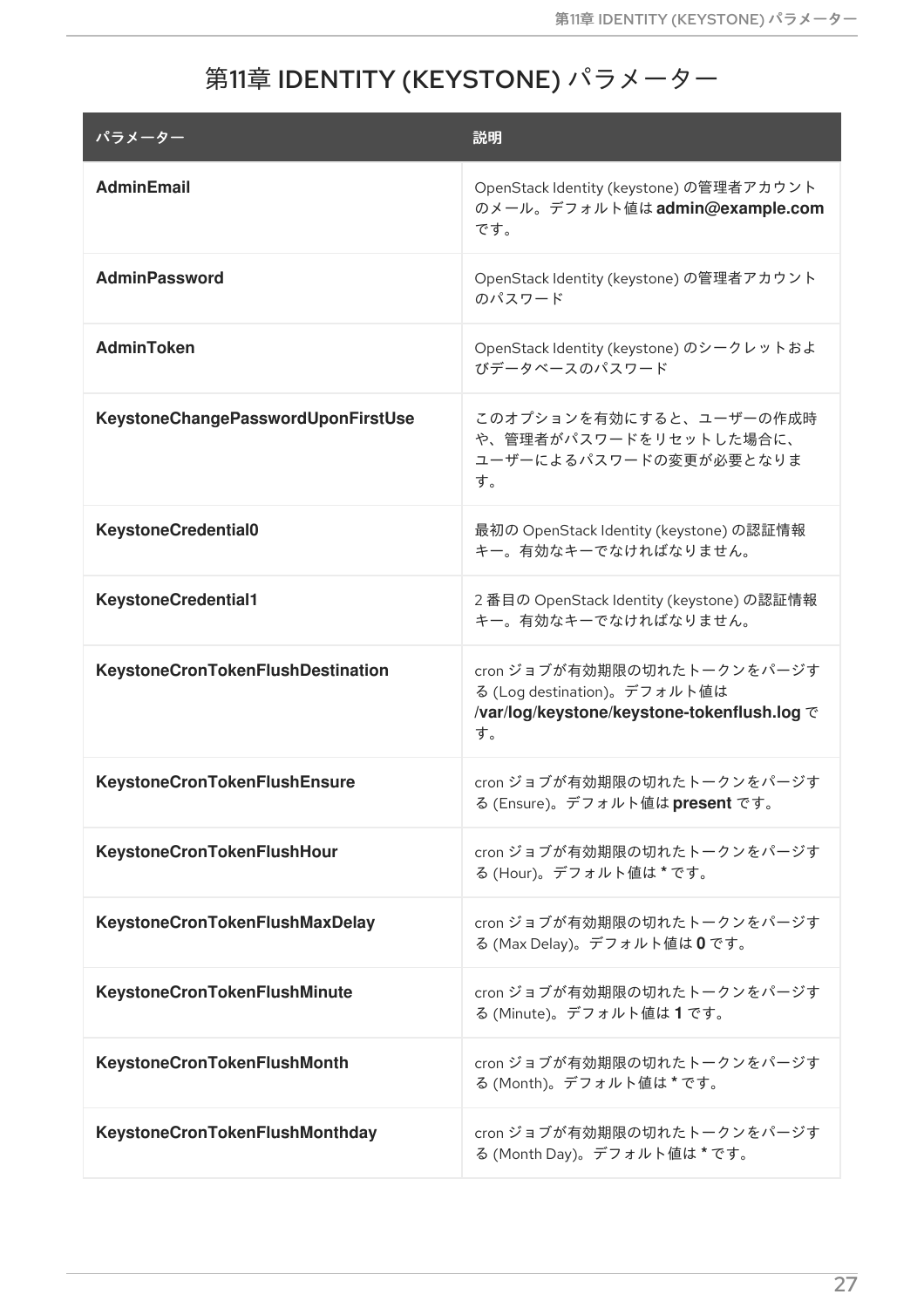| パラメーター                                 | 説明                                                                                                                     |
|----------------------------------------|------------------------------------------------------------------------------------------------------------------------|
| KeystoneCronTokenFlushUser             | cron ジョブが有効期限の切れたトークンをパージす<br>る (User)。デフォルト値は keystone です。                                                            |
| KeystoneCronTokenFlushWeekday          | cron ジョブが有効期限の切れたトークンをパージす<br>る (Week Day)。デフォルト値は * です。                                                               |
| KeystoneDisableUserAccountDaysInactive | ユーザーが認証なしでアカウントを使用し続けるこ<br>とのできる最大日数。この期間が過ぎるとアカウン<br>トは「非アクティブ」と見なされて自動的に無効<br>(ロック状態)になります。                          |
| <b>KeystoneEnableDBPurge</b>           | OpenStack Identity (keystone) データベースでソフ<br>ト削除された行をパージする cron ジョブを作成する<br>かどうか。デフォルト値は True です。                        |
| KeystoneFernetKey0                     | 最初の OpenStack Identity (keystone) の fernet<br>キー。有効なキーでなければなりません。                                                      |
| KeystoneFernetKey1                     | 2 番目の OpenStack Identity (keystone) の fernet<br>キー。有効なキーでなければなりません。                                                    |
| <b>KeystoneFernetKeys</b>              | OpenStack Identity (keystone) Fernet 鍵とそれらの<br>パスが含まれたマッピング                                                            |
| <b>KeystoneFernetMaxActiveKeys</b>     | OpenStack Identity (keystone) Fernet 鍵リポジト<br>リー内のアクティブなキーの最大数。デフォルト値<br>は5です。                                         |
| <b>KeystoneLDAPBackendConfigs</b>      | keystone に設定した LDAP バックエンドの設定を含<br>むハッシュ                                                                               |
| KeystoneLDAPDomainEnable               | Idap_backend の puppet keystone 定義を呼び出すト<br>リガー。デフォルト値はFalse です。                                                        |
| KeystoneLockoutDuration                | 認証の最大試行回数<br>(KeystoneLockoutFailureAttempts で指定)を超過し<br>た場合にユーザーアカウントがロックされる秒数                                        |
| <b>KeystoneLockoutFailureAttempts</b>  | ユーザーの認証失敗がこの最大回数を超えると、<br>KeystoneLockoutDuration で指定された秒数の期間<br>ユーザーアカウントがロックされます。                                    |
| KeystoneMinimumPasswordAge             | ユーザーがパスワードを変更できるようになるま<br>で、そのパスワードを使用する必要のある日数。こ<br>れは、パスワードの履歴を消去して古いパスワード<br>を再利用するためにユーザーがパスワードを直ちに<br>変更するのを防ぎます。 |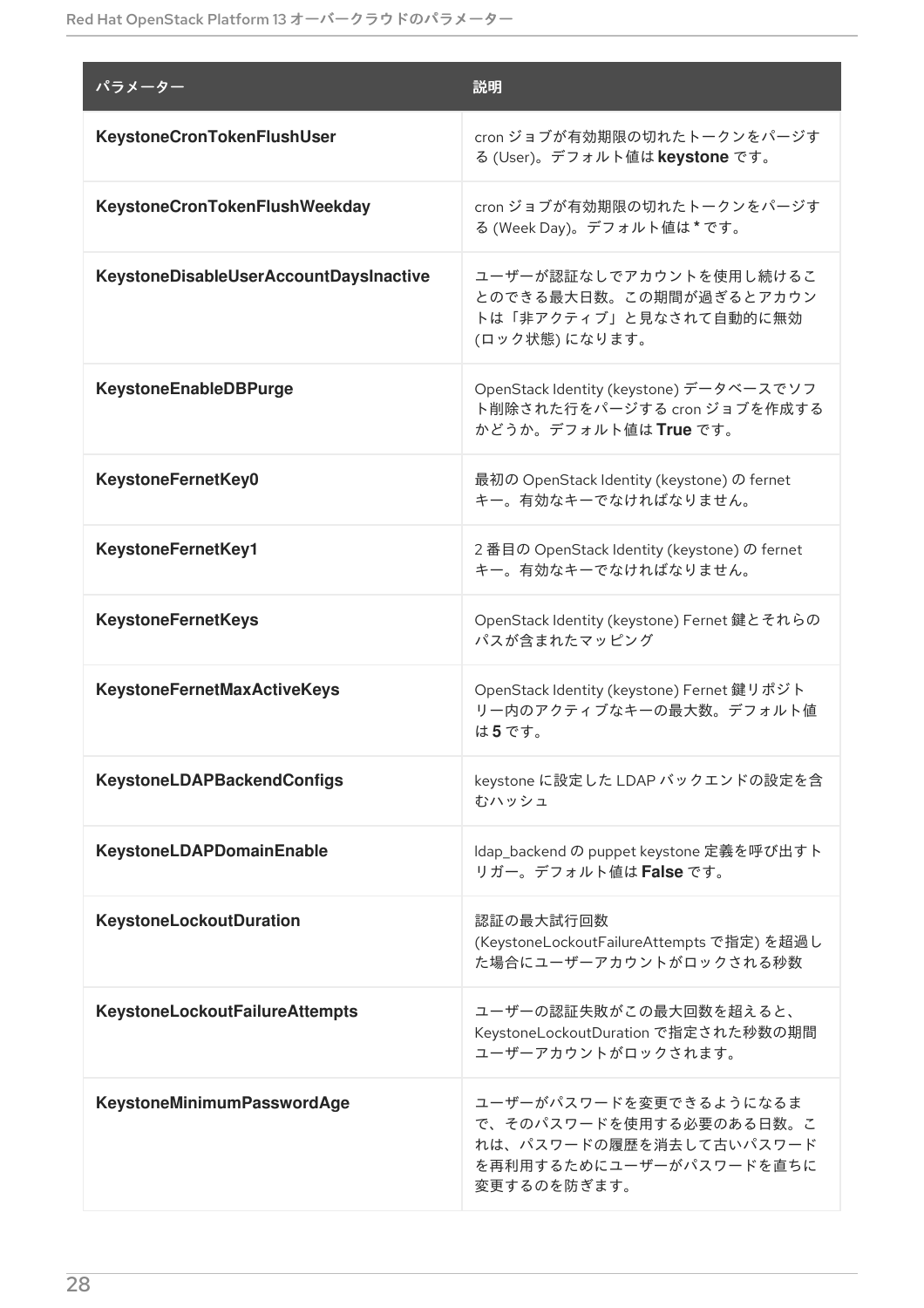| パラメーター                                  | 説明                                                                                                                                                                                                                                                                            |
|-----------------------------------------|-------------------------------------------------------------------------------------------------------------------------------------------------------------------------------------------------------------------------------------------------------------------------------|
| KeystoneNotificationDriver              | OpenStack Identity (keystone) で使用される Oslo 通<br>知ドライバーのコンマ区切りリスト。デフォルト値<br>は ['messaging'] です。                                                                                                                                                                                 |
| <b>KeystoneNotificationFormat</b>       | OpenStack Identity (keystone) の通知形式。デフォ<br>ルト値は basic です。                                                                                                                                                                                                                     |
| KeystoneNotificationTopics              | 有効にする OpenStack Identity (keystone) の通知ト<br>ピック                                                                                                                                                                                                                               |
| <b>KeystonePasswordExpiresDays</b>      | パスワードが有効と見なされる日数。この期間が過<br>ぎるとパスワードの変更が要求されます。                                                                                                                                                                                                                                |
| <b>KeystonePasswordRegex</b>            | パスワードの強度要件の検証に使用される正規表現                                                                                                                                                                                                                                                       |
| <b>KeystonePasswordRegexDescription</b> | 人が判読できる言語でパスワードの正規表現を記述<br>してください。                                                                                                                                                                                                                                            |
| KeystoneSSLCertificate                  | トークンの有効性を検証するための OpenStack<br>Identity (keystone) 証明書                                                                                                                                                                                                                         |
| KeystoneSSLCertificateKey               | トークンに署名するための OpenStack Identity<br>(keystone) キー                                                                                                                                                                                                                              |
| KeystoneTokenProvider                   | OpenStack Identity (keystone) のトークン形式。デ<br>フォルト値は fernet です。                                                                                                                                                                                                                  |
| KeystoneUniqueLastPasswordCount         | これにより、新たに作成されたパスワードが一意で<br>あることを強制するために、履歴に保管する以前の<br>ユーザーパスワードのイテレーション数が制御され<br>ます。                                                                                                                                                                                          |
| <b>KeystoneWorkers</b>                  | OpenStack Identity (keystone) サービスのワーカー<br>数を設定します。ワーカー数が多いと、システムの<br>プロセス数も増え、メモリーを過剰消費してしまう<br>点に注意してください。デフォルト値は、物理ノー<br>ドにある仮想 CPU コア数と同じ数値です。                                                                                                                            |
| <b>ManageKeystoneFernetKeys</b>         | director が OpenStack Identity (keystone) fernet<br>キーを管理するかどうか。True に設定した場合に<br>は、fernet キーは OpenStack Workflow (mistral) 内<br>の保存済みのキーレポジトリー<br>のKeystoneFernetKeys 変数から値を取得しま<br>す。False に設定されている場合には、スタックを作<br>成した場合にのみキーが初期化され、その後の更新<br>時にはキーには触れません。デフォルト値は True<br>です。 |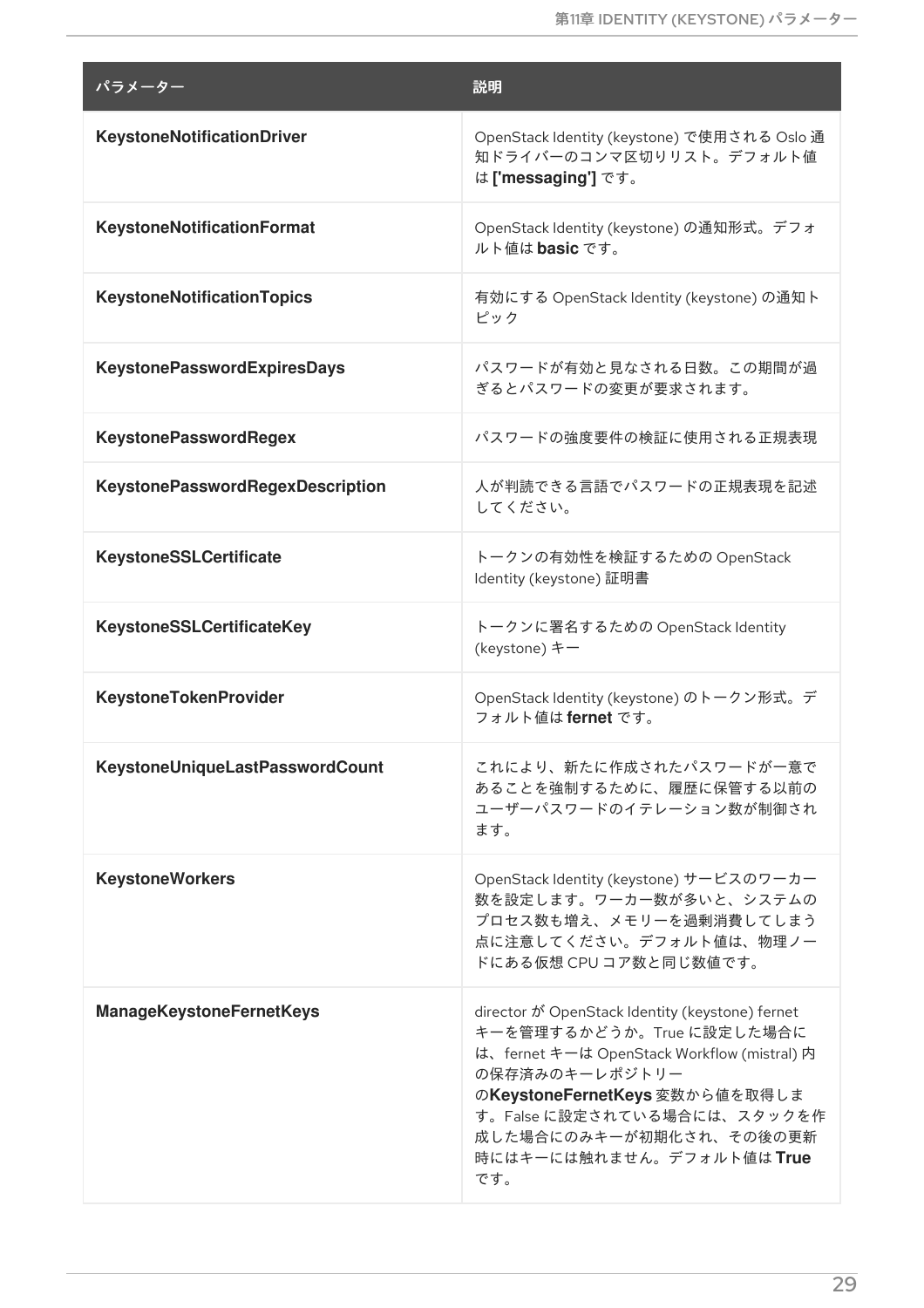| パラメーター                    | 説明                                                  |
|---------------------------|-----------------------------------------------------|
| <b>NotificationDriver</b> | 通知の送信を処理する単一または複数のドライ<br>バー。デフォルト値は messagingv2 です。 |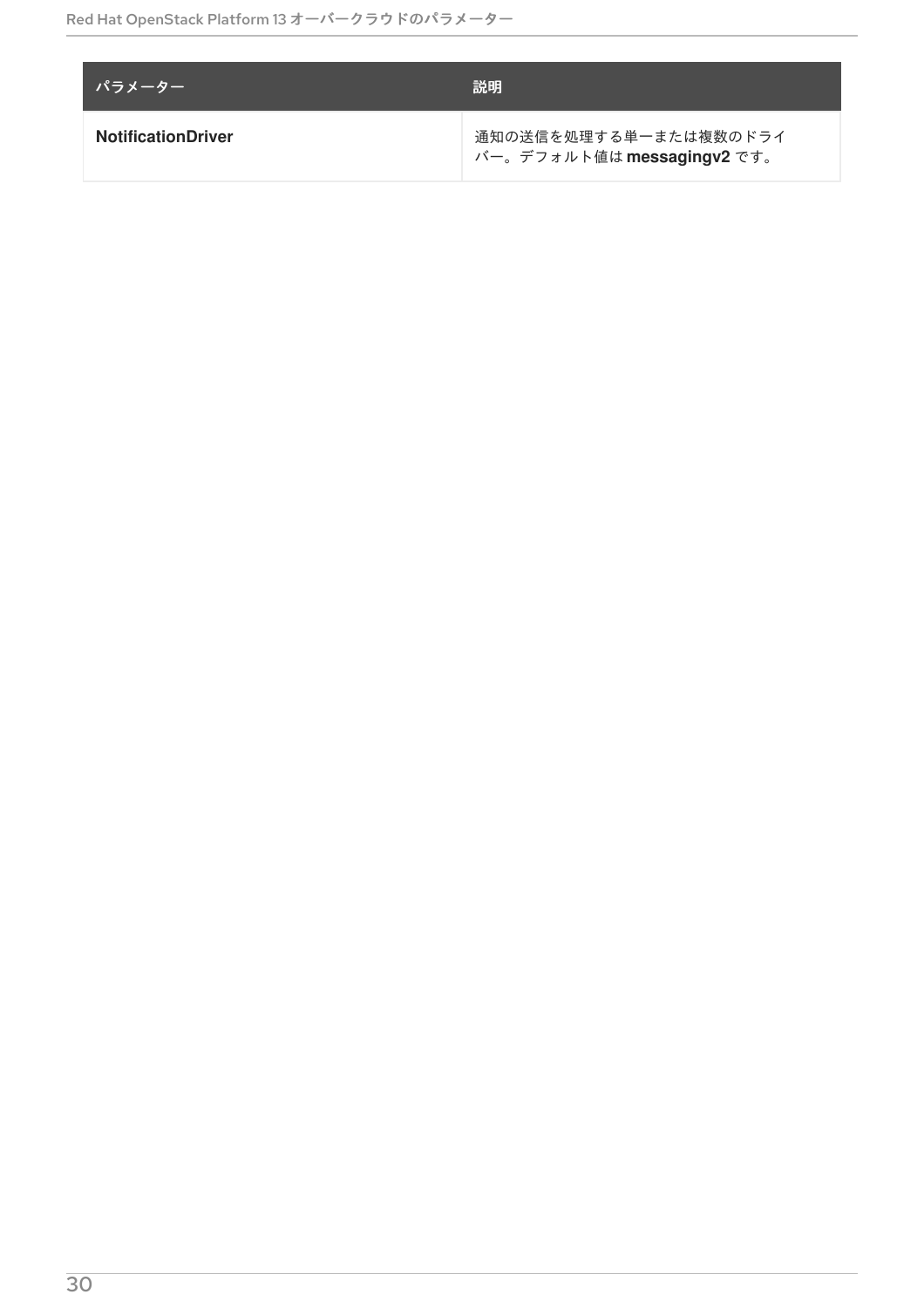# 第12章 KEY MANAGER (BARBICAN) パラメーター

<span id="page-34-0"></span>

| パラメーター                                  | 説明                                                                            |
|-----------------------------------------|-------------------------------------------------------------------------------|
| <b>BarbicanDogtagStoreGlobalDefault</b> | このプラグインがグローバルのデフォルトプラグイ<br>ンかどうか。デフォルト値は False です。                            |
| <b>BarbicanDogtagStoreHost</b>          | Dogtag サーバーのホスト名                                                              |
| <b>BarbicanDogtagStoreNSSPassword</b>   | NSS DB のパスワード                                                                 |
| <b>BarbicanDogtagStorePEMPath</b>       | リクエストの認証に使用する PEM ファイルのパス。<br>デフォルト値は<br>/etc/barbican/kra_admin_cert.pem です。 |
| <b>BarbicanDogtagStorePort</b>          | Dogtag サーバーのポート。デフォルト値は 8443 で<br>す。                                          |
| <b>BarbicanKmipStoreGlobalDefault</b>   | このプラグインがグローバルのデフォルトプラグイ<br>ンかどうか。デフォルト値は False です。                            |
| <b>BarbicanKmipStoreHost</b>            | KMIP デバイスのホスト                                                                 |
| <b>BarbicanKmipStorePassword</b>        | KMIP デバイスに接続するためのパスワード                                                        |
| <b>BarbicanKmipStorePort</b>            | KMIP デバイスのポート                                                                 |
| BarbicanKmipStoreUsername               | KMIP デバイスに接続するためのユーザー名                                                        |
| <b>BarbicanPassword</b>                 | OpenStack Key Manager (barbican) サービスアカウ<br>ントのパスワード                          |
| BarbicanPkcs11CryptoGlobalDefault       | このプラグインがグローバルのデフォルトプラグイ<br>ンかどうか。デフォルト値は False です。                            |
| BarbicanPkcs11CryptoHMACLabel           | HMAC 鍵のラベル                                                                    |
| BarbicanPkcs11CryptoLibraryPath         | ベンダー PKCS11 ライブラリーへのパス                                                        |
| BarbicanPkcs11CryptoLogin               | PKCS11 セッションにログインするためのパスワード                                                   |
| BarbicanPkcs11CryptoMKEKLabel           | マスター KEK のラベル                                                                 |
| BarbicanPkcs11CryptoMKEKLength          | マスター KEK の長さ (バイト単位)。                                                         |
| BarbicanPkcs11CryptoSlotId              | HSM のスロット ID。                                                                 |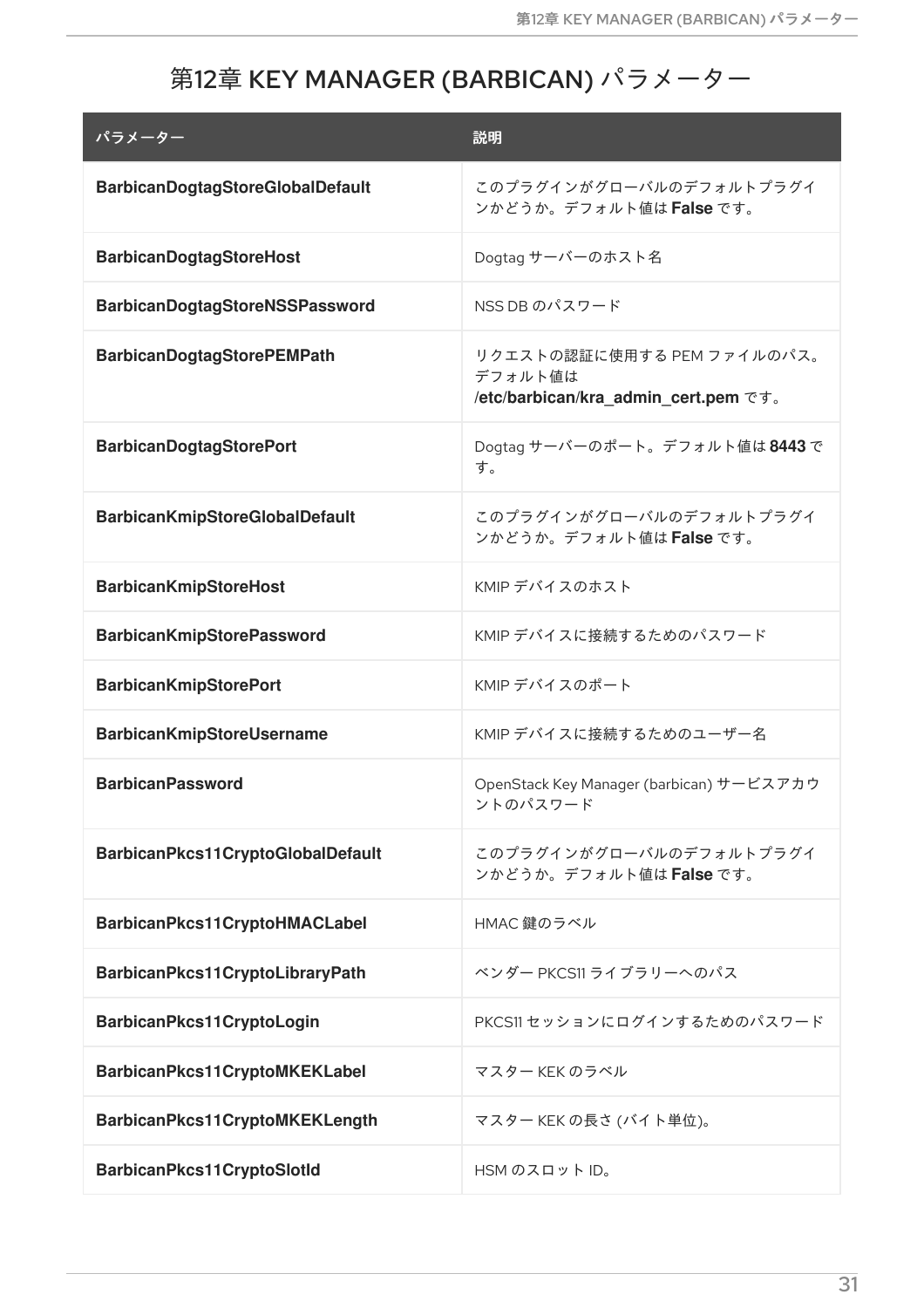| パラメーター                                   | 説明                                                                    |
|------------------------------------------|-----------------------------------------------------------------------|
| <b>BarbicanSimpleCryptoGlobalDefault</b> | このプラグインがグローバルのデフォルトプラグイ<br>ンかどうか。デフォルト値は False です。                    |
| <b>BarbicanSimpleCryptoKek</b>           | シークレットの暗号化に使用する KEK                                                   |
| <b>BarbicanWorkers</b>                   | barbican::wsgi::apache のワーカー数を設定します。<br>デフォルト値は%{::processorcount}です。 |
| <b>NotificationDriver</b>                | 通知の送信を処理する単一または複数のドライ<br>バー。デフォルト値は messagingv2 です。                   |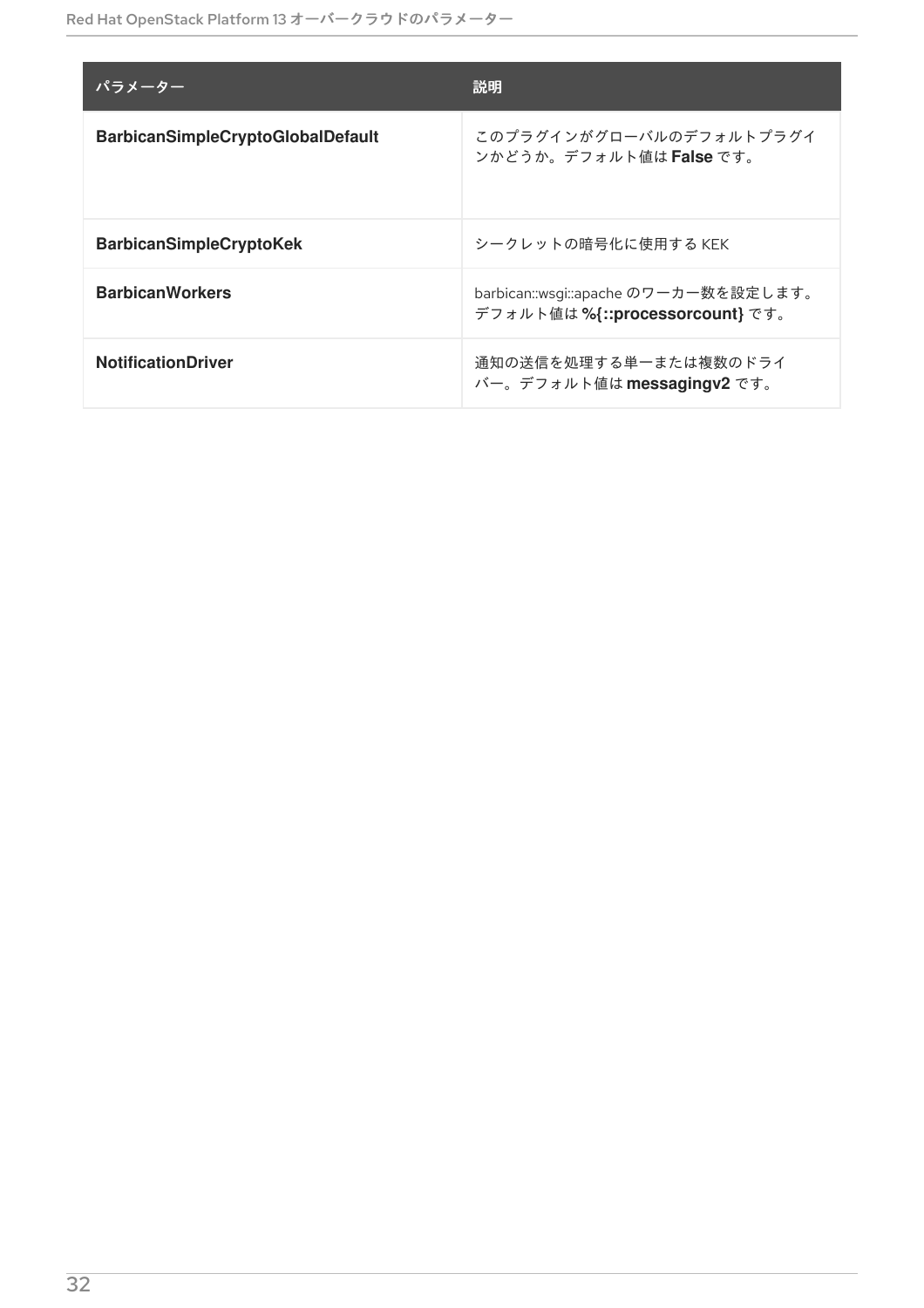# 第13章 SHARED FILE SYSTEM (MANILA) パラメーター

<span id="page-36-0"></span>

| パラメーター                                      | 説明                                                                                                      |
|---------------------------------------------|---------------------------------------------------------------------------------------------------------|
| <b>CephClusterName</b>                      | Ceph クラスター名。デフォルト値は ceph です。                                                                            |
| ManilaCephClientUserName                    | 説明なし。デフォルト値はmanila です。                                                                                  |
| <b>ManilaCephFSCephFSProtocolHelperType</b> | cephfs バックエンドが有効な場合のプロトコル種別<br>(CEPHFS または NFS)。manila cephfs 環境ファイル<br>により設定します。デフォルト値は CEPHFS で<br>す。 |
| ManilalPv6                                  | manila での IPv6 アクセスを有効にするには True に<br>設定します。デフォルト値はFalseです。                                             |
| <b>ManilaPassword</b>                       | Shared File サービスアカウントのパスワード                                                                             |
| <b>ManilaWorkers</b>                        | Manila API のワーカー数を設定します。デフォルト<br>値は、物理ノードにある仮想 CPU コア数と同じ数値<br>です。                                      |
| <b>NotificationDriver</b>                   | 通知の送信を処理する単一または複数のドライ<br>バー。デフォルト値は messagingv2 です。                                                     |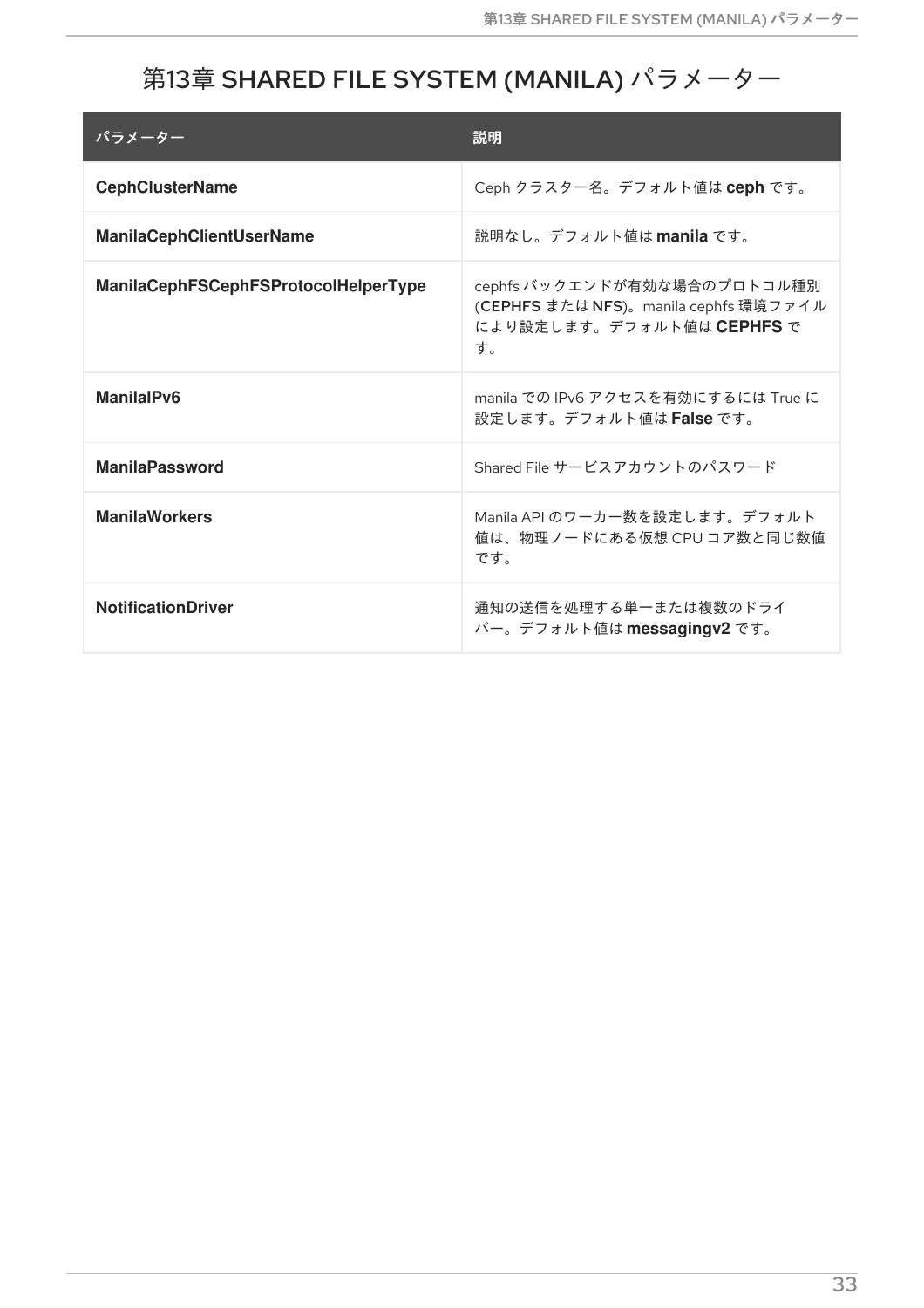#### 第14章 MESSAGING パラメーター

<span id="page-37-0"></span>

| パラメーター                         | 説明                                                                                                                                                                                      |
|--------------------------------|-----------------------------------------------------------------------------------------------------------------------------------------------------------------------------------------|
| <b>RabbitAdditionalErlArgs</b> | Erlang サブシステムに渡される追加のパラメー<br>ター。文字列は引用符で2度囲む必要があります。<br>デフォルトは +sbwt none です。これにより、スピン<br>ロック時に erlang 仮想マシンがビジーウェイトしな<br>くなります。ただし、この設定は簡単に上書きする<br>ことができます。デフォルト値は'+sbwt none'で<br>す。 |
| <b>RabbitCookie</b>            | RabbitMQ ノード間の認証に使用される共有シーク<br>レット                                                                                                                                                      |
| <b>RabbitFDLimit</b>           | RabbitMQ FD の制限を設定します。デフォルト値は<br>65536です。                                                                                                                                               |
| <b>RabbitHAQueues</b>          | Rabbit で設定される HA キューの数。デフォルトは -<br>1で、「ha-mode all」を意味します。0は特別な値<br>で、CEIL(N/2) に自動的に上書きされます。ここ<br>で、Nは RabbitMQ を実行しているノードの数で<br>す。デフォルト値は-1です。                                        |
| RabbitlPv6                     | RabbitMQ で IPv6 を有効にします。デフォルト値は<br>$False$ $\vec{c}$ $\vec{d}$                                                                                                                          |
| <b>RabbitNetTickTime</b>       | erlang net ticktime カーネル変数の値を設定する秒<br>数。デフォルト値は15です。                                                                                                                                    |
| <b>RabbitPassword</b>          | RabbitMQ のパスワード                                                                                                                                                                         |
| <b>RabbitUserName</b>          | RabbitMQ のユーザー名。デフォルト値は guest で<br>す。                                                                                                                                                   |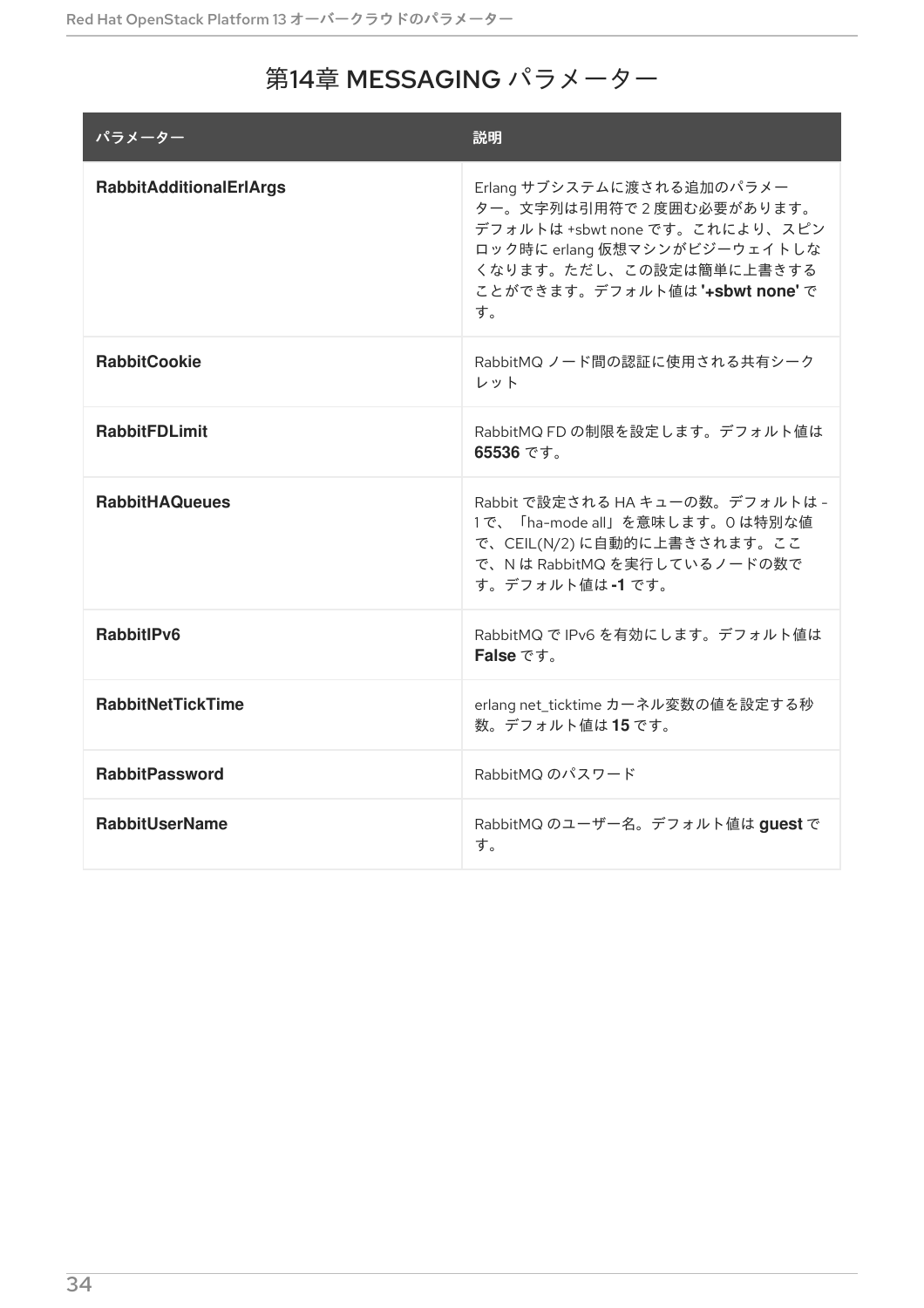## 第15章 NETWORKING (NEUTRON) パラメーター

<span id="page-38-0"></span>

| パラメーター                                | 説明                                                                                                    |
|---------------------------------------|-------------------------------------------------------------------------------------------------------|
| <b>DhcpAgentNotification</b>          | DHCP エージェントの通知を有効にします。デフォ<br>ルト値は True です。                                                            |
| <b>DockerNeutronDHCPAgentUlimit</b>   | OpenStack Networking (neutron) DHCP エージェン<br>トコンテナーのユーザーリミット。デフォルト値は<br>['nofile=16384'] です。          |
| DockerNeutronL3AgentUlimit            | OpenStack Networking (neutron) L3 エージェントコ<br>ンテナーのユーザーリミット。デフォルト値は<br>['nofile=16384'] です。            |
| EnableVLANTransparency                | True の場合には、プラグインが VLAN トランスペア<br>レントネットワークの作成に対応していれば、その<br>タイプのネットワークの作成を許可します。デフォ<br>ルト値は False です。 |
| L2gwAgentEnableManager                | OVSDB サーバーにより接続を開始することができま<br>す。デフォルト値は False です。                                                     |
| L2gwAgentManagerTableListeningPort    | L2 ゲートウェイエージェントのポート番号。これに<br>より、エージェントがリッスンできるようにしま<br>す。デフォルト値は6632です。                               |
| L2gwAgentMaxConnectionRetries         | L2 ゲートウェイエージェントが OVSDB サーバーへ<br>の接続をリトライする回数。デフォルト値は10で<br>す。                                         |
| L2gwAgentOvsdbHosts                   | L2 ゲートウェイエージェント OVSDB サーバーのー<br>覧                                                                     |
| L2gwAgentPeriodicInterval             | L2 ゲートウェイエージェントは、OVSDB サーバー<br>との接続状態を確認します。間隔は確認から次の確<br>認までの秒数です。デフォルト値は20です。                       |
| L2gwAgentSocketTimeout                | ソケットのタイムアウト。デフォルト値は30です。                                                                              |
| L2gwServiceDefaultDeviceName          | L2 ゲートウェイのデフォルトデバイス名。デフォル<br>ト値は Switch1 です。                                                          |
| L2gwServiceDefaultInterfaceName       | L2 ゲートウェイのデフォルトインターフェース名。<br>デフォルト値は FortyGigE1/0/1 です。                                               |
| L2gwServicePeriodicMonitoringInterval | プラグインの間隔。デフォルト値は5です。                                                                                  |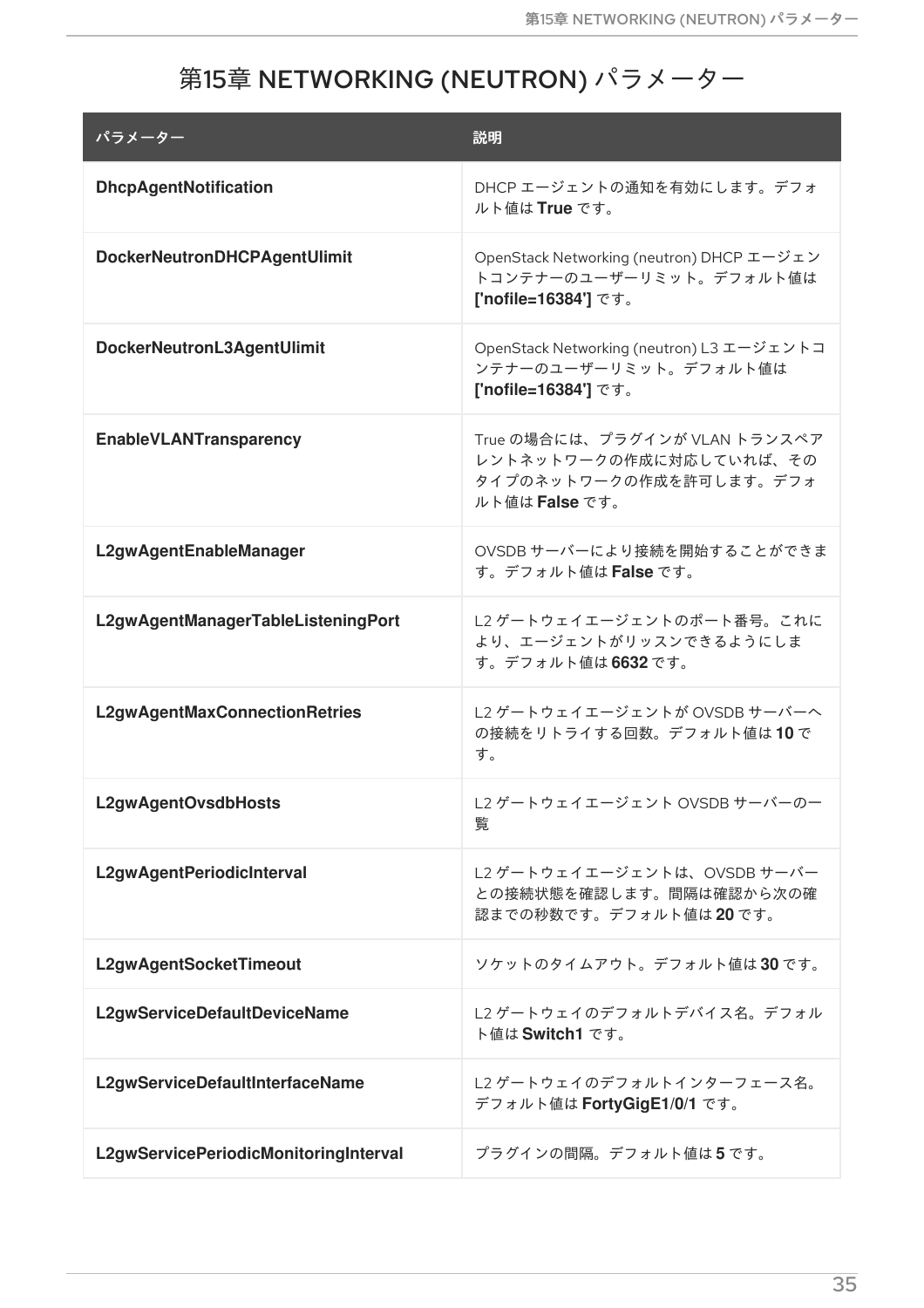| パラメーター                                   | 説明                                                                                                                                                   |
|------------------------------------------|------------------------------------------------------------------------------------------------------------------------------------------------------|
| L2gwServiceProvider                      | L2 ゲートウェイのサービスプロバイダーとして使用<br>するバックエンド。デフォルト値は<br>['L2GW:l2gw:networking_l2gw.services.l2gat<br>eway.service_drivers.L2gwDriver:default'] $\in$<br>す。 |
| L2gwServiceQuotaL2Gateway                | L2 ゲートウェイのクォータ。デフォルト値は5 で<br>す。                                                                                                                      |
| NeutronAllowL3AgentFailover              | 自動の I3-agent フェイルオーバーを許可します。デ<br>フォルト値は True です。                                                                                                     |
| <b>NeutronApiOptEnvVars</b>              | オプションの環境変数の一覧                                                                                                                                        |
| <b>NeutronApiOptVolumes</b>              | マウントされるオプションのボリュームの一覧                                                                                                                                |
| <b>NeutronCorePlugin</b>                 | ネットワークのコアプラグイン。この値<br>は、neutron.core_plugins の名前空間から読み込<br>まれるエントリーポイントでなければなりません。<br>デフォルト値は ml2 です。                                                |
| <b>NeutronDBSyncExtraParams</b>          | neutron-db-manage upgrade head コマンドに<br>追記する追加のコマンドラインパラメーターの文字<br>列                                                                                 |
| <b>NeutronDhcpAgentDnsmasqDnsServers</b> | dnsmasq フォワーダーとして使用するサーバーの一<br>覧                                                                                                                     |
| <b>NeutronDhcpAgentsPerNetwork</b>       | ネットワークごとにスケジュールする DHCP エー<br>ジェントの数。デフォルト値は0です。                                                                                                      |
| <b>NeutronDhcpOvsIntegrationBridge</b>   | 使用する Open vSwitch ブリッジの名前                                                                                                                            |
| <b>NeutronDnsDomain</b>                  | ホスト名の構築に使用するドメイン。デフォルト値<br>は openstacklocal です。                                                                                                      |
| <b>NeutronEnableDVR</b>                  | 分散仮想ルーター (DVR: Distributed Virtual Router)<br>を有効にします。デフォルト値はFalse です。                                                                               |
| NeutronEnableDibblerDockerWrapper        | OpenStack Networking (neutron) が別のコンテナー<br>でディブラークライアントを起動するように、ラッ<br>パースクリプトを生成します。デフォルト値はTrue<br>です。                                               |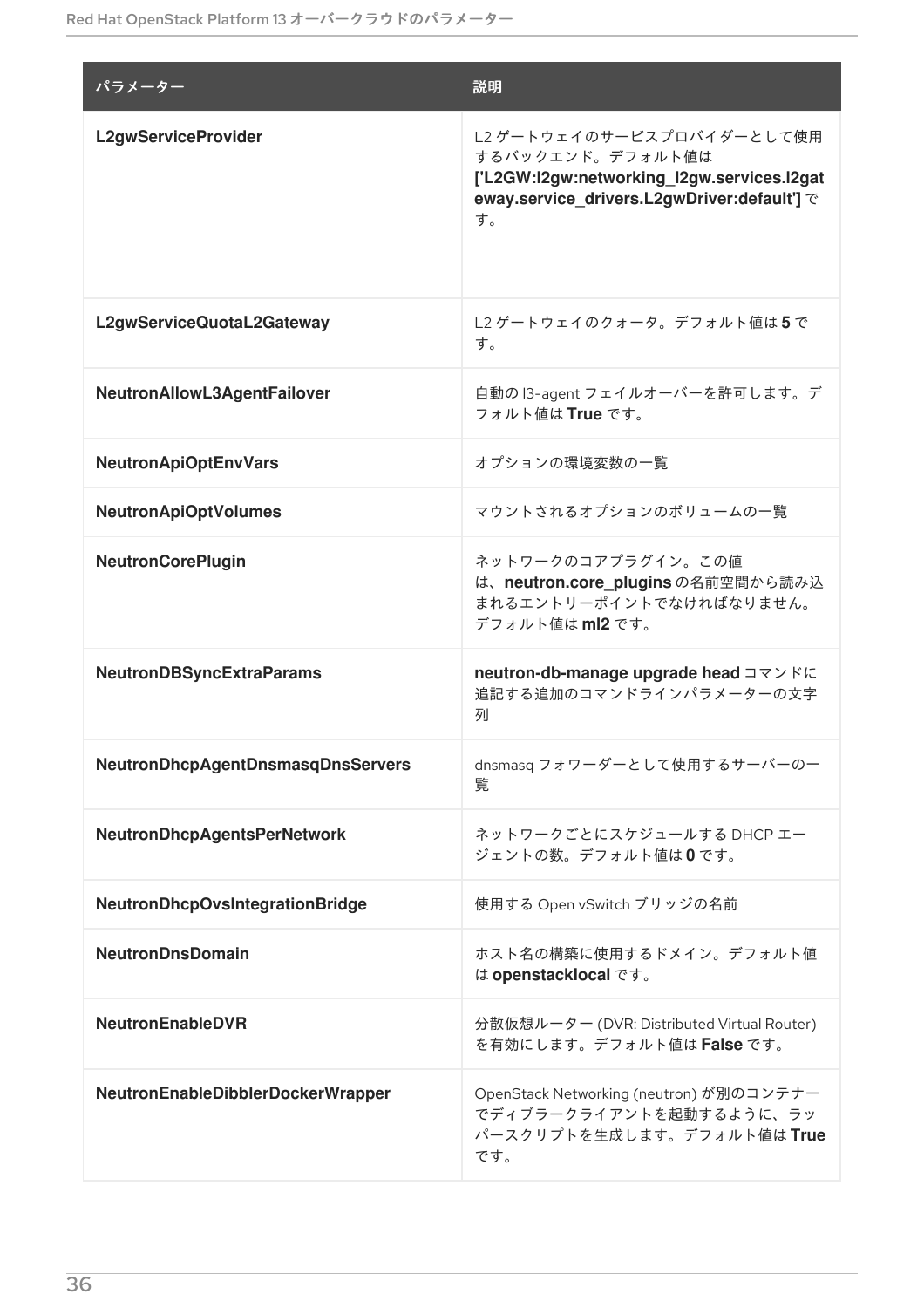| パラメーター                               | 説明                                                                                                                                                                                                                                                                                                    |
|--------------------------------------|-------------------------------------------------------------------------------------------------------------------------------------------------------------------------------------------------------------------------------------------------------------------------------------------------------|
| NeutronEnableDnsmasqDockerWrapper    | OpenStack Networking (neutron) が別のコンテナー<br>で dnsmasq を起動するように、dnsmasq ラッパース<br>クリプトを生成します。デフォルト値はTrue で<br>す。                                                                                                                                                                                         |
| <b>NeutronEnableForceMetadata</b>    | True の場合には、DHCP は常に仮想マシンにメタ<br>データをルーティングします。デフォルト値は<br>$False$ $\vec{c}$ $\vec{d}$                                                                                                                                                                                                                   |
| NeutronEnableHaproxyDockerWrapper    | OpenStack Networking (neutron) が別のコンテナー<br>で haproxy を起動するように、ラッパースクリプト<br>を生成します。デフォルト値はTrue です。                                                                                                                                                                                                     |
| <b>NeutronEnableIsolatedMetadata</b> | True の場合には、DHCP は常に分離ネット上でメタ<br>データのサポートを許可します。デフォルト値は<br><b>False</b> です。                                                                                                                                                                                                                            |
| NeutronEnableKeepalivedWrapper       | OpenStack Networking (neutron) が別のコンテナー<br>で keepalived プロセスを起動するように、ラッパー<br>スクリプトを生成します。デフォルト値は True で<br>す。                                                                                                                                                                                         |
| NeutronEnableL2Pop                   | OpenStack Networking (neutron) エージェントの L2<br>Population 機能を有効化/無効化します。デフォルト<br>値は False です。                                                                                                                                                                                                           |
| <b>NeutronEnableMetadataNetwork</b>  | True の場合には、DHCP はメタデータネットワーク<br>を提供します。このパラメーターを True に指定する<br>には、NeutronEnableIsolatedMetadataまたは<br>NeutronEnableForceMetadata のいずれかのパ<br>ラメーターも True でなければなりません。デフォル<br>ト値は False です。                                                                                                              |
| NeutronEnableRadvdDockerWrapper      | OpenStack Networking (neutron) が別のコンテナー<br>で radvd を起動するように、ラッパースクリプトを<br>生成します。現在、この機能はデフォルトで無効と<br>なっていて、radvd への修正が利用できない状況であ<br>ることに注意してください<br>(https://bugzilla.redhat.com/show_bug.cgi?<br>id=1564391 を参照してください)。radvd への修正が<br>全対象ディストリビューションで一般提供される<br>と、デフォルトで有効になります。デフォルト値は<br>False です。 |
| <b>NeutronExternalNetworkBridge</b>  | 外部ネットワークトラフィックに使用するブリッジ<br>の名前。通常 L2 エージェントは外部ブリッジへの<br>ポート接続を処理するので、パラメーターは設定す<br>るべきではありません。                                                                                                                                                                                                        |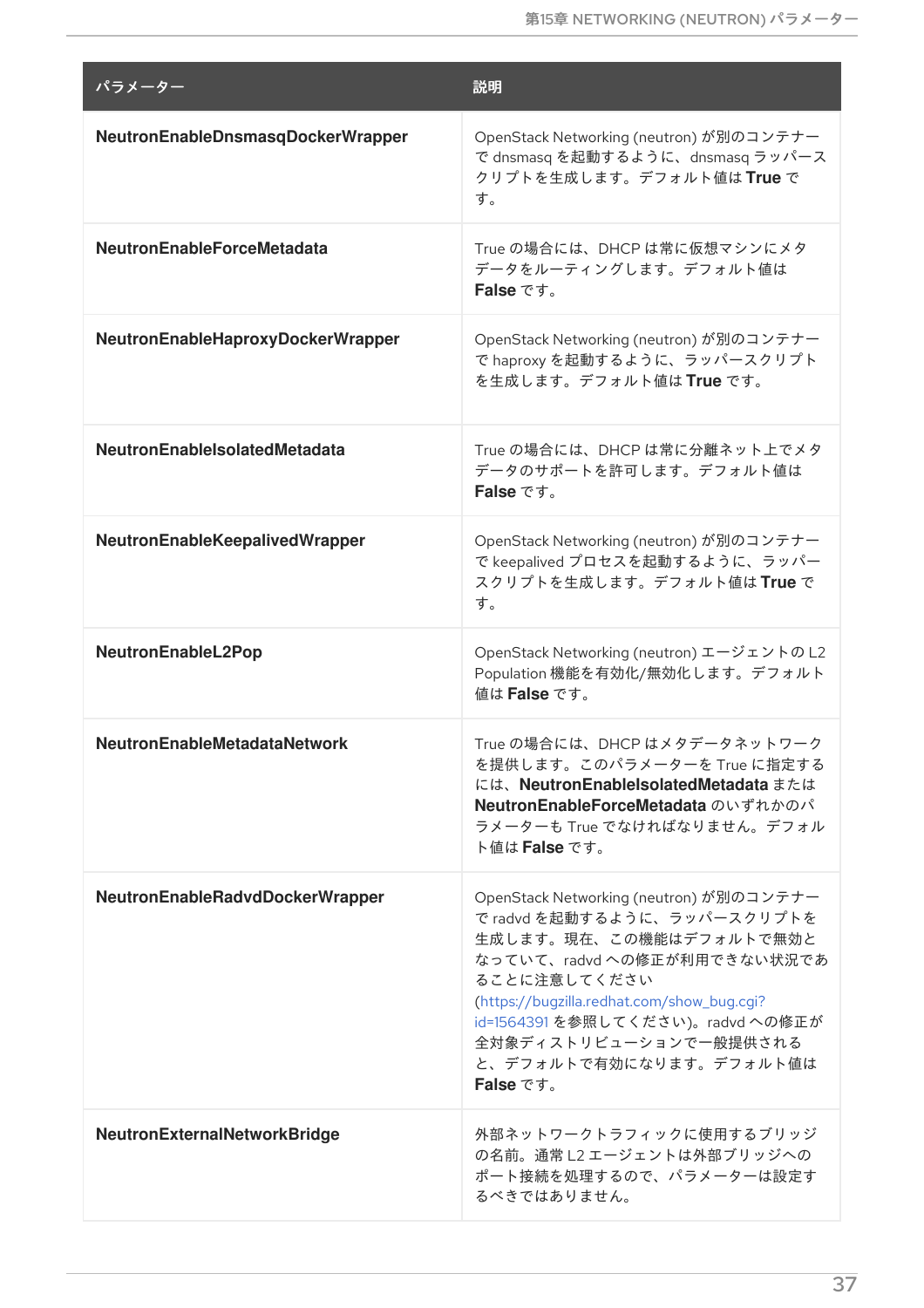| パラメーター                                  | 説明                                                                                                                                                                                                                                                                                          |
|-----------------------------------------|---------------------------------------------------------------------------------------------------------------------------------------------------------------------------------------------------------------------------------------------------------------------------------------------|
| <b>NeutronFirewallDriver</b>            | OpenStack Networking (neutron) のセキュリティー<br>グループ機能を有効にするためのファイアウォール<br>ドライバー。デフォルト値はiptableshybridで<br>す。                                                                                                                                                                                    |
| <b>NeutronFlatNetworks</b>              | フラットネットワーク名がプラグインで設定される<br>ように指定します。デフォルト値は datacentre で<br>す。                                                                                                                                                                                                                              |
| NeutronGlobalPhysnetMtu                 | 下層の物理ネットワークの MTU。OpenStack<br>Networking (neutron) はこの値を使用して、全仮想<br>ネットワークのコンポーネントの MTU を算出しま<br>す。フラットネットワークおよび VLAN ネットワー<br>クの場合は、OpenStack Netowrking はこの値を変更<br>せずに使用します。VXLAN などのオーバーレイネッ<br>トワークの場合は、OpenStack Networking は自動的<br>にこの値からオーバーレイプロトコルのオーバー<br>ヘッドを除算します。デフォルト値は1500です。 |
| <b>NeutronInterfaceDriver</b>           | OpenStack Networking (neutron) DHCP エージェン<br>トインターフェースドライバー。デフォルト値は<br>neutron.agent.linux.interface.OVSInterfaceDr<br>iver です。                                                                                                                                                             |
| NeutronL3AgentMode                      | L3 エージェントのエージェントモード。legacy ま<br>たは dvr snat のいずれかを指定する必要がありま<br>す。デフォルト値は legacy です。                                                                                                                                                                                                        |
| NeutronLinuxbridgeFirewallDriver        | セキュリティーグループの実装に使用するファイア<br>ウォールドライバーのクラス名を設定します。指定<br>可能な値は、システム構成により異なります。デ<br>フォルト値である空の文字列を指定すると、デフォ<br>ルトでサポートされている構成となります。                                                                                                                                                             |
| <b>NeutronML2PhysicalNetworkMtus</b>    | 物理ネットワークと MTU 値のマッピング一覧。マッ<br>ピングのフォーマットは <physnet>:<mtu val="">で<br/>す。このマッピングにより、ML2 プラグインのデ<br/>フォルト segment_mtu 値とは異なる物理ネット<br/>ワーク MTU 値を指定し、特定のネットワークについ<br/>てglobal_physnet_mtu からの値を上書きするこ<br/>とができます。</mtu></physnet>                                                              |
| <b>NeutronMechanismDrivers</b>          | テナントネットワークのメカニズムドライバー。デ<br>フォルト値は openvswitch です。                                                                                                                                                                                                                                           |
| <b>NeutronMetadataProxySharedSecret</b> | スプーフィングを防ぐための共有シークレット                                                                                                                                                                                                                                                                       |
| <b>NeutronNetworkType</b>               | テナントネットワークの種別。デフォルト値は<br>vxlanです。                                                                                                                                                                                                                                                           |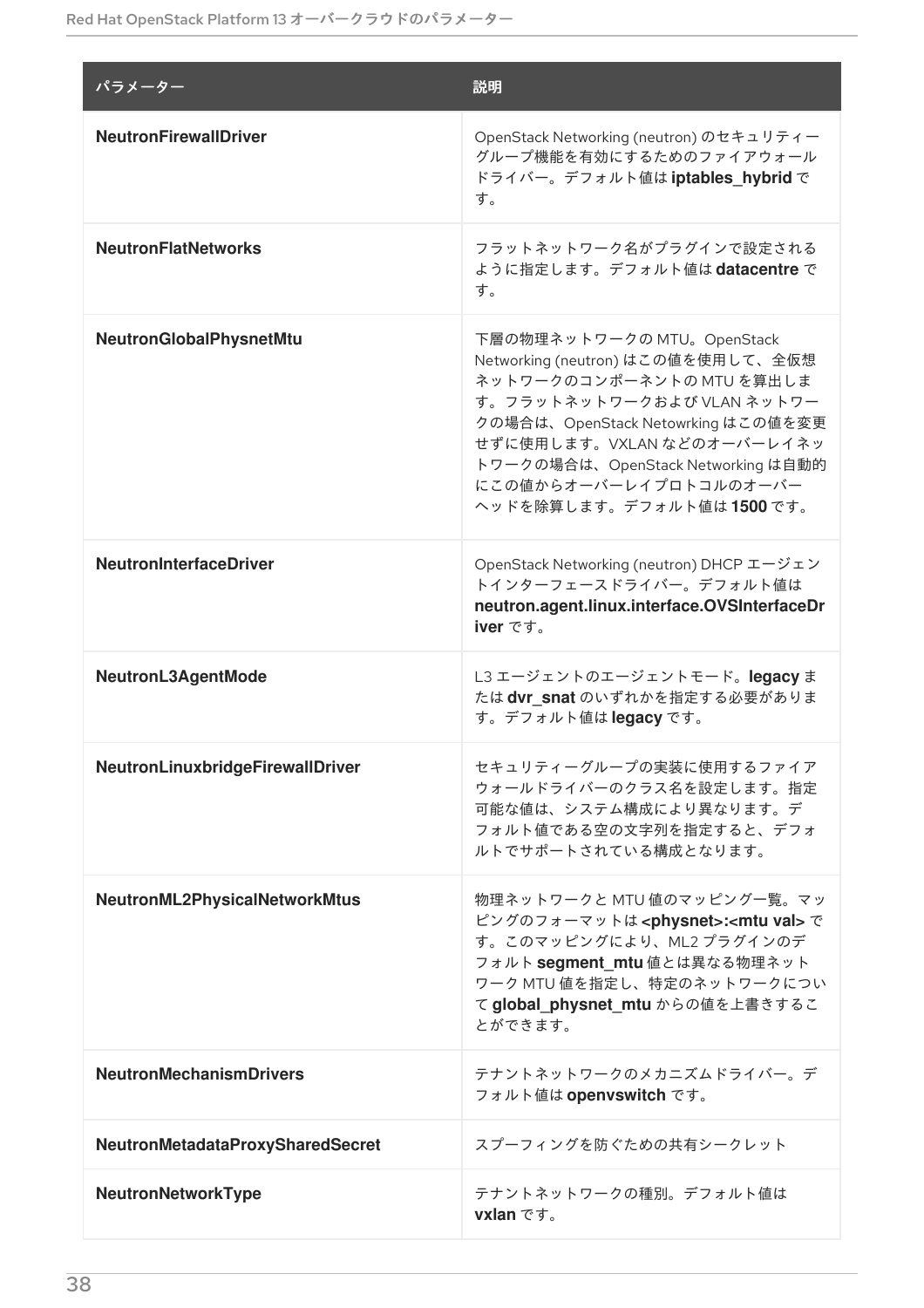| パラメーター                             | 説明                                                                                                                                                                                                        |
|------------------------------------|-----------------------------------------------------------------------------------------------------------------------------------------------------------------------------------------------------------|
| <b>NeutronNetworkVLANRanges</b>    | サポートされる OpenStack Networking (neutron)<br>ML2 および Open vSwitch VLAN マッピングの範囲。<br>デフォルトでは、物理ネットワーク「datacentre」<br>上の VLAN を許可するように設定されています<br>(NeutronBridgeMappingsを参照)。デフォルト<br>値は datacentre:1:1000 です。 |
| <b>NeutronOverlayIPVersion</b>     | 全オーバーレイネットワークエンドポイントに使用<br>される IP バージョン。デフォルト値は4 です。                                                                                                                                                      |
| <b>NeutronOvsIntegrationBridge</b> | 使用する Open vSwitch ブリッジの名前                                                                                                                                                                                 |
| <b>NeutronPassword</b>             | OpenStack Networking (neutron) サービスおよび<br>データベースアカウントのパスワード                                                                                                                                               |
| <b>NeutronPluginExtensions</b>     | 有効な拡張プラグインのコンマ区切りリスト。デ<br>フォルト値は qos,port security です。                                                                                                                                                    |
| NeutronPluginMI2PuppetTags         | puppet での設定ファイルを生成するのに使用される<br>puppet リソースタグ名。デフォルト値は<br>neutron_plugin_ml2 です。                                                                                                                           |
| <b>NeutronRpcWorkers</b>           | OpenStack Networking (neutron) サービスの RPC<br>ワーカー数を設定します。指定しない<br>と、NeutronWorkersと同じ値に設定されます。                                                                                                             |
| <b>NeutronServicePlugins</b>       | サービスプラグインのエントリーポイントのコンマ<br>区切りリスト。デフォルト値は<br>router, qos, segments, trunk です。                                                                                                                             |
| <b>NeutronTunnelIdRanges</b>       | テナントネットワークの割り当てに使用できる GRE<br>トンネリング ID の範囲を列挙した <tun min="">:<br/><tun max=""> タプルのコンマ区切りリスト。デフォル<br/>ト値は ['1:4094'] です。</tun></tun>                                                                      |
| <b>NeutronTunnelTypes</b>          | テナントネットワークのトンネル種別。デフォルト<br>値は vxlan です。                                                                                                                                                                   |
| <b>NeutronTypeDrivers</b>          | 読み込むネットワーク種別ドライバーのエントリー<br>ポイントのコンマ区切りリスト。デフォルト値は<br>vxlan, vlan, flat, gre です。                                                                                                                           |
| <b>NeutronVniRanges</b>            | テナントネットワークの割り当てに使用できる<br>VXLAN VNI ID の範囲を列挙した <vni_min>:<br/><vni_max> タプルのコンマ区切りリスト。デフォルト<br/>値は ['1:4094'] です。</vni_max></vni_min>                                                                     |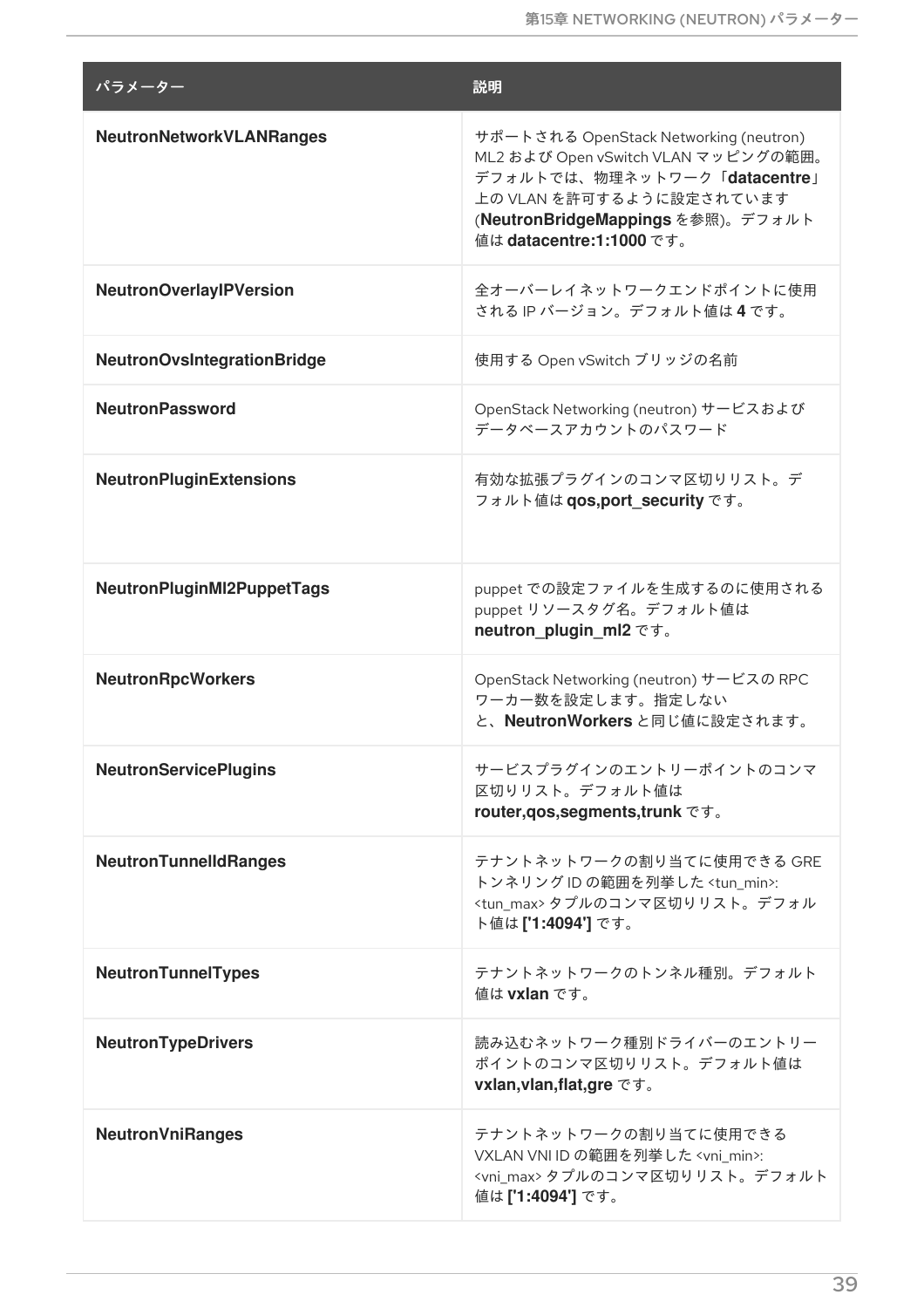| パラメーター                    | 説明                                                                                                                                                                   |
|---------------------------|----------------------------------------------------------------------------------------------------------------------------------------------------------------------|
| <b>NeutronWorkers</b>     | OpenStack Networking サービスの API および RPC<br>ワーカー数を設定します。ワーカー数が多いと、シ<br>ステムのプロセス数も増え、メモリーを過剰消費し<br>てしまう点に注意してください。                                                      |
| <b>NotificationDriver</b> | 通知の送信を処理する単一または複数のドライ<br>バー。デフォルト値は messagingv2 です。                                                                                                                  |
| PhysicalInterfaceMapping  | 物理ネットワーク名をエージェントのノード固有の<br>物理ネットワークインターフェースにマッピングす<br>る、 <physical_network>:<physical_interface> タプル<br/>のリスト。デフォルトは空のリストです。</physical_interface></physical_network> |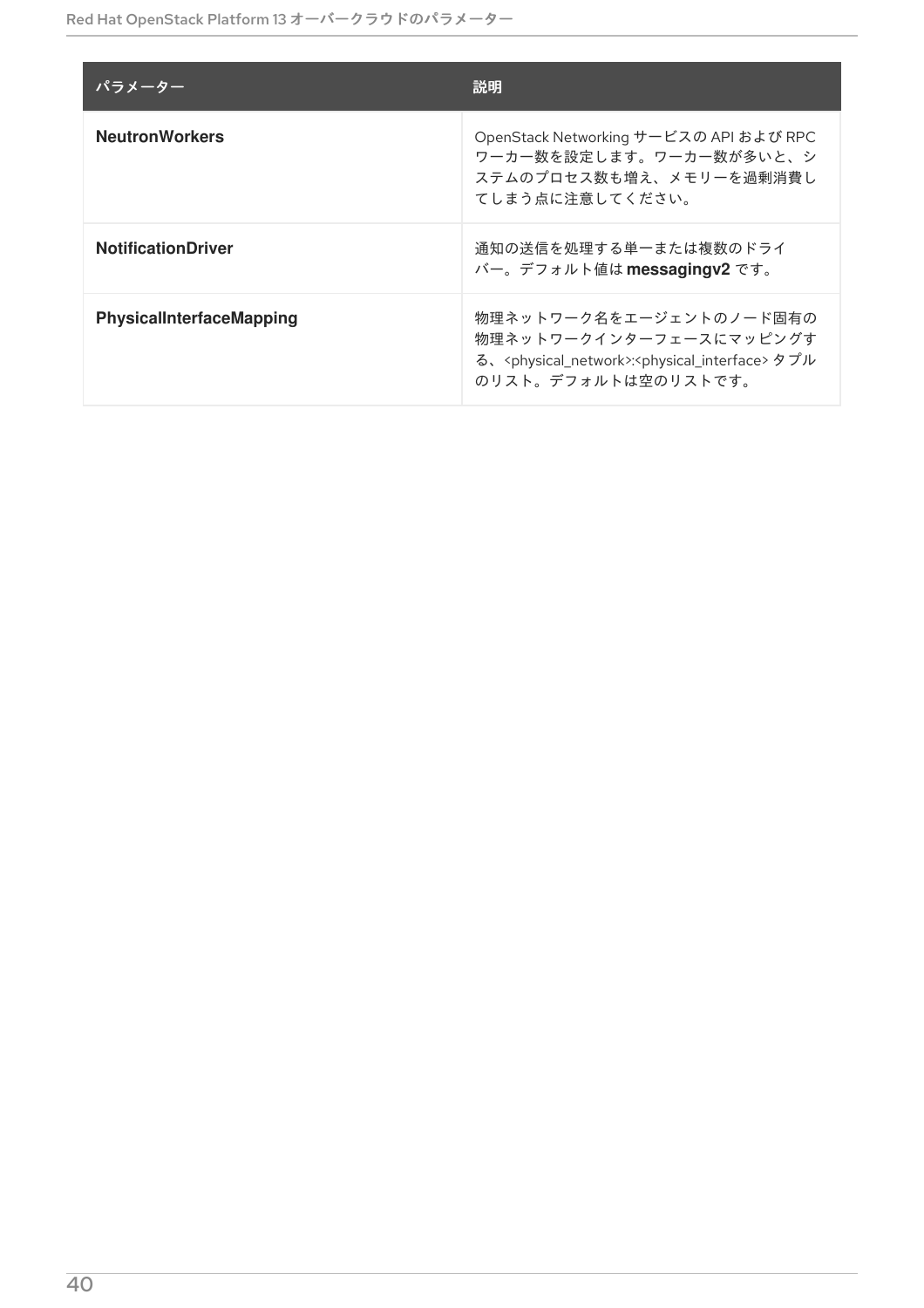# 第16章 COMPUTE (NOVA) パラメーター

<span id="page-44-0"></span>

| パラメーター                             | 説明                                                                                                           |
|------------------------------------|--------------------------------------------------------------------------------------------------------------|
| ConfigDownload                     | Config-download メソッドが使用されるかどうか。<br>デフォルト値は False です。                                                         |
| <b>ContainerCpusetCpus</b>         | コンテナーが使用することのできる CPU またはコア<br>を、特定の CPU/コアに制限します。デフォルト値<br>はallです。                                           |
| <b>ContainerNovaLibvirtUlimit</b>  | OpenStack Compute (nova) Libvirt コンテナーの<br>ユーザーリミット。デフォルト値は<br>['nofile=131072', 'nproc=126960'] です。         |
| <b>DockerNovaComputeUlimit</b>     | OpenStack Compute (nova) コンピュートコンテ<br>ナーのユーザーリミット。デフォルト値は<br>['nofile=131072', 'memlock=67108864'] です。       |
| <b>DockerNovaMigrationSshdPort</b> | ドッカー nova 移行対象 sshd サービスがバインドす<br>るポート。デフォルト値は2022です。                                                        |
| <b>EnableConfigPurge</b>           | director で生成されていない設定を削除します。アッ<br>プグレード後に以前の設定が残らないようにするた<br>めに使用します。デフォルト値は False です。                        |
| <b>EnableInstanceHA</b>            | インスタンス HA の設定を有効にするかどうかを定<br>義します。この設定には、Compute ロールへの<br>PacemakerRemote サービスの追加が必要です。デ<br>フォルト値は False です。 |
| <b>InstanceNameTemplate</b>        | インスタンス名の生成に使用するテンプレートの文<br>字列。デフォルト値は instance-%08x です。                                                      |
| <b>InternalTLSNbdCAFile</b>        | NBD TLS に使用する CA 証明書を指定します。デ<br>フォルト値は/etc/pki/qemu/ca-cert.pemです。                                           |
| <b>InternalTLSQemuCAFile</b>       | qemu に使用する CA 証明書を指定します。デフォル<br>ト値は/etc/pki/CA/certs/qemu.pemです。                                             |
| <b>InternalTLSVncCAFile</b>        | VNC TLS に使用する CA 証明書を指定します。デ<br>フォルト値は/etc/pki/CA/certs/vnc.crt です。                                          |
| <b>KernelArgs</b>                  | ホストに適用するカーネル引数                                                                                               |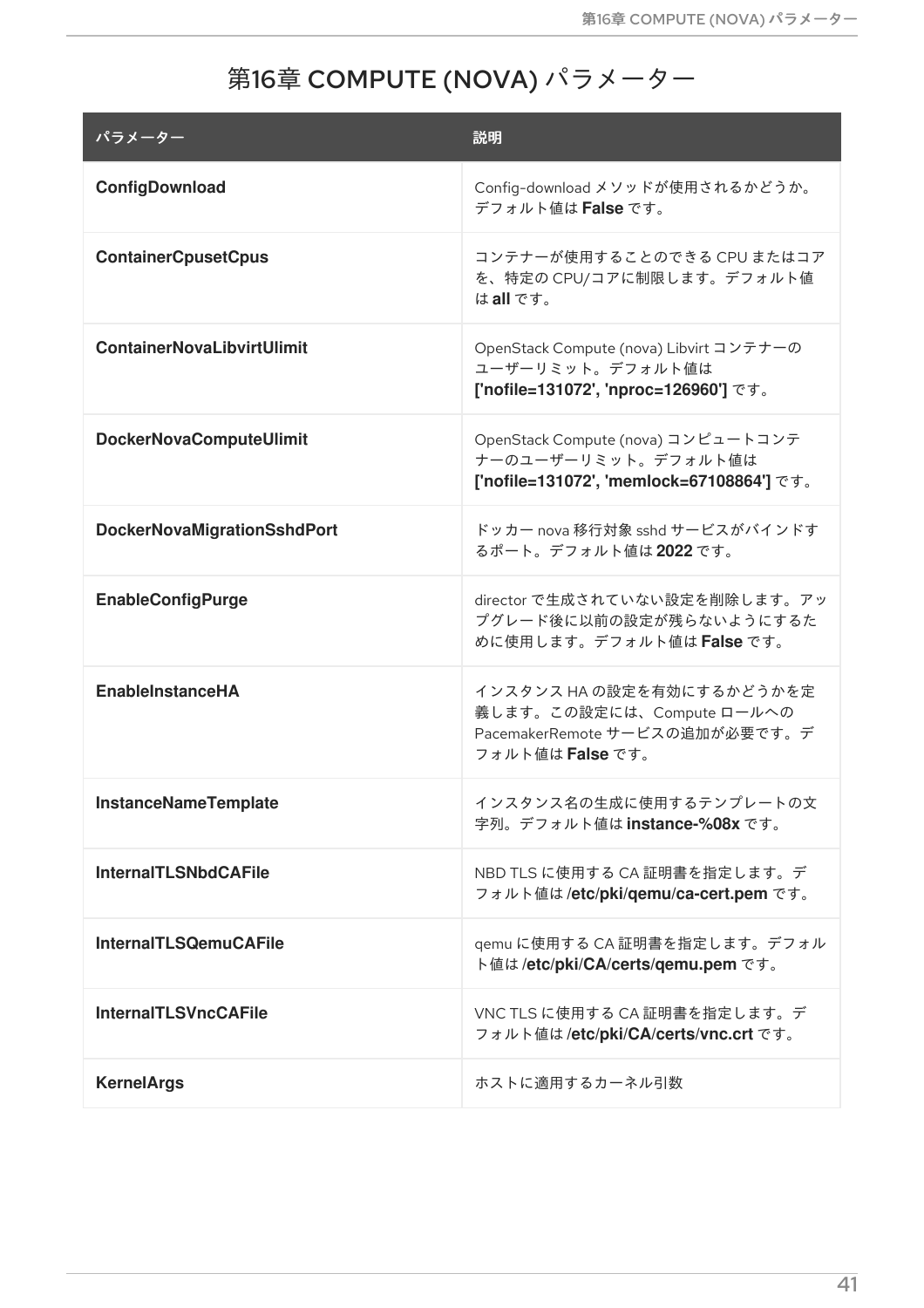| パラメーター                          | 説明                                                                                                                                                                                                                                                                                                                                                                                        |
|---------------------------------|-------------------------------------------------------------------------------------------------------------------------------------------------------------------------------------------------------------------------------------------------------------------------------------------------------------------------------------------------------------------------------------------|
| <b>LibvirtCACert</b>            | これは、libvirt 内の TLS に使用する CA 証明書を指<br>定します。このファイルは、libvirt 内のデフォルト<br>CA のパス (/etc/pki/CA/cacert.pem) へのシンボ<br>リックリンクです。libvirt のバックエンドである<br>GNU TLS の制限により、ファイルは 65K以下にす<br>る必要がある点に注意してください (そのため、シス<br>テムの CA バンドルは使用できません)。このパラ<br>メーターは、デフォルト (内部 TLSCAFile パラメー<br>ターがベース)が望ましくない場合に使用すべきで<br>す。現在のデフォルトは、TripleO のデフォルト CA<br>である FreelPA を反映しています。これは、内部の<br>TLS が有効な場合にのみ使用されます。 |
| <b>LibvirtEnabledPerfEvents</b> | これは、モニターとして使用することのできるパ<br>フォーマンスイベントリストです。たとえ<br>ば、cmt,mbml,mbmt のようになります。ベースに<br>は Red Hat Enterprise Linux 7.4 を使用し、libvirt<br>バージョンは1.3.3 以上であることを確認します。ま<br>た、通知を有効にし、cmt フラグをサポートする<br>CPUを搭載したハードウェアを使用するようにして<br>ください。                                                                                                                                                             |
| <b>LibvirtLogFilters</b>        | フィルターを定義して、カテゴリーログ出力ごとに<br>異なるログレベルを選択します (詳しくは<br>https://libvirt.org/logging.html を参照)。デフォルト<br>値は 1:libvirt 1:qemu 1:conf 1:security 3:event<br>3:json 3:file 3:object 1:util です。                                                                                                                                                                                                      |
| <b>LibvirtNbdCACert</b>         | これは、NBD TLS に使用する CA 証明書を指定しま<br>す。このファイルは、デフォルト CA のパス<br>(/etc/pki/libvirt-nbd/ca-cert.pem) へのシンボリッ<br>クリンクです。このパラメーターは、デフォルト<br>(InternalTLSNbdCAFile パラメーターがベース)が望<br>ましくない場合に使用すべきです。現在のデフォル<br>トは、TripleO のデフォルト CA である FreelPA を反<br>映しています。これは、内部の TLS が有効な場合に<br>のみ使用されます。                                                                                                       |
| LibvirtTLSPassword              | TLS が有効な場合の libvirt サービスのパスワード                                                                                                                                                                                                                                                                                                                                                            |
| <b>LibvirtTLSPriority</b>       | コンパイル時のデフォルト TLS 優先度文字列をオー<br>バーライドします。デフォルト値は NORMAL:-<br>VERS-SSL3.0:-VERS-TLS-ALL:+VERS-TLS1.2<br>です。                                                                                                                                                                                                                                                                                  |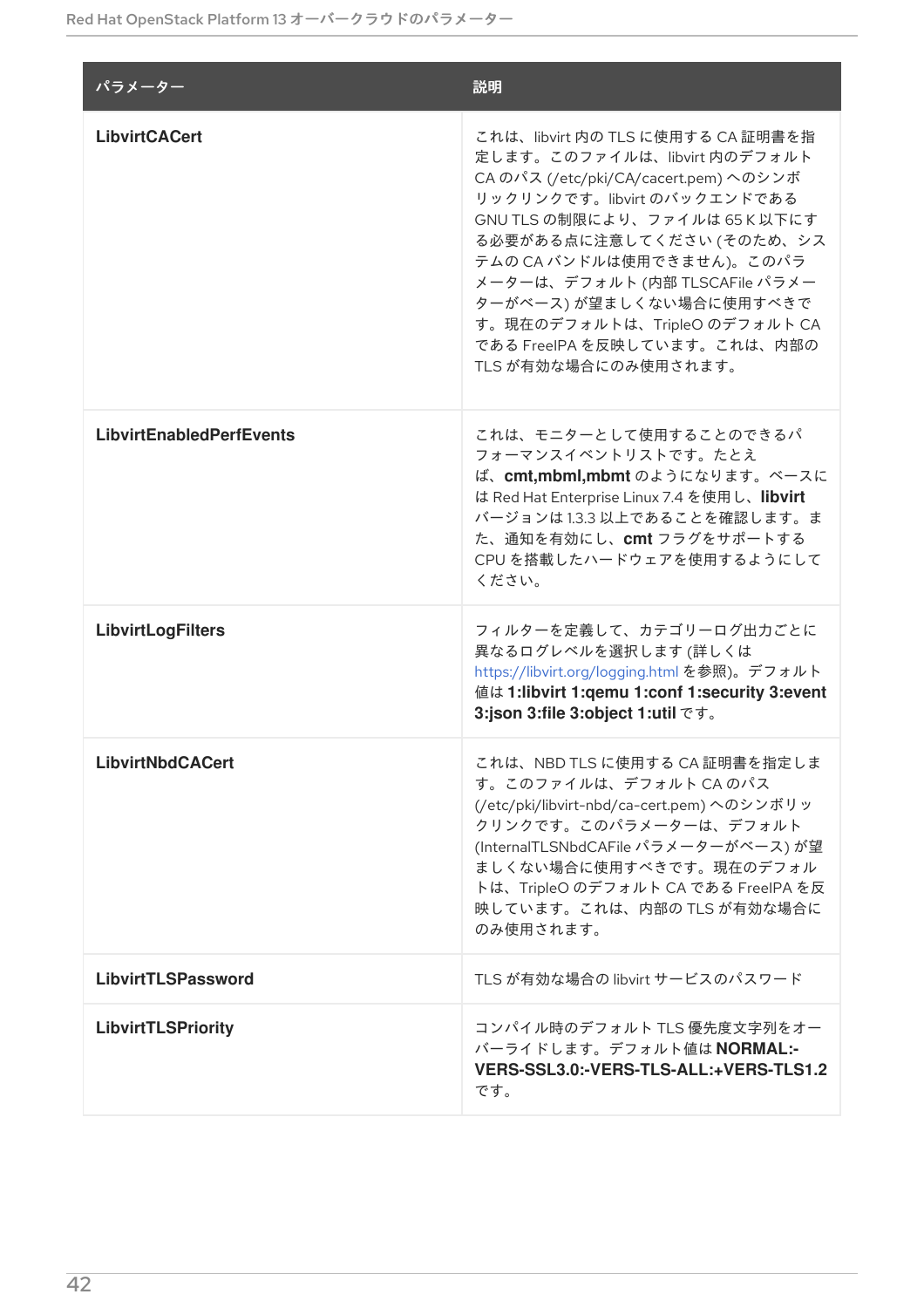| パラメーター                                  | 説明                                                                                                                                                                                                                                                                                     |
|-----------------------------------------|----------------------------------------------------------------------------------------------------------------------------------------------------------------------------------------------------------------------------------------------------------------------------------------|
| <b>LibvirtVncCACert</b>                 | これは、VNC TLS に使用する CA 証明書を指定しま<br>す。このファイルは、デフォルト CA のパス<br>(/etc/pki/libvirt-vnc/ca-cert.pem) へのシンボリック<br>リンクです。このパラメーターは、デフォルト<br>(InternalTLSVncCAFile パラメーターで指定されてい<br>る)が望ましくない場合に使用すべきです。現在のデ<br>フォルトは、TripleO のデフォルト CA である<br>FreeIPA を反映しています。これは、内部の TLS が<br>有効な場合にのみ使用されます。 |
| <b>MigrationSshKey</b>                  | 移行用の SSH 鍵。public_key および private_key の<br>鍵を持つディクショナリーが必要です。値は SSH 公<br>開/秘密鍵ファイルと全く同じでなければなりませ<br>ん。デフォルト値は{'public_key':",<br>'private_key': "} です。                                                                                                                                 |
| <b>MigrationSshPort</b>                 | sshを介したマイグレーションのターゲットポート。<br>デフォルト値は2022です。                                                                                                                                                                                                                                            |
| <b>NeutronMetadataProxySharedSecret</b> | スプーフィングを防ぐための共有シークレット                                                                                                                                                                                                                                                                  |
| NeutronPhysnetNUMANodesMapping          | 物理ネットワーク名 (キー) と NUMA ノード (値)の<br>マッピング(例:<br>NeutronPhysnetNUMANodesMapping: {'foo':<br>[0, 1], 'bar': [1]}。ここで、foo および bar は物理<br>ネットワークの名前で、これに対応する値は関連す<br>る numa_nodes のリストです)。                                                                                                   |
| <b>NeutronTunnelNUMANodes</b>           | すべてのトンネル化ネットワークの NUMA アフィニ<br>ティーを設定するのに使用します。                                                                                                                                                                                                                                         |
| <b>NotificationDriver</b>               | 通知の送信を処理する単一または複数のドライ<br>バー。デフォルト値は messagingv2 です。                                                                                                                                                                                                                                    |
| <b>NovaComputeCpuSharedSet</b>          | 物理 CPU コアの一覧または範囲が、ベストエフォー<br>トのゲスト仮想 CPU リソースに使用されます (例:<br>libvirt/QEMU のエミュレータースレッド)。たとえ<br>ば、NovaComputeCpuSharedSet: [4-12,^8,15]<br>は、コア4-12の範囲(ただし8を除く)および15を<br>確保します。                                                                                                         |
| NovaComputeLibvirtType                  | Libvirt ドメインの種別。デフォルトは kvm です。デ<br>フォルト値は kvm です。                                                                                                                                                                                                                                      |
| NovaComputeLibvirtVifDriver             | ネットワーク用の Libvirt VIF ドライバーの設定                                                                                                                                                                                                                                                          |
| <b>NovaComputeOptEnvVars</b>            | オプションの環境変数の一覧                                                                                                                                                                                                                                                                          |
| <b>NovaComputeOptVolumes</b>            | マウントされるオプションのボリュームの一覧                                                                                                                                                                                                                                                                  |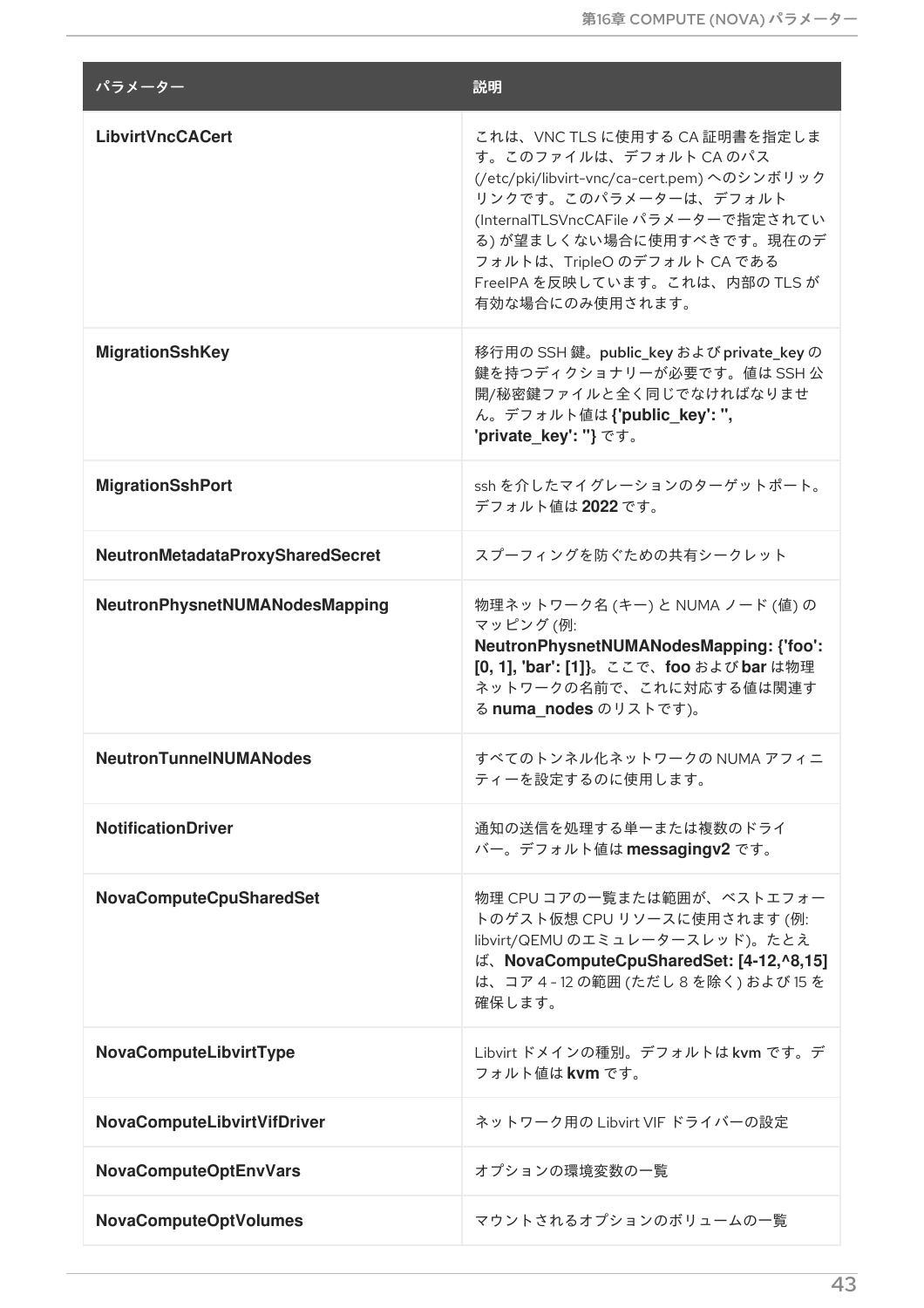| パラメーター                                      | 説明                                                                                                                                                    |
|---------------------------------------------|-------------------------------------------------------------------------------------------------------------------------------------------------------|
| <b>NovaCronArchiveDeleteAllCells</b>        | すべてのセルから削除されたインスタンスをアーカ<br>イブします。デフォルト値は True です。                                                                                                     |
| <b>NovaCronArchiveDeleteRowsAge</b>         | cron ジョブが削除されたインスタンスをアーカイブ<br>する (Age)。削除されたインスタンスエントリーを<br>アーカイブする際の保持ポリシーを日数単位で定義<br>します。0は、シャドウテーブル内のその日以前の<br>データがパージされることを意味します。デフォル<br>ト値は90です。 |
| <b>NovaCronArchiveDeleteRowsDestination</b> | cron ジョブが削除されたインスタンスを別のテーブ<br>ルに移動する (Log destination)。デフォルト値は<br>/var/log/nova/nova-rowsflush.log です。                                                |
| <b>NovaCronArchiveDeleteRowsHour</b>        | cron ジョブが削除されたインスタンスを別のテーブ<br>ルに移動する (Hour)。デフォルト値は 0 です。                                                                                             |
| <b>NovaCronArchiveDeleteRowsMaxRows</b>     | cron ジョブが削除されたインスタンスを別のテーブ<br>ルに移動する (Max Rows)。デフォルト値は 1000で<br>す。                                                                                   |
| <b>NovaCronArchiveDeleteRowsMinute</b>      | cron ジョブが削除されたインスタンスを別のテーブ<br>ルに移動する (Minute)。デフォルト値は1です。                                                                                             |
| <b>NovaCronArchiveDeleteRowsMonth</b>       | cron ジョブが削除されたインスタンスを別のテーブ<br>ルに移動する (Month)。デフォルト値は * です。                                                                                            |
| NovaCronArchiveDeleteRowsMonthday           | cron ジョブが削除されたインスタンスを別のテーブ<br>ルに移動する (Month Day)。デフォルト値は*で<br>す。                                                                                      |
| NovaCronArchiveDeleteRowsUntilComplete      | cron ジョブが削除されたインスタンスを別のテーブ<br>ルに移動する (Until complete)。デフォルト値は<br>False $\tilde{\mathfrak{c}}$ $\mathfrak{r}$ .                                        |
| <b>NovaCronArchiveDeleteRowsUser</b>        | cron ジョブが削除されたインスタンスを別のテーブ<br>ルに移動する(User)。デフォルト値はnova です。                                                                                            |
| <b>NovaCronArchiveDeleteRowsWeekday</b>     | cron ジョブが削除されたインスタンスを別のテーブ<br>ルに移動する (Week Day)。デフォルト値は* です。                                                                                          |
| <b>NovaCronDBArchivedHour</b>               | cron ジョブが削除されたインスタンスをバックアッ<br>プ不要な別のテーブルに移動する (Hour)。デフォル<br>ト値は0です。                                                                                  |
| NovaCronDBArchivedMaxDelay                  | cron ジョブが削除されたインスタンスを別のテーブ<br>ルに移動する (Max Delay)。デフォルト値は 3600 で<br>す。                                                                                 |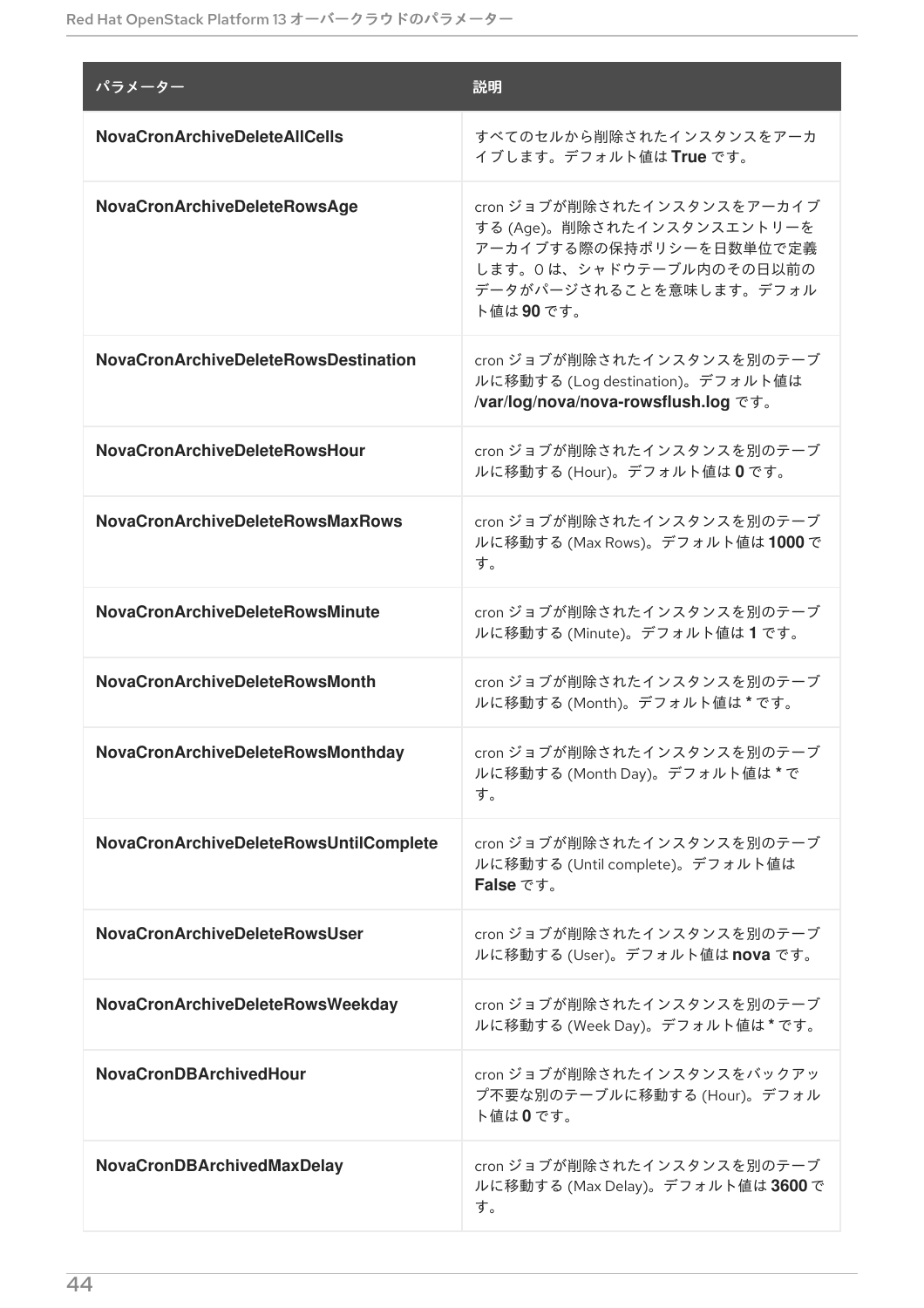| パラメーター                                  | 説明                                                                                         |
|-----------------------------------------|--------------------------------------------------------------------------------------------|
| <b>NovaCronDBArchivedMinute</b>         | cron ジョブが削除されたインスタンスをバックアッ<br>プ不要な別のテーブルに移動する (Minute)。デフォ<br>ルト値は1です。                     |
| <b>NovaCronDBArchivedMonth</b>          | cron ジョブが削除されたインスタンスをバックアッ<br>プ不要な別のテーブルに移動する (Month)。デフォ<br>ルト値は * です。                    |
| <b>NovaCronDBArchivedMonthday</b>       | cron ジョブが削除されたインスタンスをバックアッ<br>プ不要な別のテーブルに移動する (Month Day)。デ<br>フォルト値は * です。                |
| NovaCronDBArchivedWeekday               | cron ジョブが削除されたインスタンスをバックアッ<br>プ不要な別のテーブルに移動する (Week Day)。デ<br>フォルト値は * です。                 |
| <b>NovaDbSyncTimeout</b>                | OpenStack Compute (nova) データベースの同期の<br>タイムアウト(秒単位)。デフォルト値は300です。                           |
| NovaDefaultFloatingPool                 | Floating IP アドレスのデフォルトプール。デフォル<br>ト値は public です。                                           |
| <b>NovaEnableDBPurge</b>                | OpenStack Compute (nova) データベースでソフト<br>削除された行をパージする cron ジョブを作成するか<br>どうか。デフォルト値は True です。 |
| NovaEnableNUMALiveMigration             | NUMAトポロジーインスタンスのライブマイグレー<br>ションを有効にするかどうかを定義します。デフォ<br>ルト値は False です。                      |
| NovalPv6                                | OpenStack Compute (nova) の IPv6 機能を有効にし<br>ます。デフォルト値はfalse です。                             |
| <b>NovaLibvirtMemStatsPeriodSeconds</b> | メモリー使用量の統計値表示期間 (秒単位)。ゼロま<br>たは負の値の場合には、メモリー使用量の統計値表<br>示が無効になります。デフォルト値は10です。             |
| <b>NovaLibvirtRxQueueSize</b>           | Virtio-net RX キューのサイズ。有効な値は、256、<br>512、1024です。デフォルト値は512です。                               |
| <b>NovaLibvirtTxQueueSize</b>           | Virtio-net TX キューのサイズ。有効な値は、256、<br>512、1024です。デフォルト値は512です。                               |
| NovaLibvirtVolumeUseMultipath           | ボリュームのマルチパス接続を有効にするかどう<br>か。デフォルト値は False です。                                              |
| <b>NovaNfsEnabled</b>                   | OpenStack Compute (nova) の NFS バックエンドを<br>有効にするかどうか。デフォルト値は False です。                      |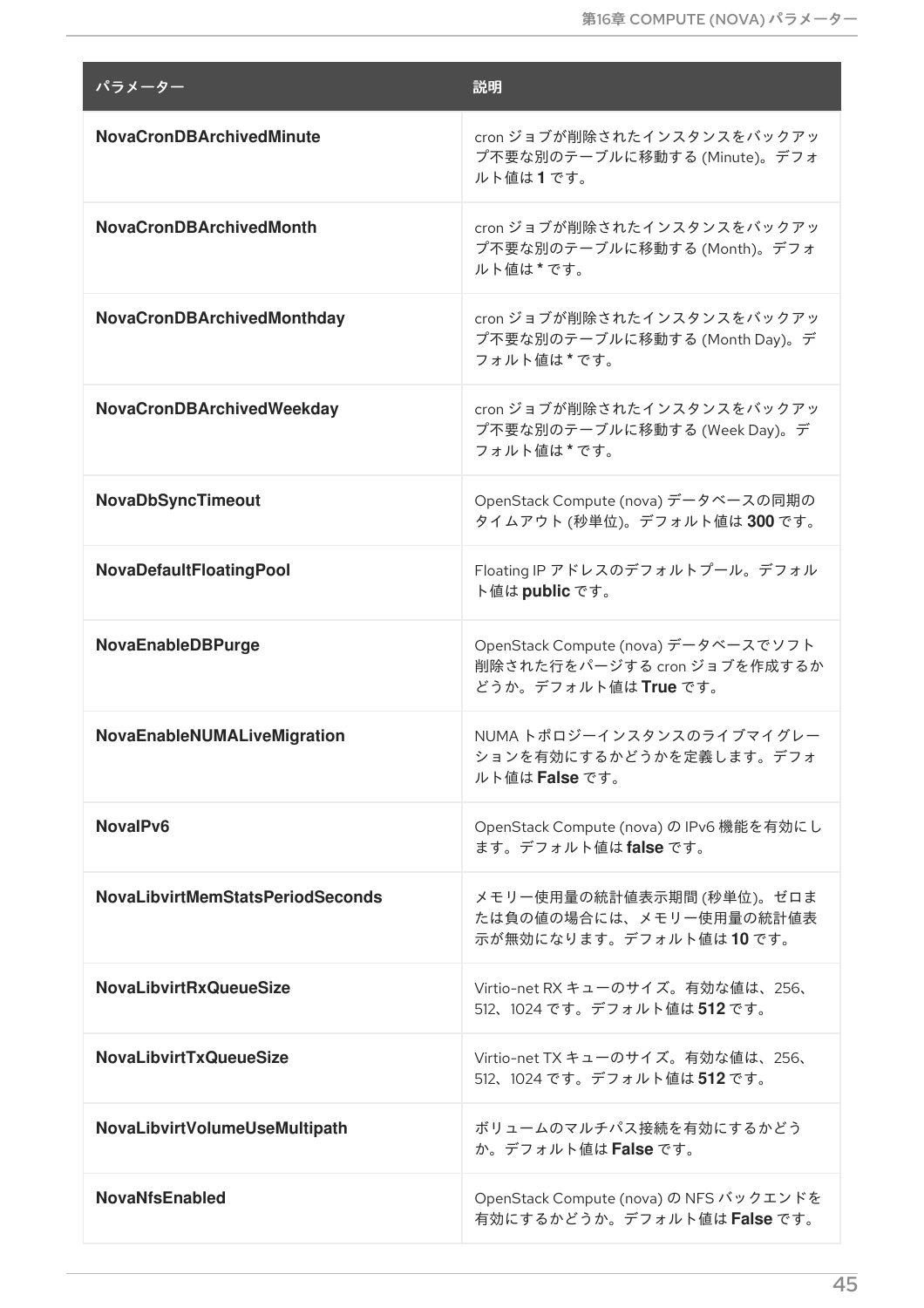| パラメーター                           | 説明                                                                                                                                                                                                                                                      |
|----------------------------------|---------------------------------------------------------------------------------------------------------------------------------------------------------------------------------------------------------------------------------------------------------|
| <b>NovaNfsOptions</b>            | nova ストレージの NFS マウントオプション<br>(NovaNfsEnabled が true の場合)。デフォルト値は<br>context=system_u:object_r:nfs_t:s0 です。                                                                                                                                              |
| <b>NovaNfsShare</b>              | nova ストレージをマウントするための NFS 共有<br>(NovaNfsEnabled が true の場合)                                                                                                                                                                                              |
| <b>NovaNfsVersion</b>            | nova ストレージに使用する NFS バージョン<br>(NovaNfsEnabled が true の場合)。NFSv3 は完全な<br>ロックをサポートしないため、NFSv4 バージョンを<br>使用する必要があります。現在のインストールを破<br>損しないように、デフォルトは以前のハードコー<br>ディングされたバージョン4です。デフォルト値は<br>4 です。                                                              |
| <b>NovaOVSBridge</b>             | Open vSwitch で使用する統合ブリッジ名。デフォル<br>ト値は br-int です。                                                                                                                                                                                                        |
| NovaPCIPassthrough               | PCI パススルーのホワイトリストパラメーターの<br>YAML リスト                                                                                                                                                                                                                    |
| <b>NovaPassword</b>              | OpenStack Compute (nova) サービスおよびデータ<br>ベースアカウントのパスワード                                                                                                                                                                                                   |
| <b>NovaPlacementAPIInterface</b> | placement API に使用するエンドポイントインター<br>フェース。デフォルト値は internal です。                                                                                                                                                                                             |
| NovaReservedHostMemory           | ホストプロセス用に確保されるメモリー。デフォル<br>ト値は4096です。                                                                                                                                                                                                                   |
| <b>NovaReservedHugePages</b>     | NUMA ノード ID、ページサイズ (デフォルトの単位<br>は KiB)、および確保されるページ数を表す有効な<br>キーと値の一覧。たとえば、<br>NovaReservedHugePages:<br>["node:0,size:2048,count:64","node:1,size:1GB,count:1<br>"1は、NUMA ノード 0 に 2 MiB のページを 64 ぺー<br>ジ、NUMA ノード1に1GiB のページを1ページ、そ<br>れぞれ確保することを意味します。 |
| NovaResumeGuestsShutdownTimeout  | ゲストがシャットダウンするのを待機する秒数。こ<br>のパラメーターをOに設定すると、タイムアウトは<br>発生しません (ゲストがシャットダウン要求に応答し<br>ない場合があるため、注意して使用してください)。<br>デフォルト値は300秒(5分)です。デフォルト値は<br>300です。                                                                                                      |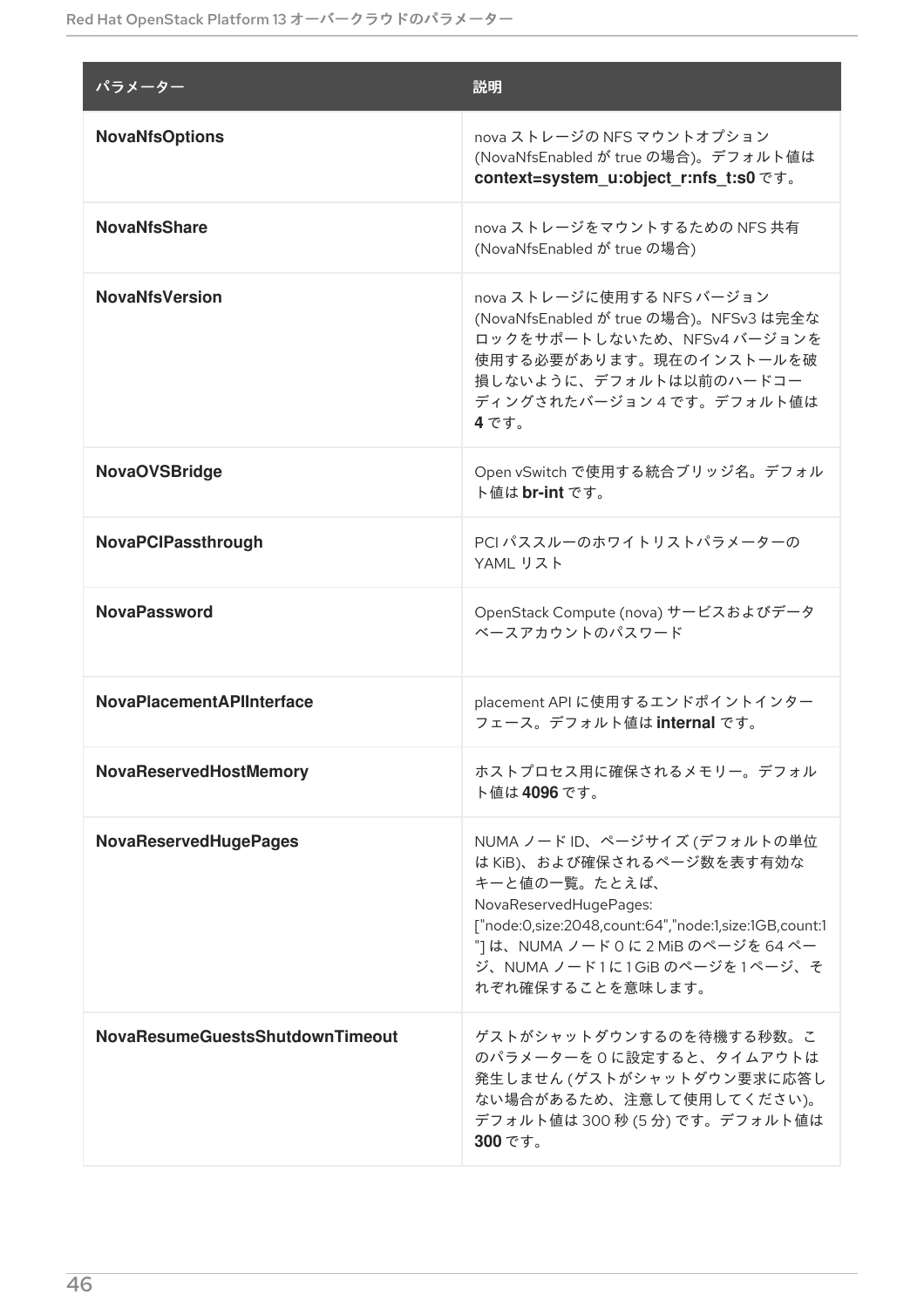| パラメーター                                    | 説明                                                                                                                                                                                                                                               |
|-------------------------------------------|--------------------------------------------------------------------------------------------------------------------------------------------------------------------------------------------------------------------------------------------------|
| NovaResumeGuestsStateOnHostBoot           | コンピュートホストのリブート時に実行中のインス<br>タンスを起動するかどうか。デフォルト値はFalse<br>です。                                                                                                                                                                                      |
| <b>NovaSchedulerAvailableFilters</b>      | OpenStack Compute (nova) がノードのフィルタリ<br>ングに使用する利用可能なフィルターの一覧                                                                                                                                                                                      |
| <b>NovaSchedulerDefaultFilters</b>        | ノードをフィルタリングするために OpenStack<br>Compute (nova) が使用するフィルターアレイ。<br>OpenStack Compute は、これらのフィルターをリス<br>ト順に適用します。フィルタリングのプロセスがよ<br>り効率的になるように、最も制限の厳しいフィル<br>ターを最初に配置します。                                                                             |
| NovaSchedulerDiscoverHostsInCellsInterval | この値は、セルに追加された新規ホストの検出をス<br>ケジューラーが試みる頻度 (秒単位) です。デフォル<br>ト値の-1は、定期タスクを完全に無効化します。<br>OpenStack Bare Metal (ironic) を使用するデプロイ<br>メントには、このパラメーターを設定することを推<br>奨します。デフォルト値は-1です。                                                                      |
| <b>NovaSchedulerMaxAttempts</b>           | インスタンスをデプロイする際のスケジューラーの<br>最大試行回数。スケジューリング時に競合状態が発<br>生しないように、一度にデプロイする予定のベアメ<br>タルノードの数以上に維持する必要があります。デ<br>フォルト値は3です。                                                                                                                           |
| <b>NovaSchedulerWorkers</b>               | OpenStack Compute (nova) スケジューラーサービ<br>スのワーカー数。デフォルト値は1です。                                                                                                                                                                                       |
| <b>NovaVcpuPinSet</b>                     | 仮想マシンプロセス用に確保する物理 CPU コアの一<br>覧または範囲。たとえば、NovaVcpuPinSet: [4-<br>12,^8] は、コア4-12の範囲 (ただし8を除く)を確<br>保します。                                                                                                                                         |
| <b>NovaWorkers</b>                        | Compute の Conductor サービスのワーカー数。ワー<br>カー数が多いと、システムのプロセス数も増え、メ<br>モリーを過剰消費してしまう点に注意してくださ<br>い。デフォルト値は0です。                                                                                                                                          |
| <b>OvsDpdkSocketMemory</b>                | NUMA ノードごとに割り当てるヒュージページメモ<br>リーの容量を設定します。目的の DPDK NIC に使用<br>する PCIe スロットに最も近いソケットの使用が推奨<br>されます。形式は " <socket 0="" mem="">, <socket 1="" mem="">,<br/><socket mem="" n="">"で、値は MB 単位で指定します。た<br/>とえば、"1024,0"となります。</socket></socket></socket> |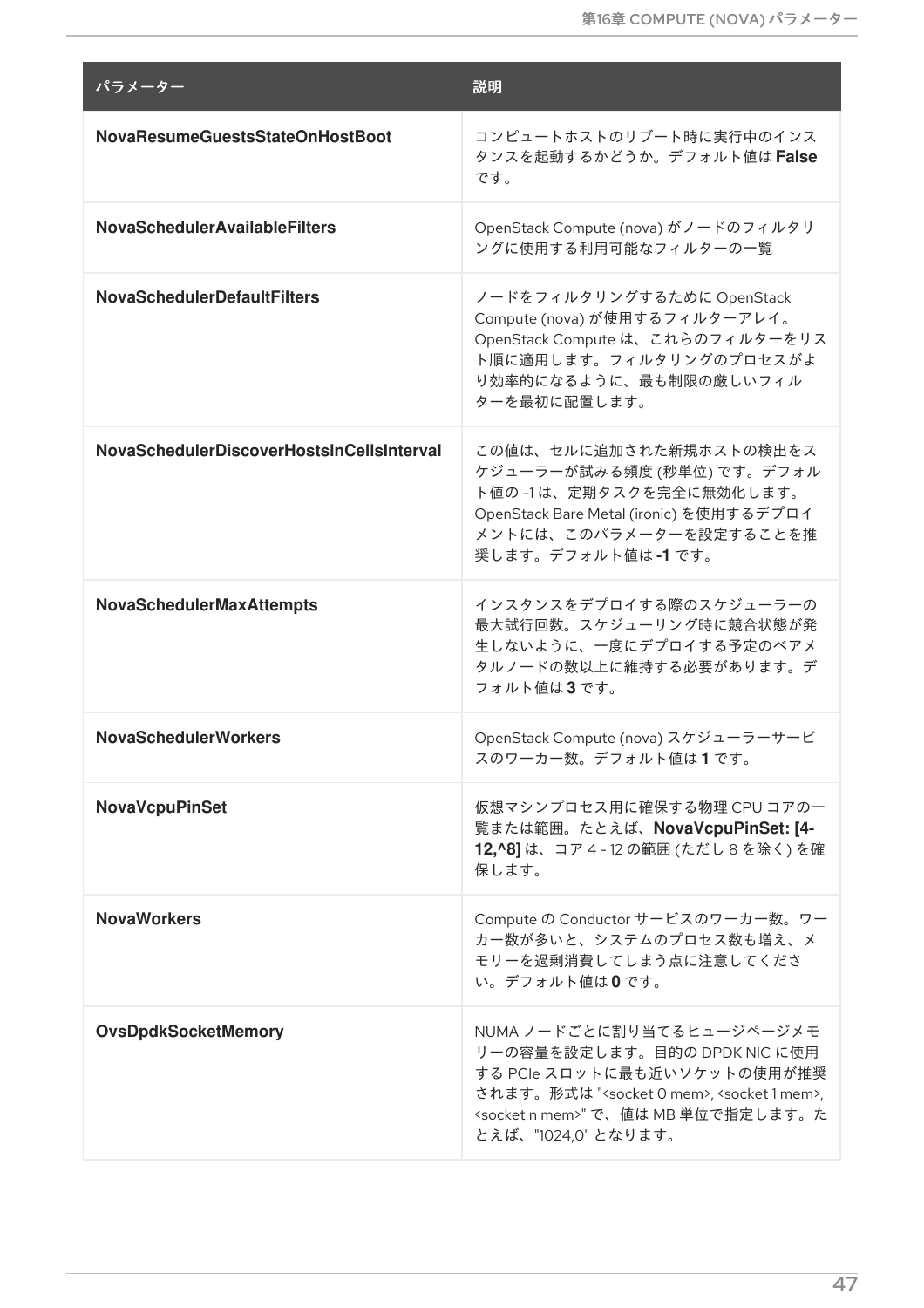| パラメーター                        | 説明                                                                                                                                                                                                                                                                                |
|-------------------------------|-----------------------------------------------------------------------------------------------------------------------------------------------------------------------------------------------------------------------------------------------------------------------------------|
| <b>QemuCACert</b>             | このパラメーターは、qemu に使用する CA 証明書を<br>指定します。このファイルは、デフォルト CA のパ<br>ス (/etc/pki/qemu/ca-cert.pem) へのシンボリック<br>リンクです。このパラメーターは、デフォルト<br>(InternalTLSQemuCAFile パラメーターがベース)が<br>望ましくない場合に使用すべきです。現在のデフォ<br>ルトは、TripleO のデフォルト CA である FreelPA を<br>反映しています。これは、内部の TLS が有効な場合<br>にのみ使用されます。 |
| <b>StackUpdateType</b>        | StackAction が UPDATE の場合に UPGRADE と<br>UPDATE のケースを区別するための更新のタイプ<br>(両方とも同じ stack アクション)                                                                                                                                                                                          |
| UpgradeLevelNovaCompute       | OpenStack Compute アップグレードレベル                                                                                                                                                                                                                                                      |
| <b>UseTLSTransportForNbd</b>  | true に設定して、EnableInternalTLS が有効な場合に<br>は、libvirt NBD の TLS トランスポートが有効とな<br>り、libvirt の関連するキーが設定されます。デフォル<br>ト値は True です。                                                                                                                                                         |
| <b>UseTLSTransportForVnc</b>  | true に設定して、EnableInternalTLS が有効な場合に<br>は、libvirt VNC の TLS トランスポートが有効とな<br>り、libvirt の関連するキーが設定されます。デフォル<br>ト値は True です。                                                                                                                                                         |
| <b>VerifyGlanceSignatures</b> | イメージの署名を検証するかどうか。デフォルト値<br>はFalseです。                                                                                                                                                                                                                                              |
| <b>VhostuserSocketGroup</b>   | vhost-user ソケットディレクトリーのグループ名。<br>デフォルトは qemu です。vhostuser モードが<br>dpdkvhostuserclient (デフォルトモード)の場合に<br>は、qemu により vhost ソケットが作成されます。デ<br>フォルト値は qemu です。                                                                                                                         |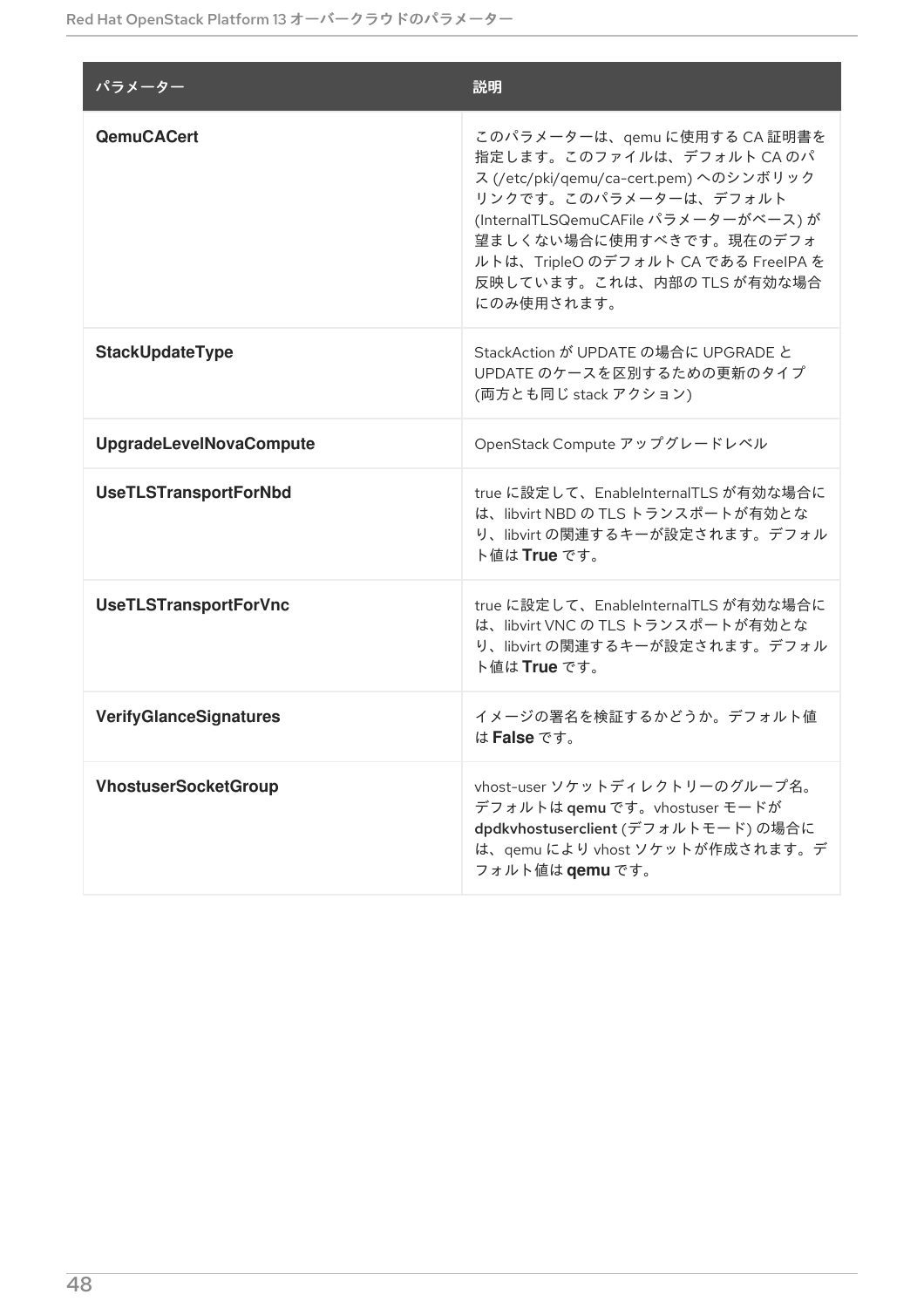## 第17章 CLUSTERING (SAHARA) パラメーター

<span id="page-52-0"></span>

| パラメーター                    | 説明                                                                                                   |
|---------------------------|------------------------------------------------------------------------------------------------------|
| <b>NotificationDriver</b> | 通知の送信を処理する単一または複数のドライ<br>バー。デフォルト値は messagingv2 です。                                                  |
| <b>SaharaPassword</b>     | クラスタリングサービスおよびデータベースアカウ<br>ントのパスワード                                                                  |
| <b>SaharaPlugins</b>      | クラスタリングが有効なプラグイン一覧。デフォル<br>ト値は ['ambari', 'cdh', 'mapr'] です。                                         |
| <b>SaharaWorkers</b>      | Clustering サービスのワーカー数を設定します。<br>ワーカー数が多いと、システムのプロセス数も増<br>え、メモリーを過剰消費してしまう点に注意してく<br>ださい。デフォルト値は0です。 |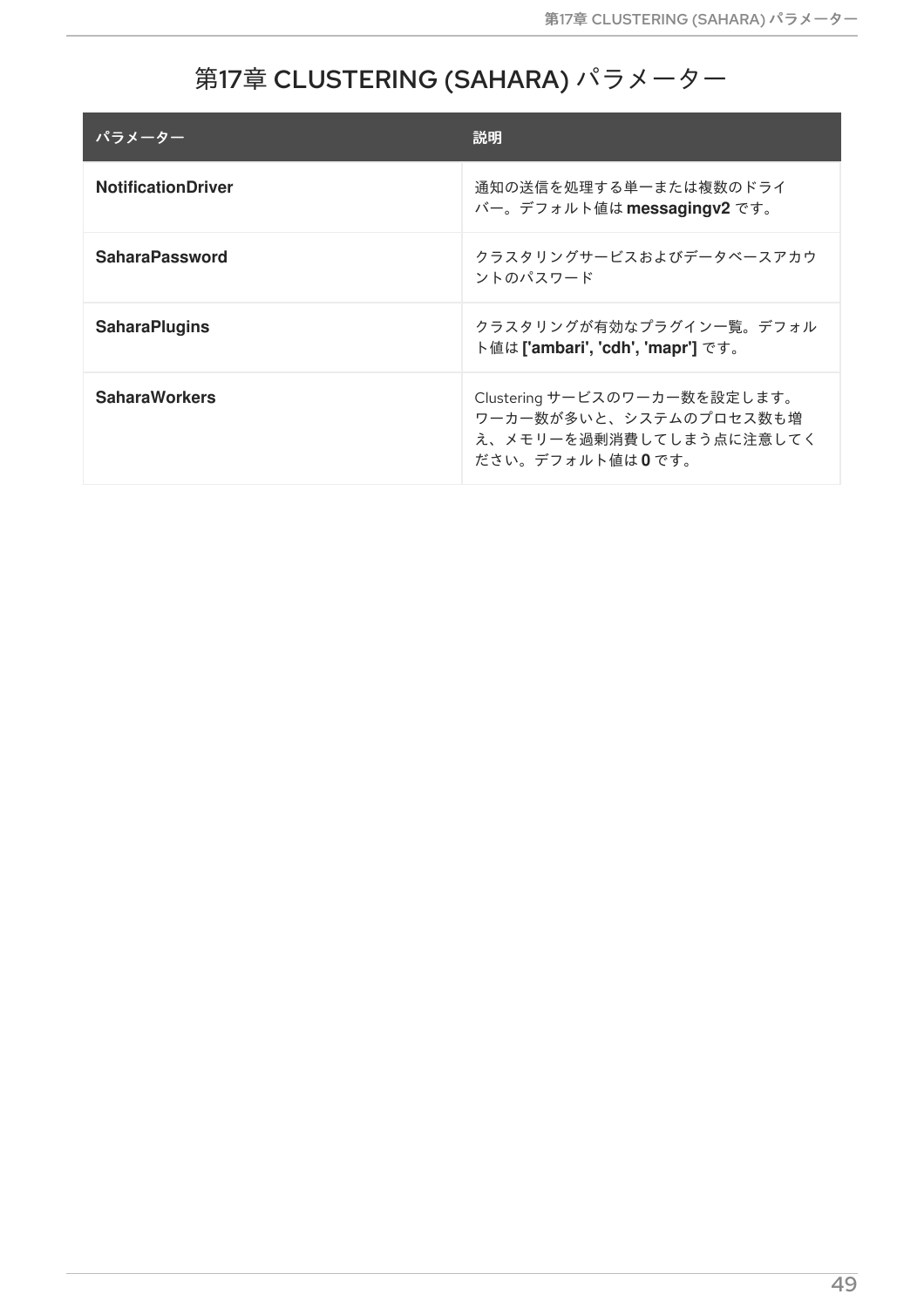## 第18章 OBJECT STORAGE (SWIFT) パラメーター

<span id="page-53-0"></span>

| パラメーター                                | 説明                                                                              |
|---------------------------------------|---------------------------------------------------------------------------------|
| <b>SwiftAccountWorkers</b>            | Swift アカウントサービスのワーカー数。デフォルト<br>値は auto です。                                      |
| <b>SwiftCeilometerIgnoreProjects</b>  | 無視するプロジェクト名のコンマ区切りリスト。デ<br>フォルト値は ['service'] です。                               |
| <b>SwiftCeilometerPipelineEnabled</b> | False に設定してオブジェクトストレージプロキ<br>シーの ceilometer パイプラインを無効にします。デ<br>フォルト値は False です。 |
| <b>SwiftContainerWorkers</b>          | Swift アカウントサービスのワーカー数。デフォルト<br>値は auto です。                                      |
| SwiftEncryptionEnabled                | Swift 内の Data at Rest の暗号化を有効にするには、<br>True に設定します。デフォルト値は False です。            |
| <b>SwiftHashSuffix</b>                | リング内でマッピングを決定するためのハッシング<br>を行う際にソルトとして使用するランダム文字列                               |
| <b>SwiftMinPartHours</b>              | リバランスの後にリング内のパーティションを移動<br>できるようになるまでの最小時間 (時間単位)。デ<br>フォルト値は1です。               |
| <b>SwiftMountCheck</b>                | ルートデバイスに誤って書き込まれないようにデバ<br>イスがマウントされているかどうかを確認します。<br>デフォルト値は False です。         |
| <b>SwiftObjectWorkers</b>             | Swift アカウントサービスのワーカー数。デフォルト<br>値は auto です。                                      |
| <b>SwiftPartPower</b>                 | Object Storage リングの構築時の Partition Power。<br>デフォルト値は10です。                        |
| <b>SwiftPassword</b>                  | Object Storage サービスアカウントのパスワード                                                  |
| <b>SwiftProxyNodeTimeout</b>          | swift-proxy からアカウント、コンテナー、オブ<br>ジェクトサービスへのリクエストのタイムアウト。<br>デフォルト値は60です。         |
| <b>SwiftRawDisks</b>                  | Object Storage バックエンドに使用する追加の RAW<br>デバイス (例: {sdb: {}})。                       |
| <b>SwiftReplicas</b>                  | Object Storage リングで使用するレプリカ数。デ<br>フォルト値は3です。                                    |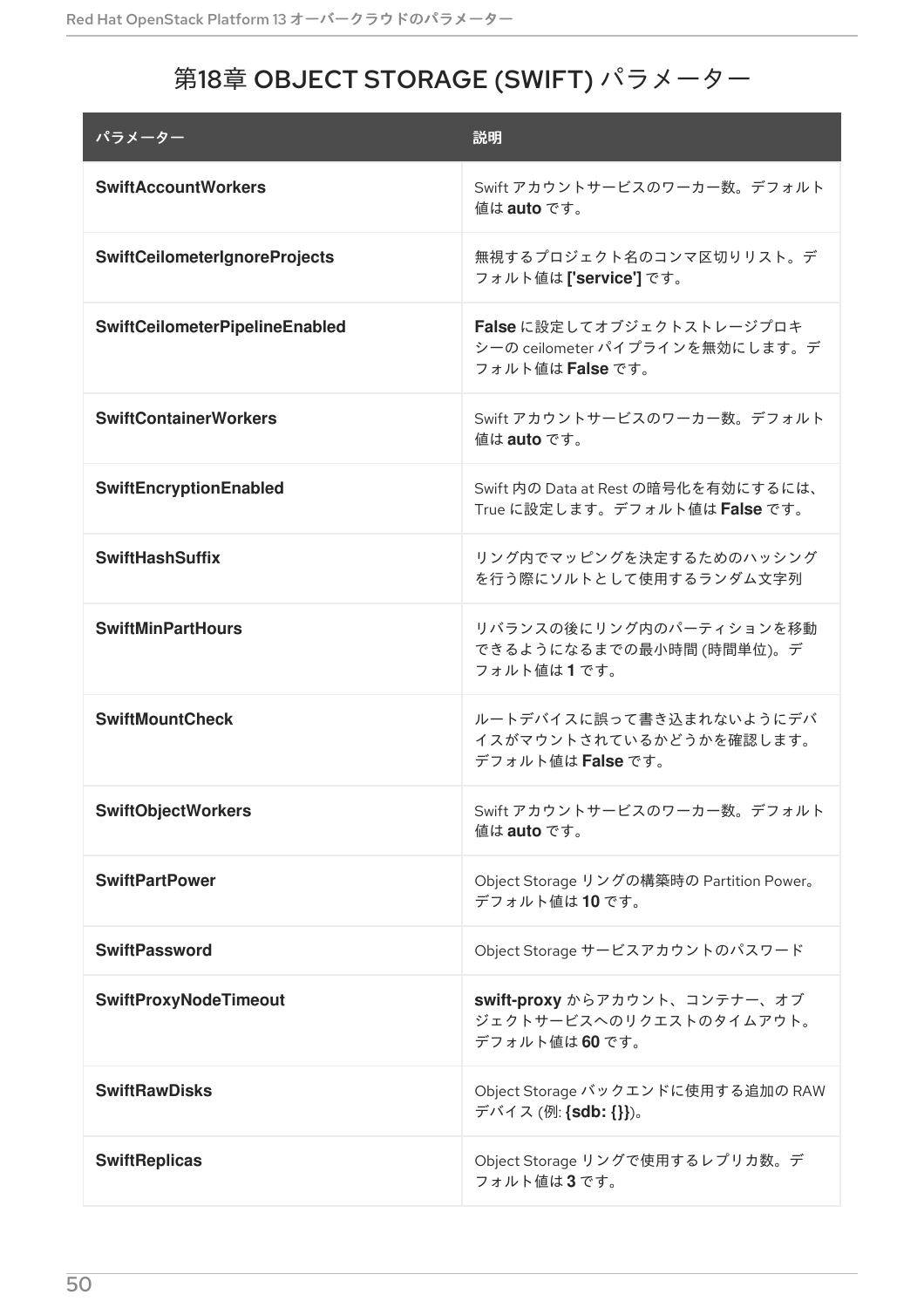| パラメーター                     | 説明                                                                                                             |
|----------------------------|----------------------------------------------------------------------------------------------------------------|
| <b>SwiftRingBuild</b>      | Object Storage リングを管理するかどうか。デフォ<br>ルト値は True です。                                                               |
| <b>SwiftRingGetTempurl</b> | リングのダウンロード元の一時的な Swift URL                                                                                     |
| <b>SwiftRingPutTempurl</b> | リングのアップロード先の一時的な Swift URL                                                                                     |
| <b>SwiftUseLocalDir</b>    | リングの構築時に Object Storage サービスにローカ<br>ルディレクトリーを使用します。デフォルト値は<br>$True \; \mathcal{C} \; \mathcal{F}$             |
| <b>SwiftWorkers</b>        | Object Storage サービスのワーカー数。ワーカー数<br>が多いと、システムのプロセス数も増え、メモリー<br>を過剰消費してしまう点に注意してください。デ<br>フォルト値は <b>auto</b> です。 |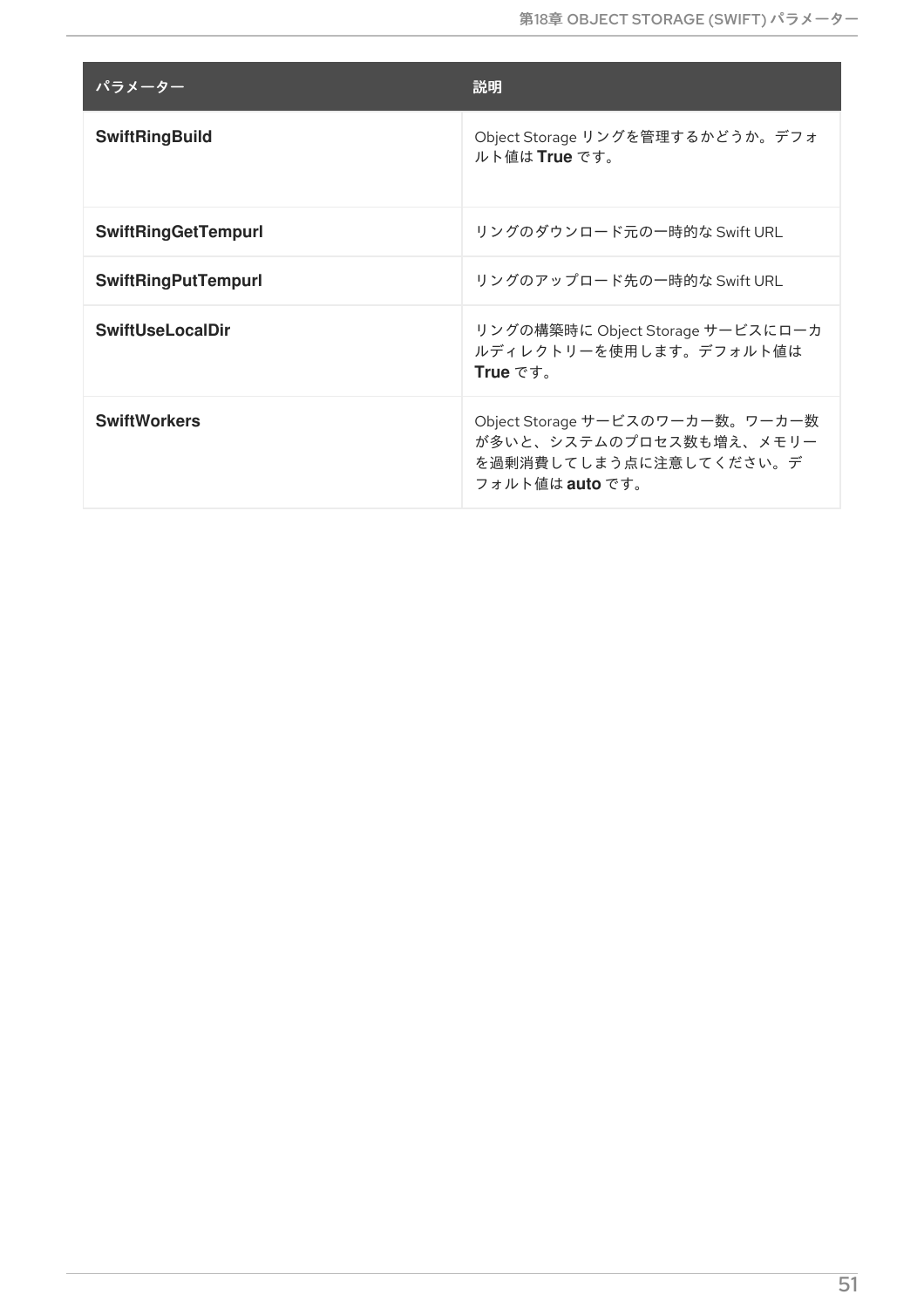#### 第19章 TELEMETRY パラメーター

<span id="page-55-0"></span>

| パラメーター                             | 説明                                                                                            |
|------------------------------------|-----------------------------------------------------------------------------------------------|
| <b>AmqpNotifyAddressPrefix</b>     | 通知アドレスのプレフィックス                                                                                |
| <b>AmqpRpcAddressPrefix</b>        | RPC アドレスのプレフィックス                                                                              |
| AodhPassword                       | OpenStack Telemetry Alarming (aodh) サービスのパ<br>スワード                                            |
| <b>CeilometerEnablePanko</b>       | Panko を有効にする必要があるかどうかを確認しま<br>す。デフォルト値は True です。                                              |
| <b>CeilometerMeteringSecret</b>    | Telemetry サービスによって共有されるシークレッ<br>$\vdash$                                                      |
| <b>CeilometerPassword</b>          | Telemetry サービスアカウントのパスワード                                                                     |
| <b>CeilometerQdrEventsConfig</b>   | イベントの通知パブリッシャーの設定。デフォルト<br>値は {'driver': 'amqp', 'topic': 'event'} です。                        |
| <b>CeilometerQdrMetricsConfig</b>  | メトリックの通知パブリッシャーの設定。デフォル<br>ト値は {'driver': 'amqp', 'topic': 'metering'} で<br>す。                |
| <b>CeilometerQdrPublishEvents</b>  | イベントを MetricsQdr サービスに送信するかどうか<br>を定義します。デフォルト値はFalse です。                                     |
| <b>CeilometerQdrPublishMetrics</b> | Telemetry データを MetricsQdr サービスに送信する<br>かどうかを定義します。デフォルト値はFalse で<br>す。                        |
| <b>CeilometerWorkers</b>           | Telemetry サービスのワーカー数。ワーカー数が多<br>いと、システムのプロセス数も増え、メモリーを過<br>剰消費してしまう点に注意してください。デフォル<br>ト値は0です。 |
| <b>CephClusterName</b>             | Ceph クラスター名。デフォルト値は ceph です。                                                                  |
| <b>EnablePankoExpirer</b>          | データベースからイベントを定期的に削除するに<br>は、panko expirer を有効にします。デフォルト値は<br>True です。                         |
| <b>GnocchiArchivePolicy</b>        | OpenStack Telemetry Metrics (gnocchi) バックエン<br>ドで使用するアーカイブポリシー。デフォルト値は<br>lowです。              |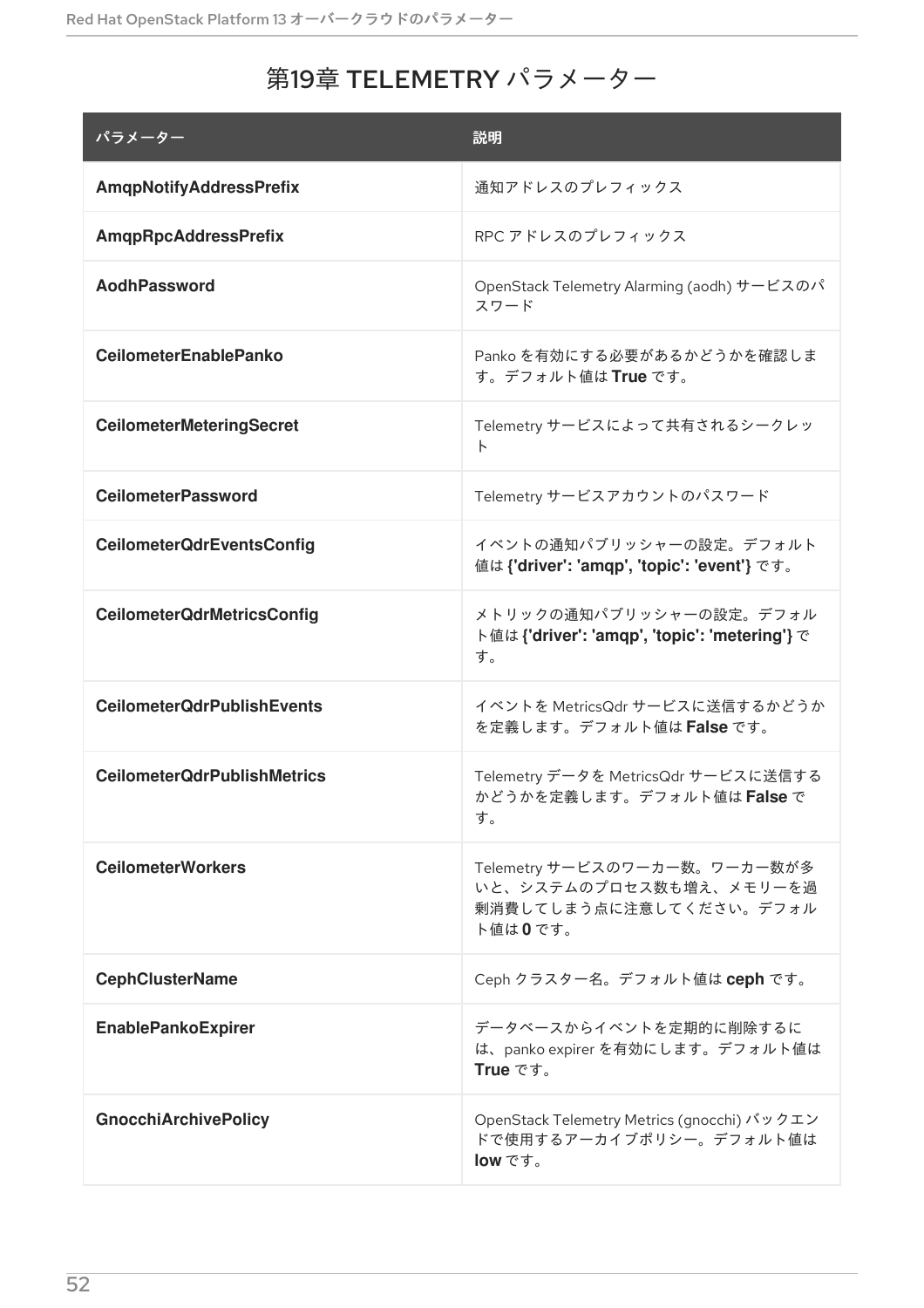| パラメーター                          | 説明                                                                                                                                             |
|---------------------------------|------------------------------------------------------------------------------------------------------------------------------------------------|
| <b>GnocchiBackend</b>           | 使用する OpenStack Telemetry Metrics (gnocchi)<br>バックエンドの省略名。swift、rbd、file のいずれ<br>かにする必要があります。デフォルト値は swift で<br>す。                              |
| <b>GnocchiCorsAllowedOrigin</b> | このリソースがリクエストの「元」ヘッダーで受け<br>取るドメインと共有されるかどうかを示します。                                                                                              |
| GnocchiExternalProject          | OpenStack Telemetry Metrics (gnocchi) 内でリソー<br>スを作成したプロジェクトの名前。デフォルト値は<br>service です。                                                          |
| <b>GnocchiFileBasePath</b>      | ファイルドライバーを使用している場合に使うパ<br>ス。これは、NFS またはフラットファイルを使用可<br>能です。デフォルト値は/var/lib/gnocchi です。                                                         |
| GnocchilncomingStorageDriver    | 受信するメトリックデータに使用するストレージド<br>ライバー。デフォルト値は redis です。                                                                                              |
| <b>GnocchilndexerBackend</b>    | 使用する OpenStack Telemetry Metrics (gnocchi) イ<br>ンデクサーバックエンドの省略名。デフォルト値は<br>mysql です。                                                           |
| <b>GnocchiMetricdWorkers</b>    | OpenStack Telemetry Metrics (gnocchi) のワーカー<br>数。ワーカー数が多いと、システムのプロセス数も<br>増え、メモリーを過剰消費してしまう点に注意して<br>ください。デフォルト値は、物理ノードにある仮想<br>CPUコア数と同じ数値です。 |
| <b>GnocchiPassword</b>          | OpenStack Telemetry Metrics (gnocchi) サービスお<br>よびデータベースアカウントのパスワード                                                                             |
| GnocchiStorageS3AccessKeyId     | S3 ストレージのアクセスキーの ID                                                                                                                            |
| GnocchiStorageS3AccessSecret    | S3 ストレージのアクセスキーのシークレット                                                                                                                         |
| GnocchiStorageS3BucketPrefix    | S3 ストレージのバケットのプレフィックス                                                                                                                          |
| GnocchiStorageS3Endpoint        | S3 ストレージのエンドポイントの URL                                                                                                                          |
| GnocchiStorageS3RegionName      | S3 のリージョン名                                                                                                                                     |
| GnocchiStorageSwiftEndpointType | OpenStack Telemetry Metrics (gnocchi) が swift にア<br>クセスするエンドポイントの種別を変更するために<br>設定します。デフォルト値は internalURL です。                                   |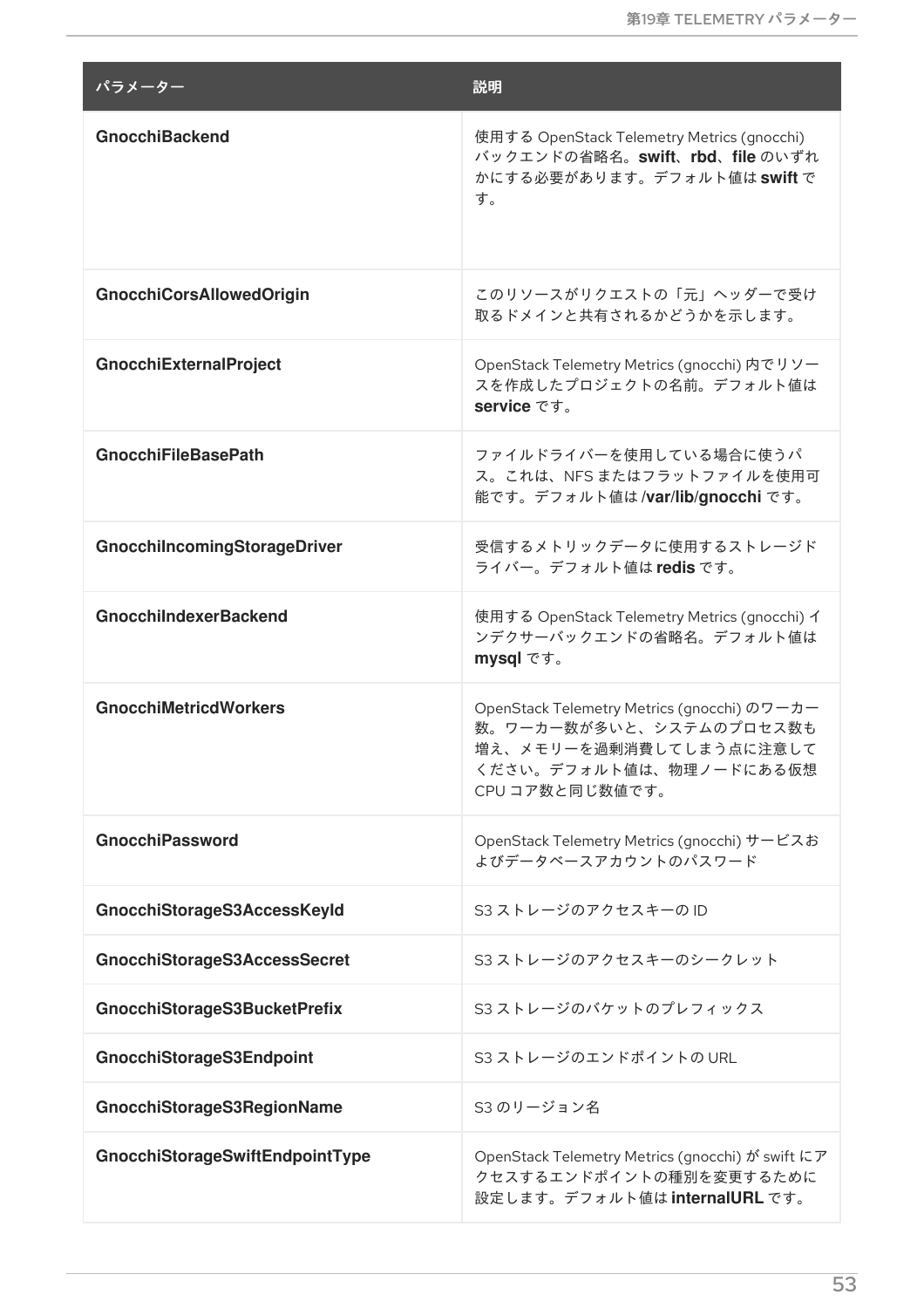| パラメーター                       | 説明                                                                                           |
|------------------------------|----------------------------------------------------------------------------------------------|
| <b>ManageEventPipeline</b>   | event_pipeline.yaml を管理するかどうか。デフォル<br>ト値は True です。                                           |
| <b>ManagePipeline</b>        | pipeline.yaml を管理するかどうか。デフォルト値は<br><b>False</b> です。                                          |
| <b>ManagePolling</b>         | polling.yaml を管理するかどうか。デフォルト値は<br><b>False</b> です。                                           |
| <b>MetricProcessingDelay</b> | メトリックの処理の遅延間隔。デフォルト値は30で<br>す。                                                               |
| <b>MetricsQdrPort</b>        | qdrouterd が接続を受け入れるサービス名またはポー<br>ト番号。この引数は、数値の形態が使われていても<br>文字列でなければなりません。デフォルト値は5666<br>です。 |
| <b>NotificationDriver</b>    | 通知の送信を処理する単一または複数のドライ<br>バー。デフォルト値は messagingv2 です。                                          |
| <b>NumberOfStorageSacks</b>  | 作成するストレージサックの数。デフォルト値は<br>128です。                                                             |
| <b>PankoEventTTL</b>         | イベントがデータベースに保管される秒数。デフォ<br>ルト値は86400です。                                                      |
| <b>PankoExpirerHour</b>      | cron ジョブがイベントデータをデータベースから削<br>除する (Hour)。デフォルト値は0です。                                         |
| <b>PankoExpirerMinute</b>    | cron ジョブがイベントデータをデータベースから削<br>除する (Minute)。デフォルト値は1です。                                       |
| <b>PankoExpirerMonth</b>     | cron ジョブがイベントデータをデータベースから削<br>除する (Month)。デフォルト値は * です。                                      |
| <b>PankoExpirerMonthday</b>  | cron ジョブがイベントデータをデータベースから削<br>除する (Month Day)。デフォルト値は * です。                                  |
| <b>PankoExpirerWeekday</b>   | cron ジョブがイベントデータをデータベースから削<br>除する (Week Day)。デフォルト値は*です。                                     |
| <b>PankoPassword</b>         | Panko サービスのパスワード                                                                             |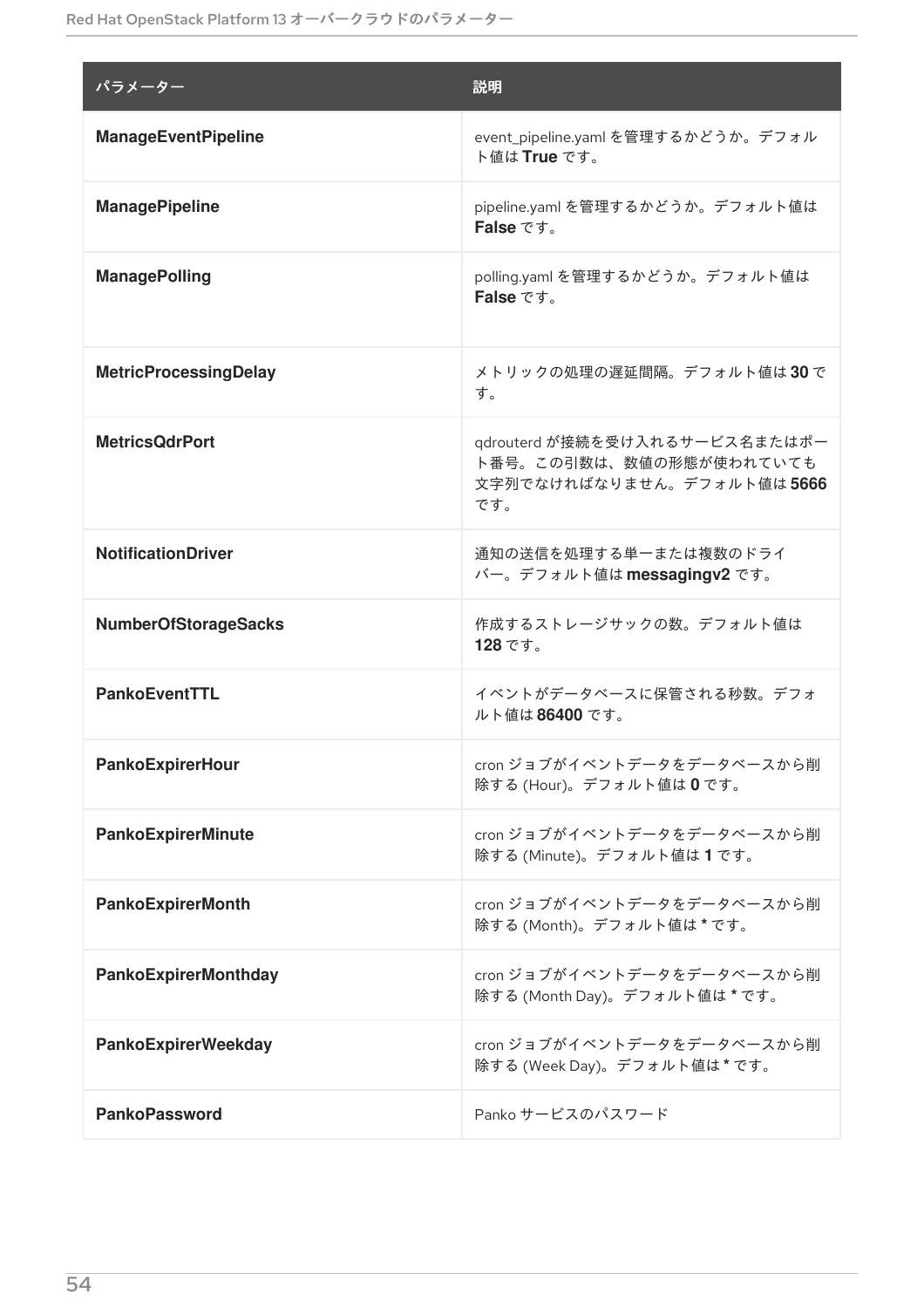| パラメーター                    | 説明                                                                                                                                               |
|---------------------------|--------------------------------------------------------------------------------------------------------------------------------------------------|
| <b>PipelinePublishers</b> | pipeline.yaml に追加するパブリッシャーの一覧。コ<br>レクターが使用される場合には、notifier:// publisher<br>でこの値をオーバーライドします。オーバーライド<br>を有効にするには、ManagePipeline を true に設定し<br>ます。 |
| SnmpdReadonlyUserName     | すべてのオーバークラウド上で実行され、読み取り<br>専用のアクセス権のある SNMPd のユーザー名。デ<br>フォルト値はro snmp user です。                                                                  |
| SnmpdReadonlyUserPassword | すべてのオーバークラウド上で実行され、読み取り<br>- 専用のアクセス権のある SNMPd のパスワード                                                                                            |